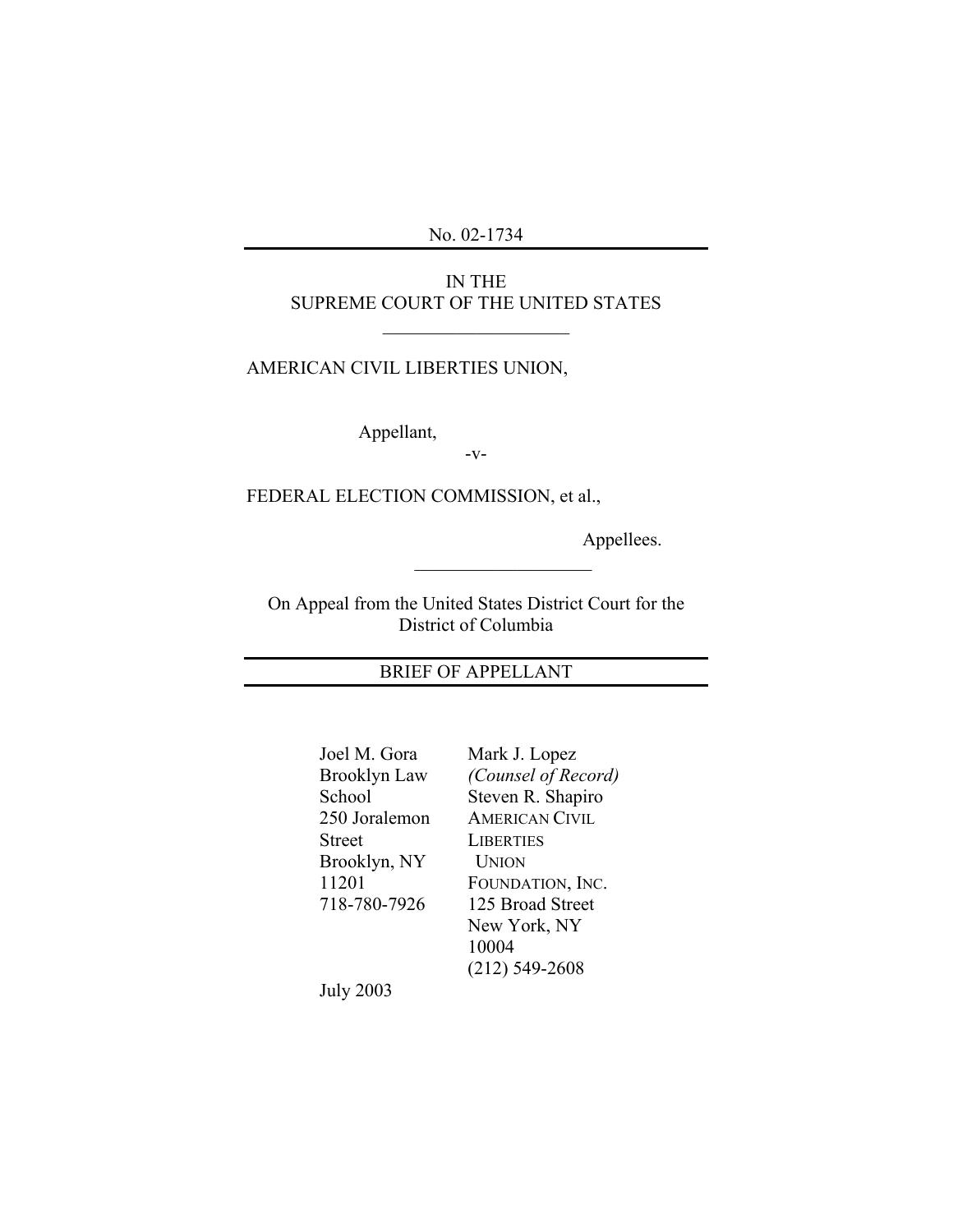# **TABLE OF CONTENTS**

|    | Page                                                                                                                                                          |
|----|---------------------------------------------------------------------------------------------------------------------------------------------------------------|
|    |                                                                                                                                                               |
|    |                                                                                                                                                               |
|    |                                                                                                                                                               |
|    | SUMMARY OF ARGUMENT14                                                                                                                                         |
|    |                                                                                                                                                               |
| I. | SECTION 203 OF THE BCRA, WHICH<br>PROHIBITS THE ACLU FROM<br><b>BROADCASTING "ELECTIONEERING</b><br><b>COMMUNICATIONS," VIOLATES</b><br>THE FIRST AMENDMENT19 |
|    | A. The BCRA's Definition of "Electioneering"<br>Communications" Is Substantially<br>Overbroad and Violates First<br><b>Amendment Principles That Long</b>     |
|    | B. The BCRA's Definition of "Electioneering<br>Communications" Is Directly At Odds With                                                                       |
|    | 1. Any Effort to Regulate Or Prohibit<br><b>Independent Speech or Expenditures</b><br>Must Be Subject To Strict Scrutiny26                                    |
| 2. | The Express Advocacy Rule<br>Announced In Buckley Is A<br>Necessary Safeguard to Prevent The<br>Suppression Of Constitutionally<br>Protected Speech30<br>Page |
|    | 3. The BCRA's Overbroad                                                                                                                                       |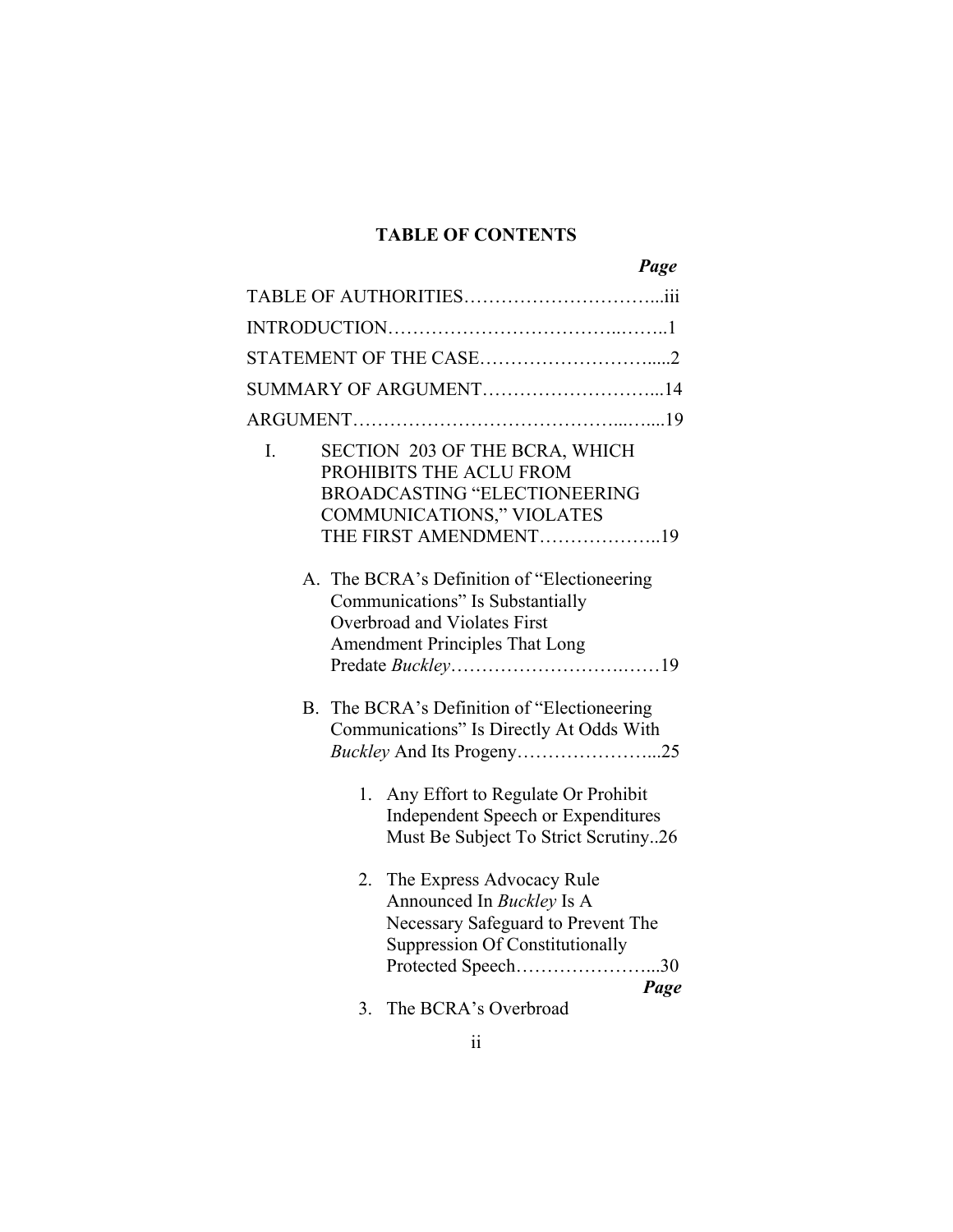|      | Definition Of "Electioneering"<br>Communications" Undermines<br>Any Asserted Compelling |
|------|-----------------------------------------------------------------------------------------|
|      | C. The Government is Foreclosed From                                                    |
|      | Limiting Radio and Television Access                                                    |
|      | In An Effort To Level the Playing Field                                                 |
|      | Or To Otherwise Influence The Debate                                                    |
|      | Over the Qualifications Of Elected                                                      |
|      |                                                                                         |
| II.  | THE DISCLOSURE AND REPORTING                                                            |
|      | <b>REQUIREMENTS OF SECTION 201</b>                                                      |
|      | ARE UNCONSTITUTIONAL41                                                                  |
| III. | SECTIONS 202 AND 214, WHICH                                                             |
|      | SIGNIFICANTLY EXPAND THE                                                                |
|      | <b>FECA'S RESTRICTIONS ON</b>                                                           |
|      | "COORDINATION" VIOLATE THE                                                              |
|      | FIRST AMENDMENT RIGHTS OF                                                               |
|      | FREEDOM OF SPEECH,                                                                      |
|      | ASSOCIATION AND PETITION46                                                              |
|      |                                                                                         |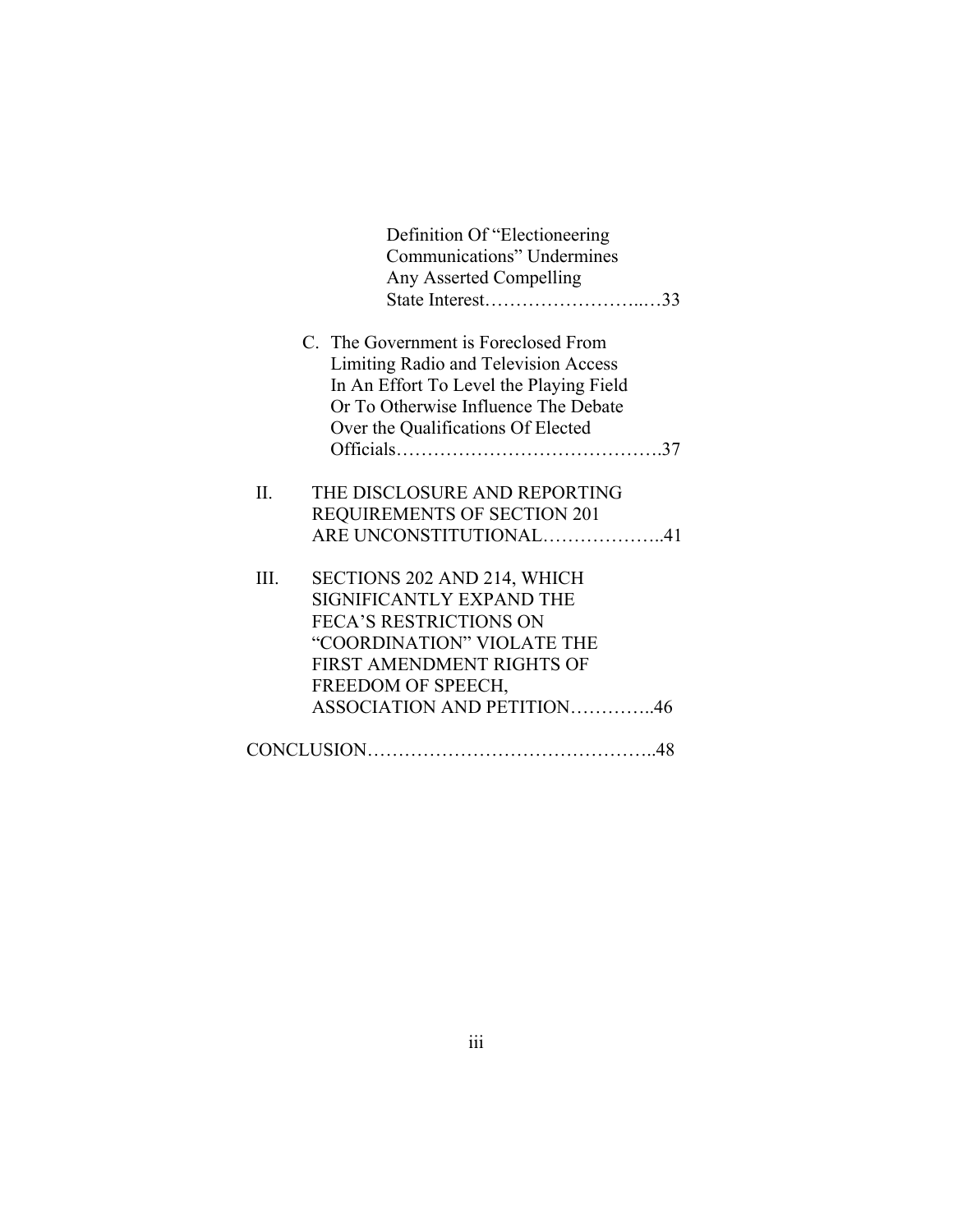# **TABLE OF AUTHORITIES**

## **Cases**

| Page                                                                                                                                                                        |
|-----------------------------------------------------------------------------------------------------------------------------------------------------------------------------|
| American Civil Liberties Union v. Jennings,<br>366 F. Supp. 1041 (D.D.C. 1973)vacated as moot sub nom,<br>Staats v. American Civil Liberties Union, 422 U.S. 1030<br>23, 46 |
| Arkansas Writers' Project, Inc. v. Ragland,                                                                                                                                 |
| Arnett v. Kennedy,                                                                                                                                                          |
| Austin v. Michigan State Chamber of Commerce,                                                                                                                               |
| Brandenberg v. Ohio,                                                                                                                                                        |
| Brown v. Hartlage,                                                                                                                                                          |
| Brown v. Socialist Workers '74 Campaign Committee,                                                                                                                          |
| Buckley v. American Constitutional Law Foundation,                                                                                                                          |
| Buckley v. Valeo,                                                                                                                                                           |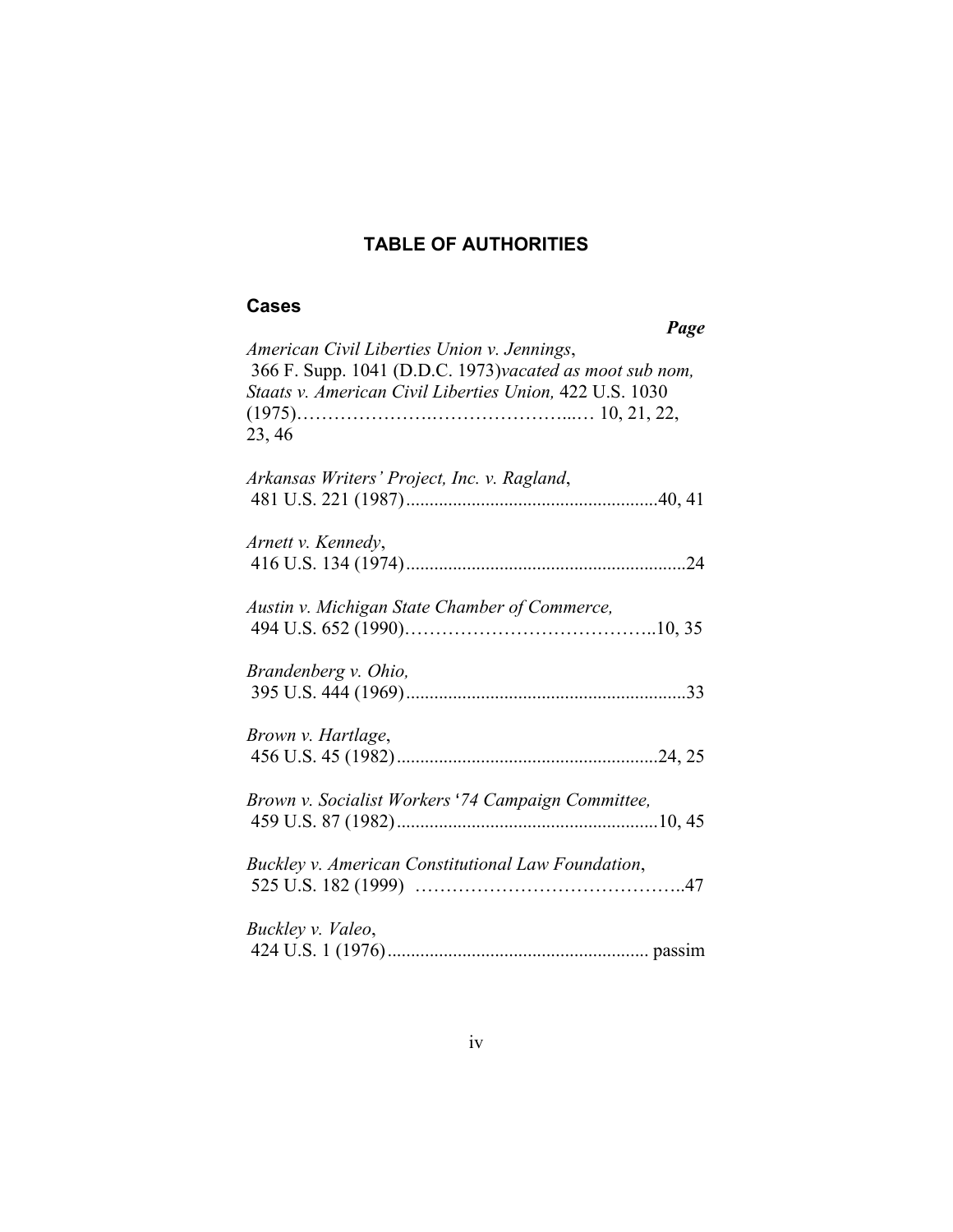| Page                                                       |
|------------------------------------------------------------|
| California Medical Association v. FEC,                     |
| Chamber of Commerce v. Moore,                              |
| Citizens for Responsible Government State PAC v. Davidson, |
| City of Boerne v. Flores,                                  |
| City of Ladue v. Gilleo,                                   |
| Clifton v. FEC,                                            |
| Colorado Republican Federal Campaign Committee v. FEC,     |
| Connick v. Meyers,                                         |
| Consolidated Edison Co. v. New York Public Service         |
| Commission,                                                |
| DeJonge v. Oregon,                                         |
| Eu v. San Francisco County Democratic Central Comm.,       |
| FEC v. Beaumont,                                           |
|                                                            |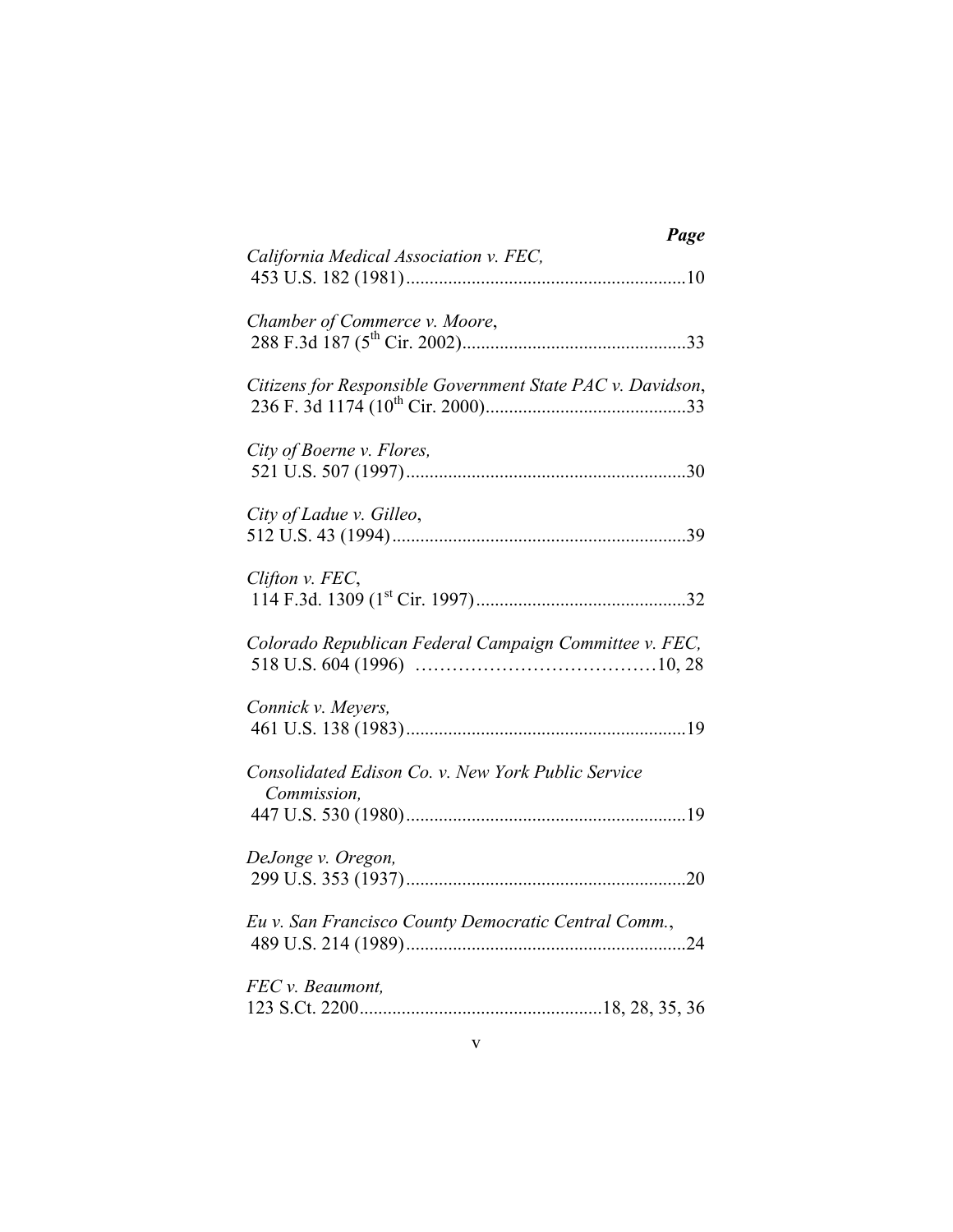| Page                                                                   |
|------------------------------------------------------------------------|
| FEC v. Central Long Island Tax Reform Immediately<br>Committee,        |
| FEC v. Christian Action Network, Inc.,                                 |
| FEC v. Colorado Republican Federal Campaign Committee                  |
| FEC v. National Conservative Political Action Committee,               |
| FEC v. Massachusetts Citizens for Life,                                |
| FEC v. National Rifle Association,                                     |
| First National Bank of Boston v. Bellotti,                             |
| Garrison v. Louisiana,                                                 |
| Grosjean v. American Press Co.,                                        |
| Hurley v. Irish-American Gay, Lesbian and Bisexual Group<br>of Boston, |
| In Re ACLU,<br>Dkt. MUR 1802 (Federal Election Commission, 1984) 21    |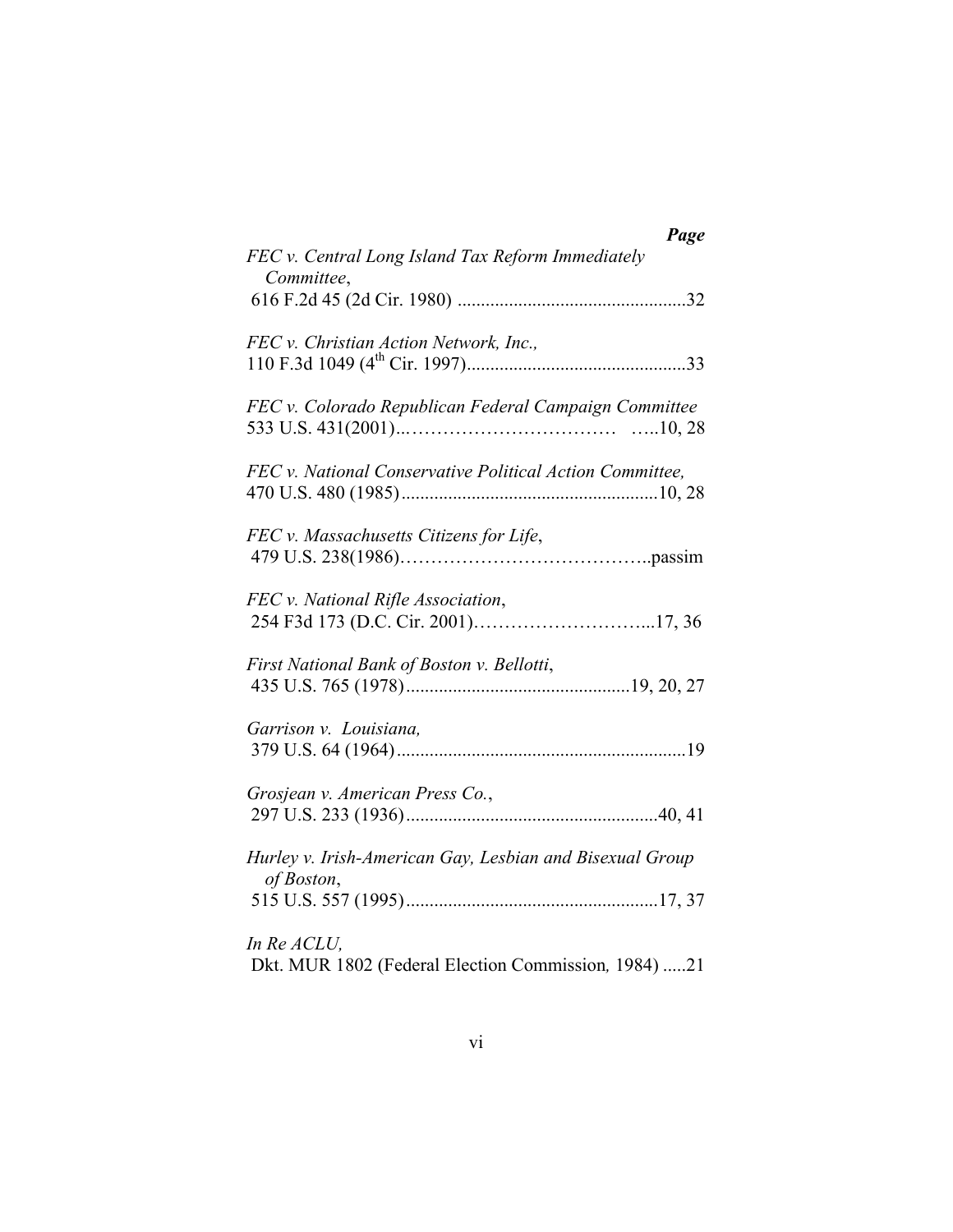| Page                                                                    |
|-------------------------------------------------------------------------|
| Iowa Right to Life Comm. Inc. v. Williams,                              |
| Leathers v. Medlock,                                                    |
| McIntyre v. Ohio Elections Commission,                                  |
| Miami Herald Publishing Co. v. Tornillo,                                |
| Mills v. Alabama,                                                       |
| Minneapolis Star & Tribune Co. v. Minnesota Commissioner<br>of Revenue, |
|                                                                         |
| NAACP v. Alabama,                                                       |
| NAACP v. Button,                                                        |
| New York Civil Liberties Union v. Acito,                                |
|                                                                         |
| Nixon v. Shrink Missouri Government PAC,                                |
| Red Lion Broadcasting Co. v. FCC,                                       |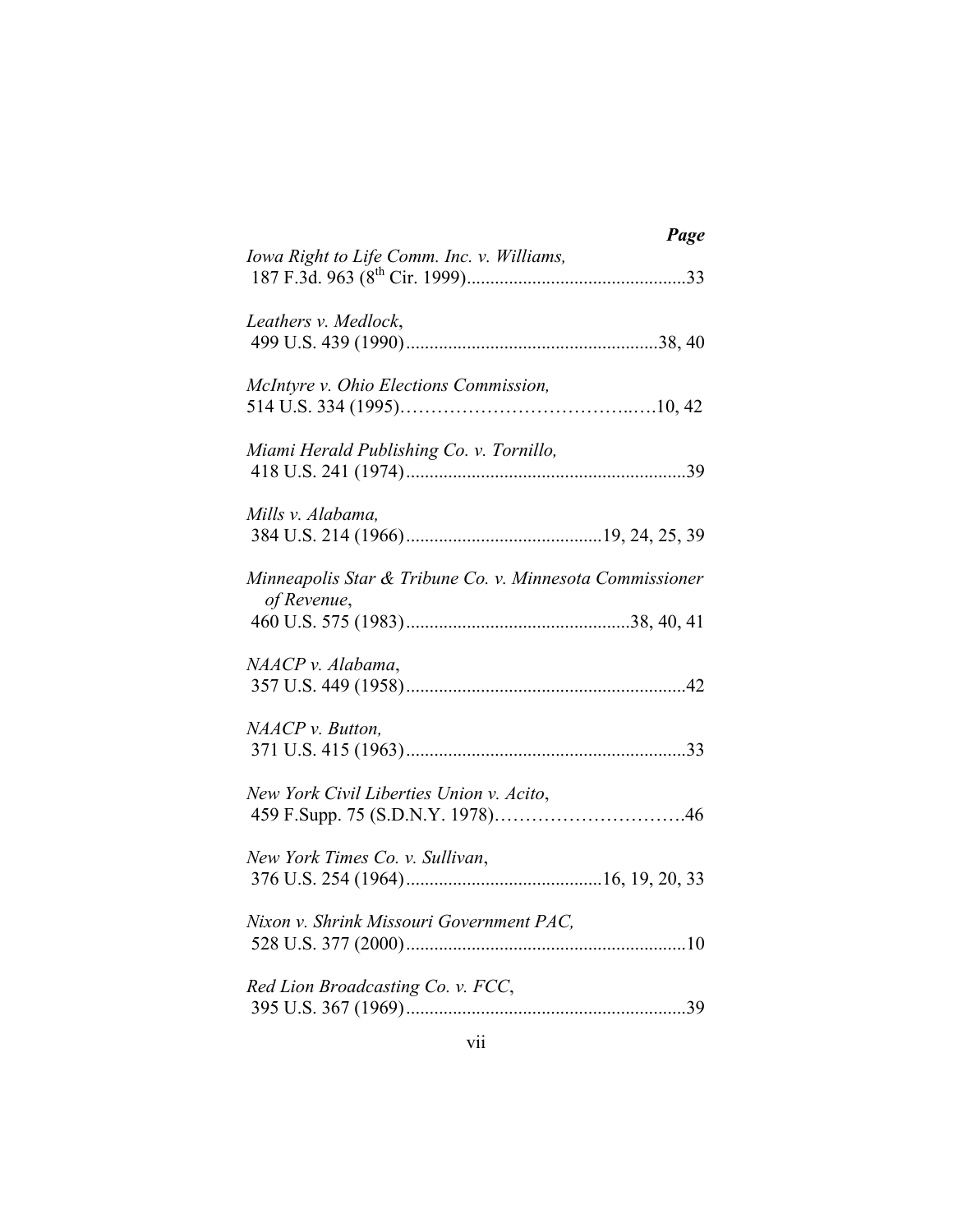|                                                      | Page |
|------------------------------------------------------|------|
| Republican Party of Minnesota v. White,              |      |
| Riley v. National Federation of the Blind,           |      |
| Schad v. Mt. Ephraim,                                |      |
| Schneider v. State,                                  |      |
| Speiser v. Randall,                                  |      |
| Talley v. California,                                |      |
| Thomas v. Collins,                                   |      |
| Thornhill v. Alabama,                                |      |
| United States v. National Treasury Employees Union,  |      |
| United States v. National Committee for Impeachment, |      |

## **Statutes**

| Bipartisan Campaign Reform Act of 2002, |  |
|-----------------------------------------|--|
|                                         |  |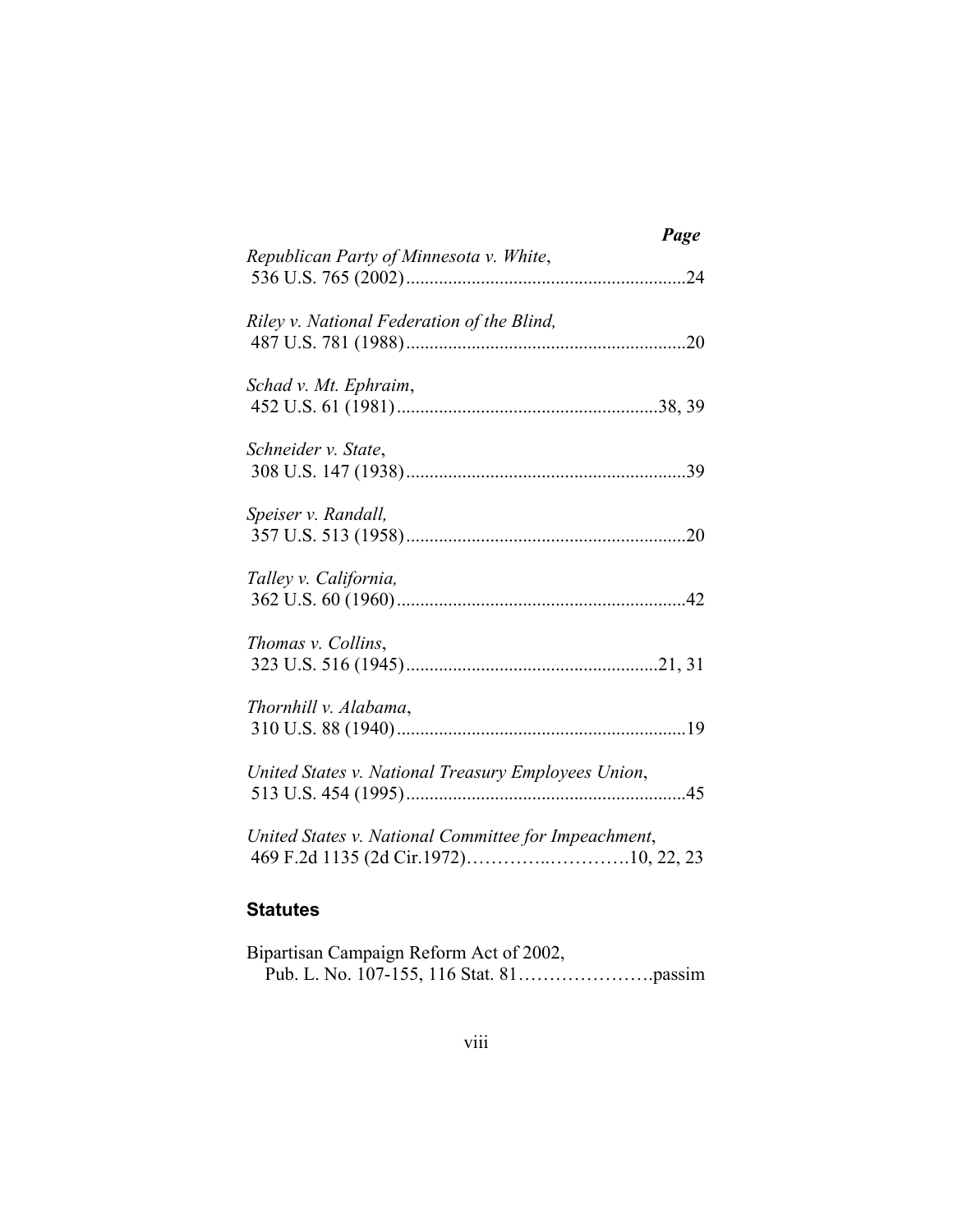| Internal Revenue Code: |  |
|------------------------|--|
|                        |  |
|                        |  |
| 2 U.S.C. §437a,        |  |
|                        |  |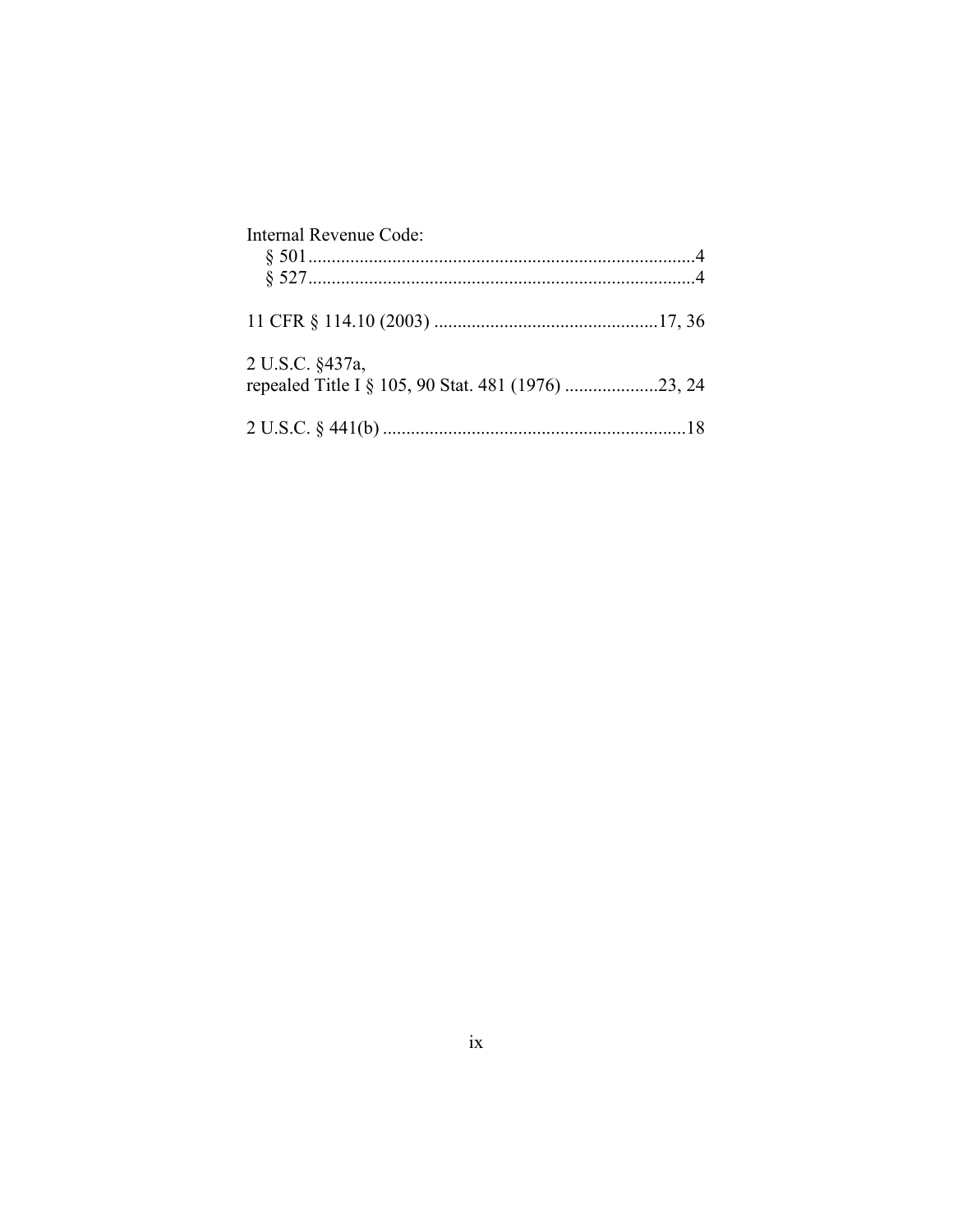#### **INTRODUCTION**

This case presents a challenge to key provisions of the Bipartisan Campaign Reform Act of 2002 (BCRA), Pub.L. No. 107-155, 166 Stat. 81, which impose new and unprecedented restrictions on core political speech in the guise of revising this nation's campaign finance laws.

Despite its size and complexity, the BCRA was designed to achieve two principal goals. Title I prohibits the use of so-called soft money by political parties, even for traditional party building activities such as voter registration and get-out-the-vote drives. Title II makes it a crime for even nonprofit, nonpartisan, membership organizations like the ACLU to broadcast an ad that mentions the name of a federal candidate in the period preceding an election.

The district court correctly recognized that neither of these broad provisions could be reconciled with our constitutional traditions. It therefore declined to uphold the law that Congress had written. It nevertheless upheld a rewritten version of the law that continues to pose severe constitutional problems. Because the ACLU is not directly affected by the soft money ban, we will leave it to others to explain why the continued prohibition on the use of soft money for issue advocacy is unconstitutional. We do, however, have a very direct stake in the lower court's interpretation of Title II.

If that interpretation is upheld, it will now be a crime for the ACLU to broadcast an ad on radio or television advocating its views on a particular civil liberties dispute if the ad could be construed as attacking, supporting, promoting, or opposing a candidate for federal office. To place that dilemma in more concrete terms, President Bush has just announced his intention to run for a second term. There have also been press reports that the Administration may be seeking enhanced surveillance powers from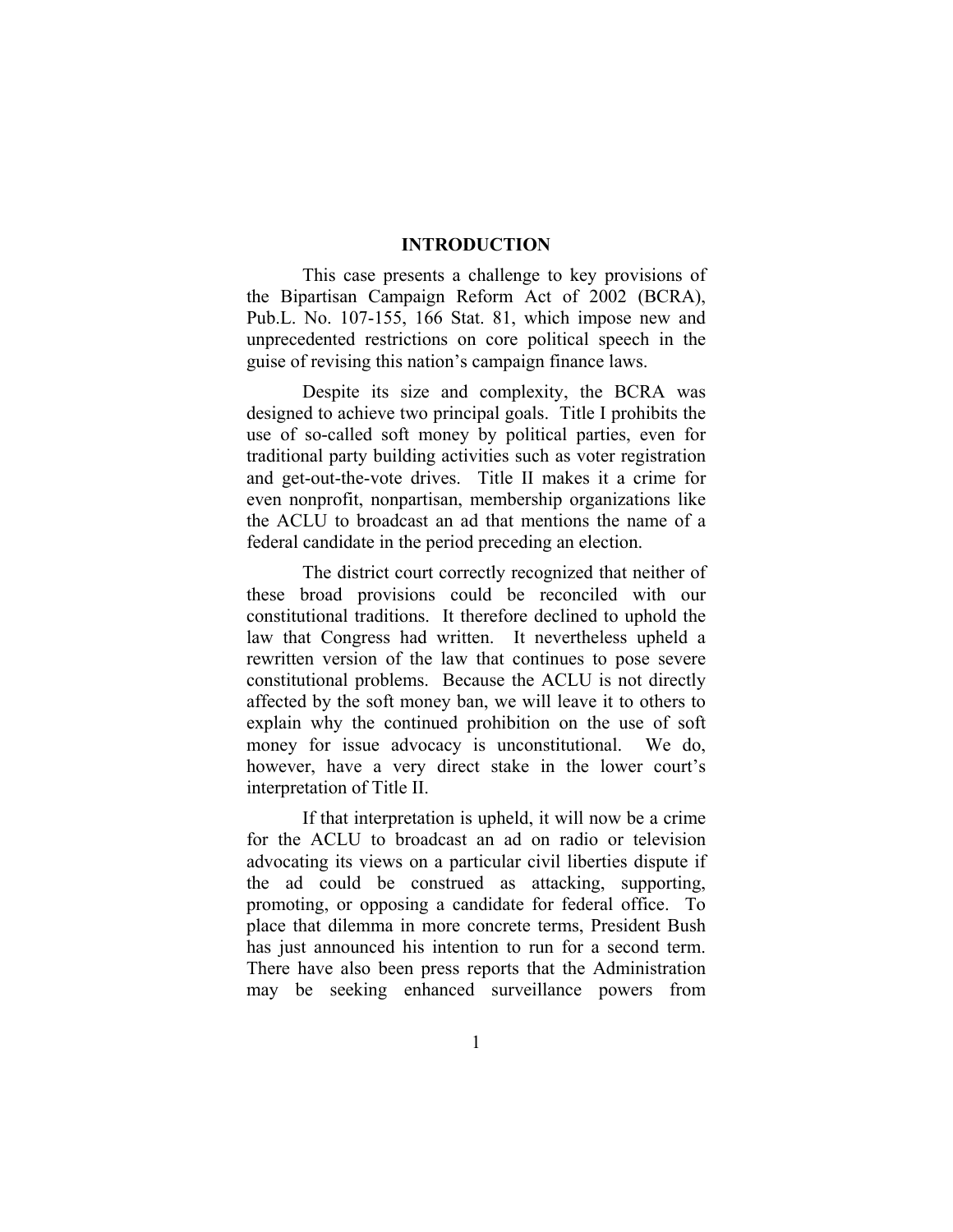Congress as part of a new legislative initiative. If the ACLU chose to oppose these steps on civil liberties grounds in a broadcast ad that referred to the President, we would be risking criminal prosecution based on the lower court's decision in this case.

That result would dramatically transform the rules of political debate in this country and go far beyond anything this Court has ever permitted under the First Amendment. The ACLU urges this Court to reverse the district court and invalidate the challenged Title II provisions.

#### **STATEMENT OF THE CASE**

1. This litigation arises from plaintiffs' challenge to various provisions of the BCRA, including the soft money restrictions embodied in Title I and the issue advocacy restrictions embodied in Title II. As part of the *McConnell*  complaint filed in the district court, the ACLU specifically alleged that its First Amendment right to speak out on issues of concern to the organization and its members was violated by the broad definition of "electioneering communications" set forth in the BCRA.

Prior to passage of the BCRA, all corporations, unions, associations, committees and individuals were free to engage in political speech without being subject to the Federal Election Campaign Act so long as their speech did not expressly advocate the election or defeat of a clearly identified candidate. *See Buckley v. Valeo*, 424 U.S. 1, 45 (1976); *FEC v. Massachusetts Citizens for Life*, 479 U.S. 238 (1986). The BCRA dramatically expanded this regulatory regime by extending the ban on corporate and union expenditures to cover all "electioneering communications," regardless of whether they involve express advocacy. For those individuals and groups not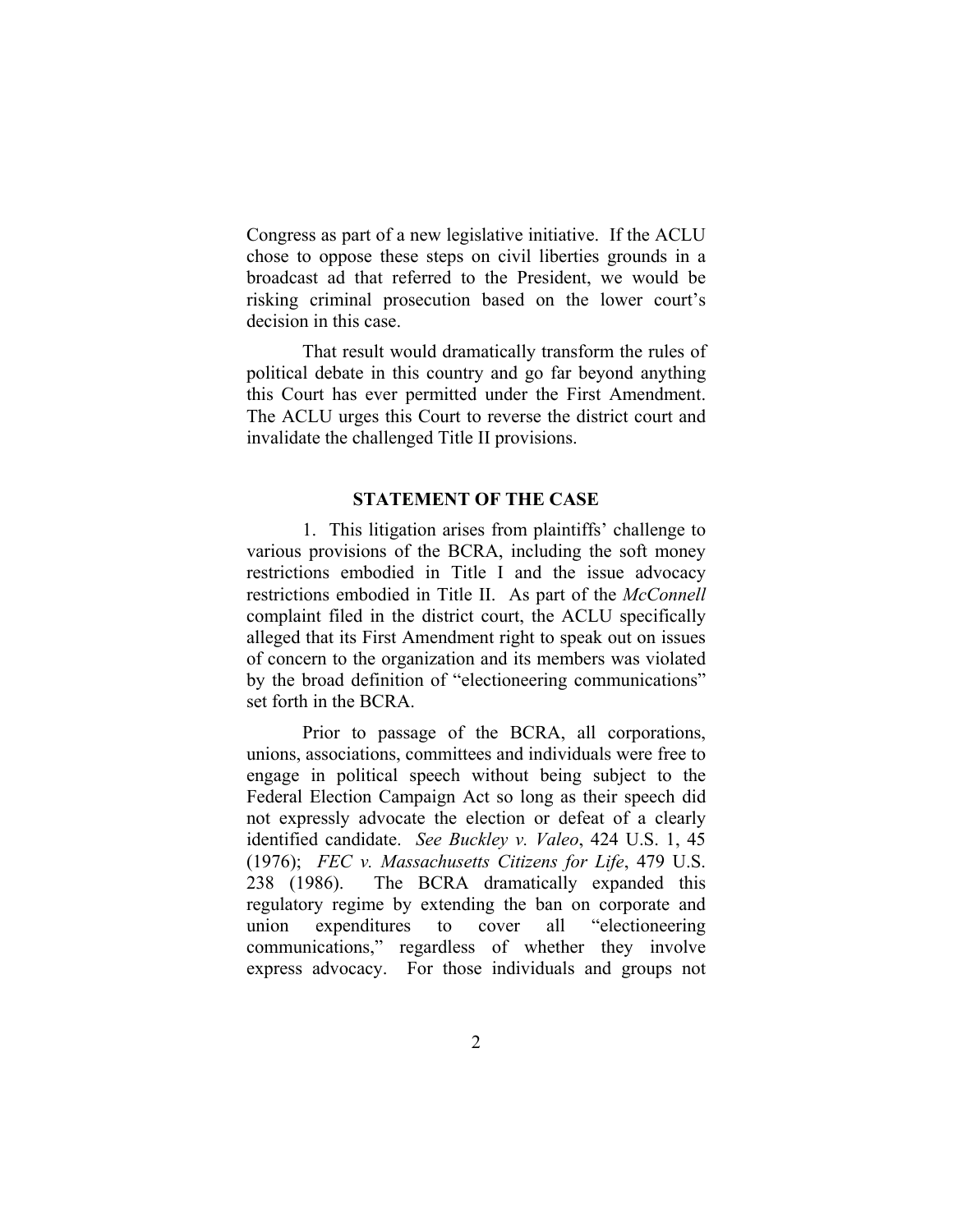covered by the broadcast ban, BCRA imposes substantial reporting and disclosure requirements.

Congress provided two definitions of the term "electioneering communications" in § 201. Under the primary definition, an "electioneering communication" means any broadcast, cable, or satellite communication that: (a) refers to a clearly identified candidate for federal office; (b) is made within 60 days of a general election or 30 days of a primary election; and (c) is targeted to the relevant audience (except in the case of the President or Vice-President where there is no targeting requirement). J.S. App.  $4a<sup>1</sup>$  $4a<sup>1</sup>$  $4a<sup>1</sup>$ 

Congress also anticipated that the primary definition might not be sustained. It therefore provided a fallback definition that applies only if the primary definition is invalidated. In contrast to the primary definition, the fallback definition is not limited to the period preceding an election. Rather, it prohibits at any time of the year a broadcast, cable, or satellite communication that "promotes or supports a candidate for [federal] office, or attacks or opposes a candidate for that office (regardless of whether the communication expressly advocates a vote for or against a candidate)." In addition, the communication must be "suggestive of no plausible meaning other than an exhortation to vote for or against a specific candidate." J.S. App. 5a.

Under § 201, any person or organization that spends more than \$10,000 in a calendar year on "electioneering communications" is subject for the first time to detailed reporting and disclosure requirements.

<span id="page-11-0"></span><sup>&</sup>lt;sup>1</sup> Citations to "J.S.App." refer to the Appendix to the ACLU's Jurisdictional Statement in this case. Citations to the lower court opinion are denoted as Supp. App. and refer to the supplemental appendix filed by the McConnell plaintiffs in 02-1674 et al.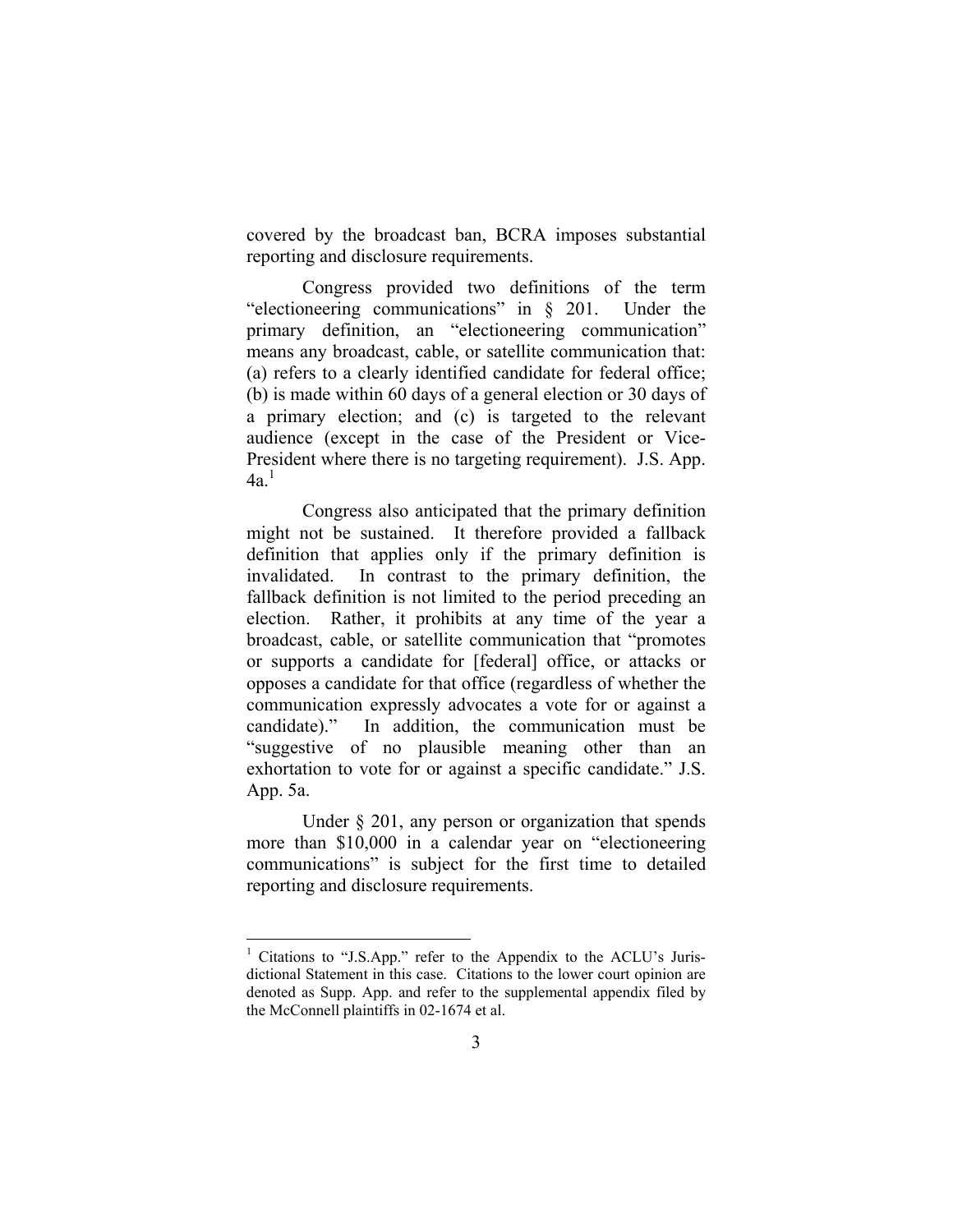Under § 203(a), corporations and unions are barred from using their general treasury funds to engage in any "electioneering communications." However, this apparently absolute prohibition is modified by  $\S$  203(b), the so-called Snowe-Jeffords Amendment. Pursuant to Snowe-Jeffords, nonprofit corporations that qualify under  $\S$  501(c)(4) of the Internal Revenue Code, like the ACLU, are permitted to engage in "electioneering communications" if those communications are funded entirely by individual contributions and if the organization submits the detailed financial disclosure reports required by § 201, including the identity of any donors who contributed a total of \$1,000 or more during a reporting period that can extend for nearly two year. J.S. App. 8a.[2](#page-12-0)

As the last piece of this statutory puzzle, Congress adopted § 204 of the BCRA, known as the Wellstone Amendment, which revokes the exception that the Snowe-Jeffords Amendment ostensibly provides. J.S. App. 10a.<sup>3</sup> In short, the statute that emerged from Congress prohibits all unions and corporations - including nonprofit and nonpartisan corporations like the ACLU - from using their general funds to pay for any broadcast ad that names a clearly identified candidate within the 30/60 day window preceding federal elections.

Finally, in § 214 of the BCRA, Congress tightened the rules on coordinated expenditures (which are treated as

<span id="page-12-1"></span><span id="page-12-0"></span><sup>&</sup>lt;sup>2</sup> The Snowe-Jeffords exception also applies to "political organizations" organized under  $\S 527$  of the Internal Revenue Code. BCRA  $\S 203(c)(2)$ .  $3$  It is not clear why Congress did not simply repeal the Snowe-Jeffords Amendment when it adopted the Wellstone Amendment. The intent of the Wellstone Amendment is nonetheless plain. It states that the exemption authorized by the Snowe-Jeffords Amendment "shall not apply in the case of a targeted communication that is made by an organization described in" the Snowe-Jeffords Amendment. In other words, the Snowe-Jeffords Amendment is rendered a nullity because it no longer applies to the organizations it was meant to cover.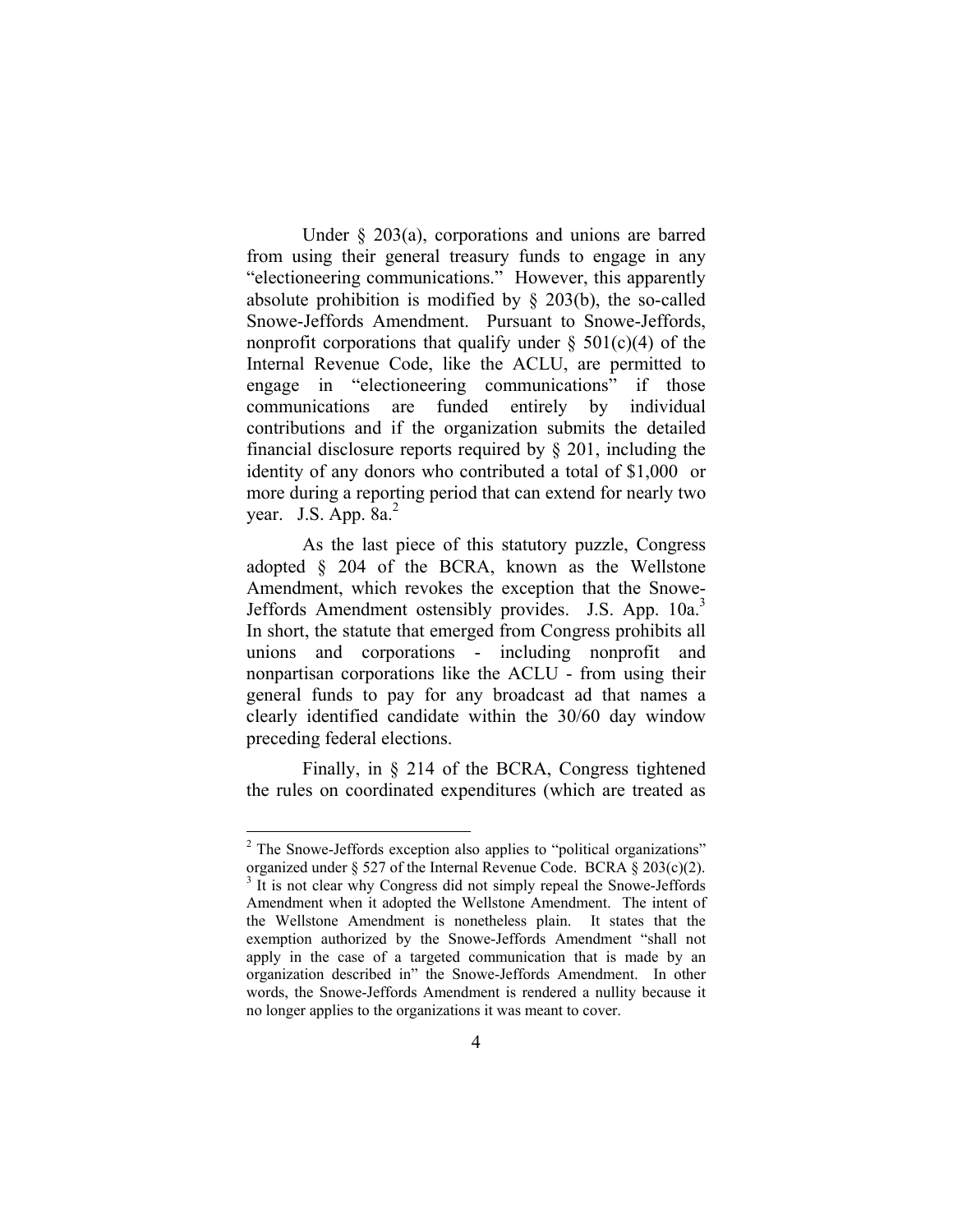contributions) by repealing the existing FEC regulations and then instructing the FEC to issue new regulations that do not require "agreement or formal collaboration," and that specifically address "payments for communications made . . . after substantial discussion about the communication with a candidate or political party." J.S. App.  $11a<sup>4</sup>$  $11a<sup>4</sup>$  $11a<sup>4</sup>$  Pursuant to § 202 of the BCRA, moreover, this reconception of the coordination rules applies not only to express advocacy but to all speech now embraced by the expanded definition of "electioneering communications."

2. By a 2-1 vote, in a nearly 1700 page decision, the district court struck down the primary definition of "electioneering communications" contained in § 201 of the BCRA as an overbroad restriction on constitutionally protected speech. The district court also struck down a critical portion of the fallback definition as unconstitutionally vague. The district court nonetheless concluded that the remaining portion of the fallback definition could stand on its own, and was neither vague nor overbroad.

As a result, the district court wound up sustaining a definition of "electioneering communications" that is broader in many ways than the definition it struck down as overbroad, that is vaguer in many ways than the definition it struck down as too vague, and that does not resemble the test for "electioneering communications" that Congress adopted as either its primary or its fallback definition.<sup>[5](#page-13-1)</sup>

<span id="page-13-0"></span><sup>4</sup> The FEC published its new regulations on January 3, 2003. *See* 68 Fed. Reg. 421.

<span id="page-13-1"></span> $5$  The district court also ruled on numerous other provisions of the BCRA, which we do not address here because they are beyond the scope of the questions presented in the ACLU's jurisdictional statement. Those other rulings, however, have been presented to the Court in other jurisdictional statements filed by the numerous parties to this litigation.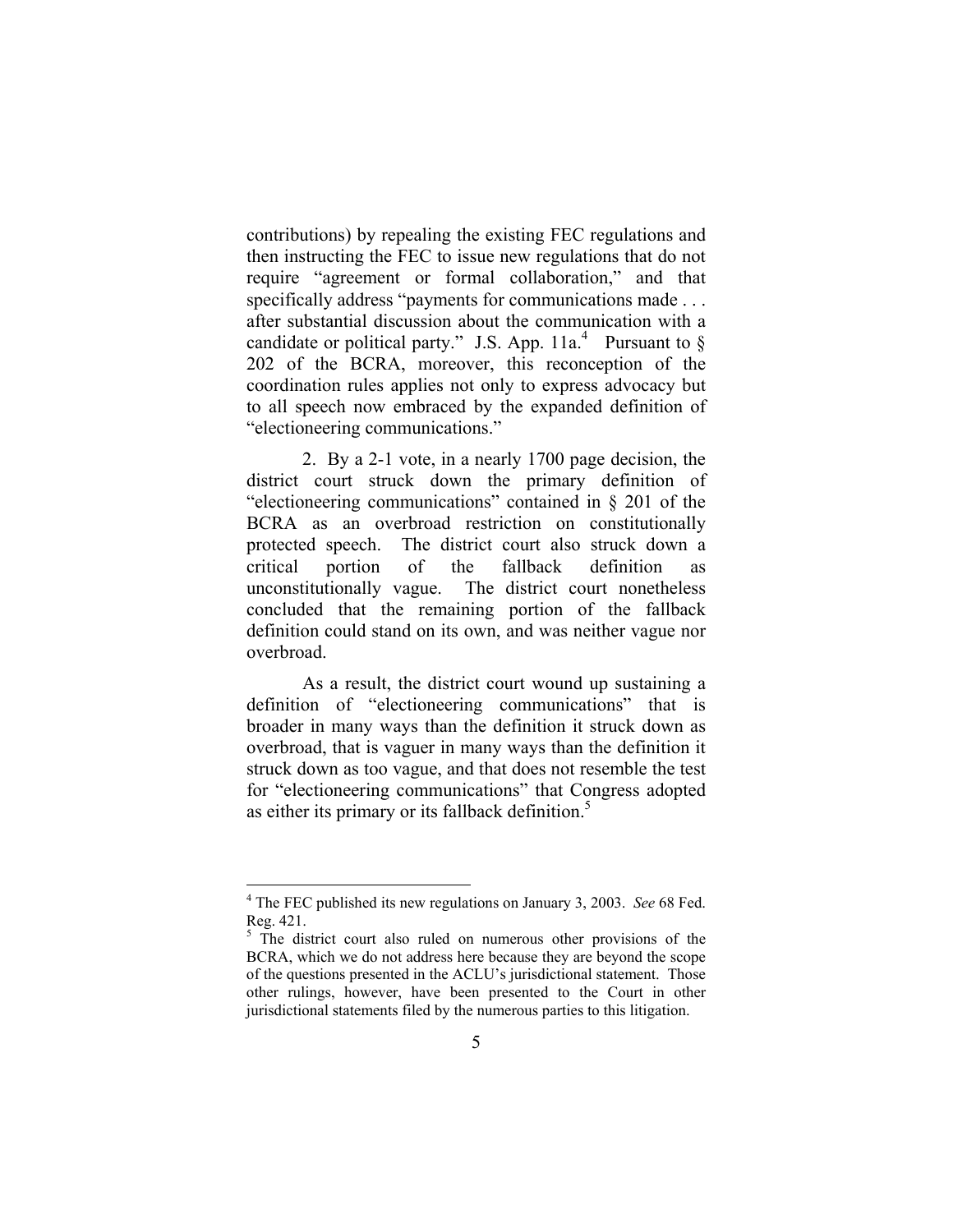<span id="page-14-0"></span>Judge Leon's opinion was dispositive on the Title II questions. While recognizing that a prohibition on broadcast ads that refer to a clearly identified candidate within 30 days of a primary election or 60 days of a general election has the benefit of clarity, he concluded that it "sweeps so broadly that it captures too much First Amendment protected speech . . ." Supp. App. 1147sa. Quoting from a declaration submitted by Laura Murphy, director of the ACLU's Washington Office, Judge Leon noted that "[t]he 60 days before a general election and 30 days before a primary . . . are often periods of intense legislative activity. During election years, the candidates stake out positions on virtually all the controversial issues of the day. Much of this debate occurs against the backdrop of pending legislative action or executive branch initiatives." *Id.* at 1148sa. He further recognized that the electorate is often most attentive in the period preceding an election, Supp. App. 1149sa, and that the mere fact "that issue advertisements mention the name of a candidate . . . does not necessarily indicate, let alone prove, that the advertisement is designed for electioneering purposes." *Id.*

Having found the primary definition of "electioneering communications" to be unconstitutional, Judge Leon then turned his attention to the backup definition. He began his discussion by rejecting the claim that a prohibition on broadcasts ads that "promote," "support, "attack," or "oppose" a candidate for federal office is unconstitutionally vague. According to Judge Leon, a person of ordinary intelligence reading those words would understand what could or could not be said in a broadcast ad without running afoul of the criminal prohibitions of the BCRA. *Id.* at 1162sa – 1164sa.[6](#page-14-0)

<sup>&</sup>lt;sup>6</sup> Judge Leon reached this conclusion despite the fact that undisputed evidence in the record demonstrated that even the most avid advocates of the BCRA often disagreed on whether a particular ad should be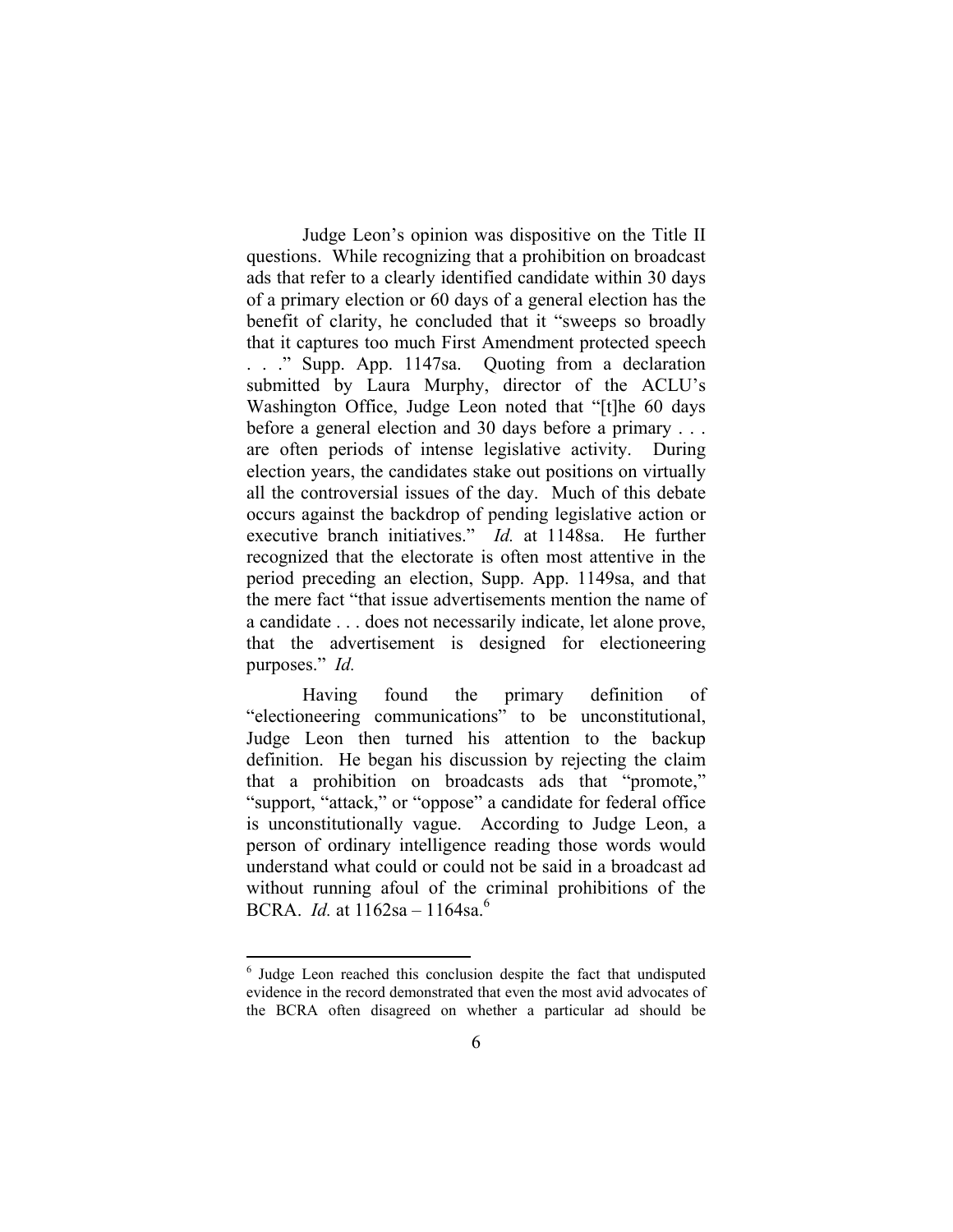Congress, apparently, had more concerns about the scope and ambiguity of this fallback definition than Judge Leon. It therefore attached a limiting principle to its fallback definition of an "electioneering communication," stipulating that it would only apply to broadcast ads that were "suggestive of no plausible meaning other than an exhortation to vote for or against a specific candidate." Paradoxically, Judge Leon was more troubled by this limiting language, which he found to be unconstitutionally vague and likely to produce a chilling effect on constitutionally protected speech. *Id.* at 1165sa – 1166sa. Unable to uphold the fallback definition as written, Judge Leon chose to sever the offending language, *id.*, leaving in place a definition of "electioneering communications" that Congress itself had felt constrained to narrow, and that lacks even the temporal limitations of the primary definition that he had previously declared unconstitutionally overbroad.

Judge Leon's approach to the fallback definition was reluctantly joined by Judge Kollar-Kotelly.<sup>7</sup> But Judge Leon joined with Judge Henderson in ruling that the Wellstone Amendment, § 204 of the BCRA, was unconstitutional as applied to nonprofit organizations that engage in issue advocacy and that meet the criteria set forth in *FEC v.* 

characterized as a genuine issue ad or a so-called "sham ad." As Judge Kollar-Kotelly noted in her concurring opinion, "[t]he expert testimony in this case . . . illustrates how one person's genuine issue advertisement can be another's electioneering commercial." Supp. App. 786sa. Judge Leon's notion that the fallback definition does not apply to "neutral" ads, *Id.* at 1163sa, offers scant protection because of the ambiguity of the term and the unconstitutional requirement that advocacy groups refrain from advocating.

<span id="page-15-0"></span><sup>&</sup>lt;sup>7</sup>Judge Kollar-Kotelly, argued that the primary definition is consistent with the First Amendment and reluctantly endorsed the fallback definition only to ensure that at least some portion of Title II was sustained. Supp. App. 885sa – 886sa. In Judge Henderson's view, both the primary and fallback definitions of "electioneering communications" are unconstitutional in their entirety. *Id.* at 345sa – 371sa.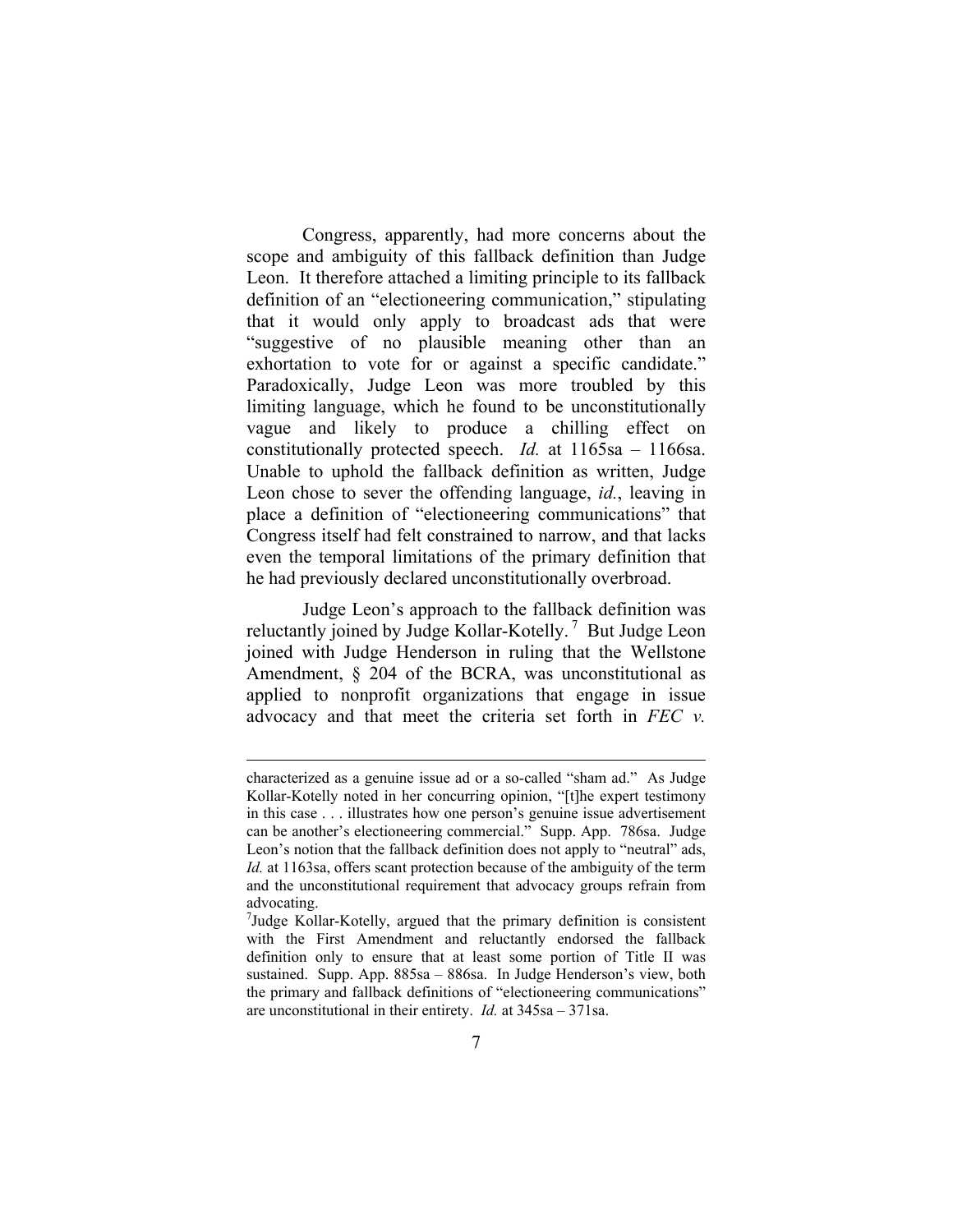*Massachusetts Citizens for Life, Inc.*, 479 U.S. 238 (1986)(MCFL). Supp. App. 1166sa. Corporations that qualify for the "MCFL" exception therefore retain the benefit of the Snowe-Jeffords Amendment under the district court's decision. As a result, they are free to engage in otherwise prohibited 'electioneering communications" if they comply with the strict and burdensome disclosure and reporting requirements of § 201, and if they pay for their "electioneering communications" entirely with individual contributions. *Id.* at 1167sa – 1168 sa. On the other hand, nonprofit corporations that do not qualify for an "MCFL" exception remain subject to the Wellstone Amendment, and thus are barred from engaging in "electioneering communications" unless they create a separate political action committee to speak for them. *Id.* at 1168sa.

Judges Kollar-Kotelly and Leon wrote a separate *per curiam* opinion upholding the disclosure requirements contained in § 201, which apply to any person, group, or organization that engages in "electioneering communications." *Id.* at 116sa – 128sa. Because the district court upheld the general broadcast ban, albeit subject to a rewritten definition of "electioneering communications," it did not consider whether the BCRA's disclosure provisions could be justified standing alone.

Lastly, in the same *per curiam* opinion, the district court upheld the extension of coordination rules, which were originally intended to distinguish between express advocacy that is independent of a candidate and express advocacy that is coordinated with a candidate and thus properly treated as a contribution, to all "electioneering communications." Accordingly, the district court found that § 202 of the BCRA is facially constitutional. *Id.* at 128sa – 130sa.Plaintiffs remaining challenges to § 214 and its expanded conception of coordination were largely dismissed as premature and nonjusticiable. *Id.* at 144sa – 157sa.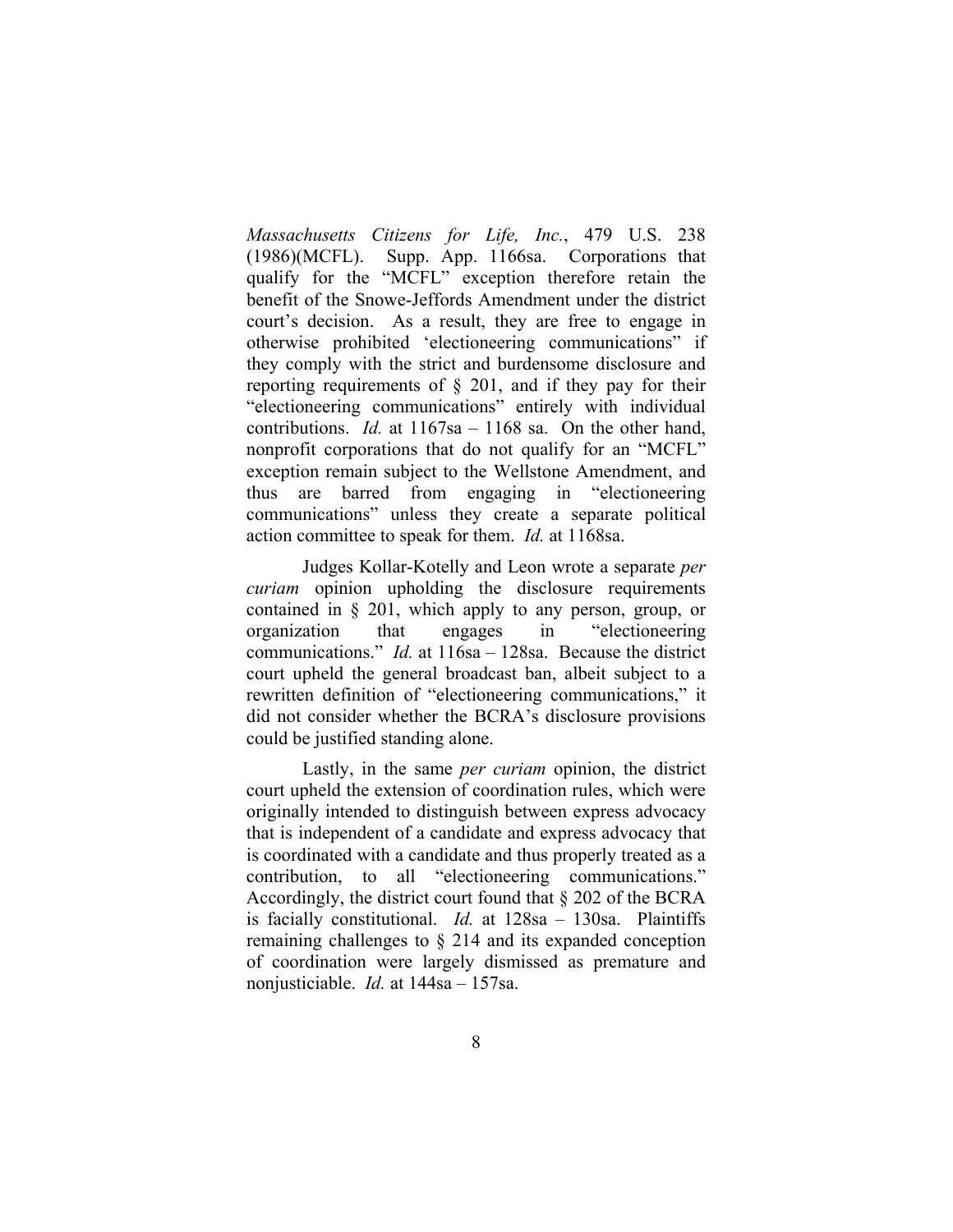3. As construed by the district court, Title II of the BCRA will substantially abridge the First Amendment rights of the ACLU and the members it represents. With over 400,000 members nationwide today, the ACLU is perhaps the most well known civil liberties organization in the country. Its work amplifies the voices of all of its members, supporters and contributors.<sup>[8](#page-17-0)</sup>

Since its founding in 1920, the ACLU has never taken a position in a partisan political election, never contributed a dollar to a political campaign or party, never formed a political action committee or "PAC" or affiliated with one, and has gone to great lengths to maintain its rigorously non-partisan stature. Being subject to the Federal Election Campaign Act (FECA) would be fundamentally inconsistent with the ACLU's mission and identity as a nonpartisan organization and would also have serious ramifications for the organization's members and contributors whose identities would have to be disclosed.

<span id="page-17-0"></span><sup>&</sup>lt;sup>8</sup> The ACLU is a nonprofit membership organization that has tax exempt status under  $501(c)(4)$  of the Internal Revenue Code. Membership dues to the ACLU are not tax deductible. The basic membership fee is \$35, though many members contribute more than that. There is also a reduced-fee membership available for students and other low-income individuals. Membership dues accounted for \$9,393,948 of the \$13,625,051 contributed to the organization by individuals in 2001. Only 212 individuals contributed more than \$1,000. Although the ACLU does not maintain records on the corporate status of non-individual donors, such donors contributed less than \$85,000 of the ACLU's total revenues in 2001, which represents less than 1% of the ACLU's budget. None of the contributions from businesses exceeded \$500. Total annual contributions from labor organizations over the last 10 years have never exceeded \$5,000. Total contributions from political parties over the same 10 year period were \$330. In sum, contributions from nonindividual donors represent an insignificant percentage of the ACLU's total annual funding. *See* Declaration of Anthony Romero, J.A. 720. Mr. Romero is the Executive Director of the ACLU.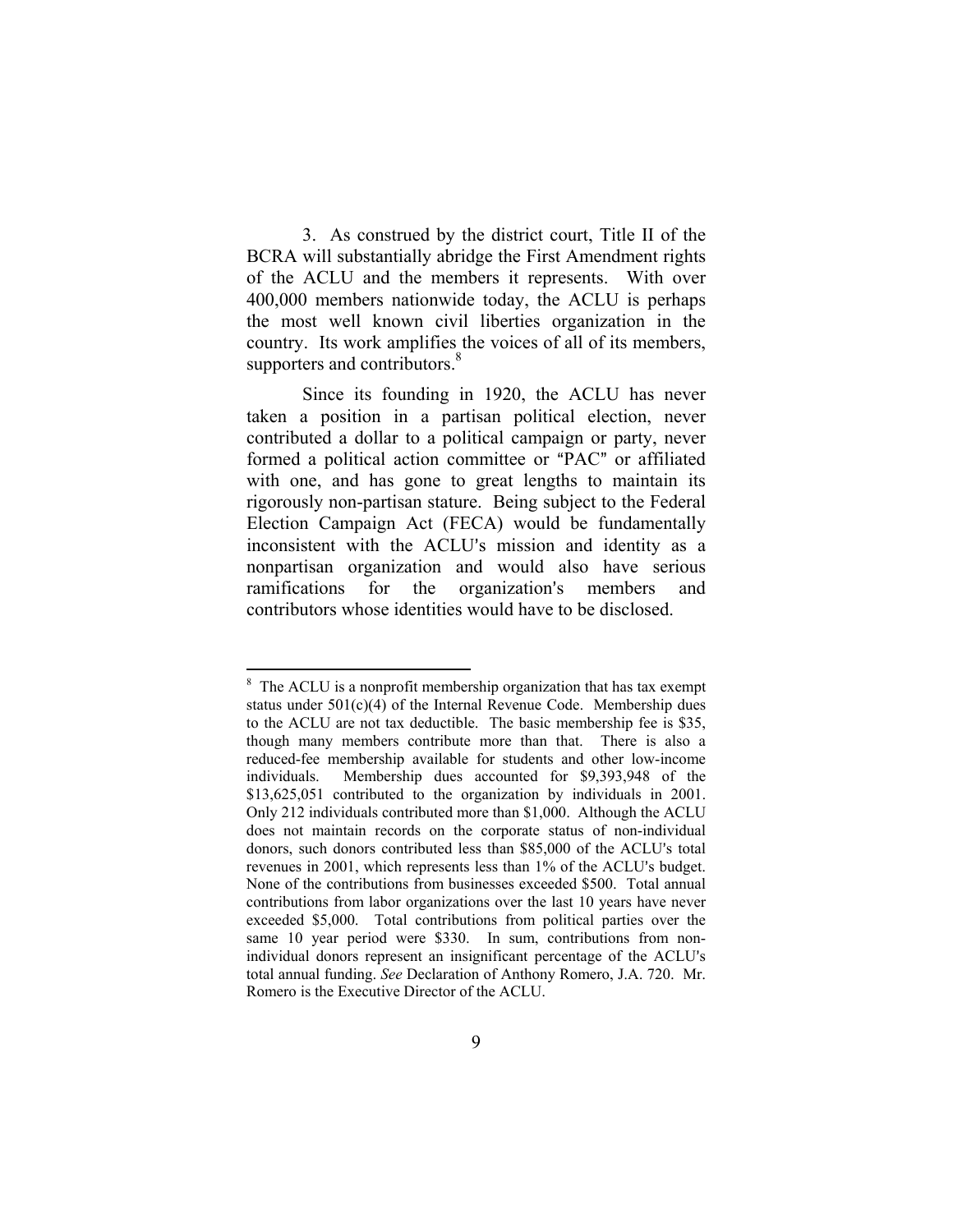Because it is a non-partisan organization that does not endorse or support candidates, *all* of the ACLU's advocacy is focused on issues. Yet, ever since the enactment of FECA approximately 30 years ago, the ACLU has been forced to resist efforts to stifle its own speech and the speech of other issue organizations through the overzealous application of overbroad campaign finance laws. For three decades, the ACLU has been at the forefront of the public debate over campaign finance (including our support of a program of full and fair public financing), and has been involved in most of the major litigation testing the constitutional limits of the effort to restrict political speech in the name of campaign finance reform.<sup>9</sup>

On an almost daily basis, the ACLU engages in public commentary on the actions of federal officials, many of whom will be standing for election. *See* Declaration of Laura Murphy, J.A. 609 - 613. Like other advocacy groups, the ACLU conveys its message through multiple media, including the internet, direct mail campaigns, membership drives, press releases, news conferences, public appearances,

<span id="page-18-0"></span><sup>9</sup> Most prominently, the ACLU was co-counsel in *Buckley*, and its New York affiliate appeared as a party. The ACLU, however, has participated in numerous other campaign finance cases, both before and after *Buckley. See United States v. National Committee for Impeachment*, 469 F.2d 1135 (2d Cir.1972); *American Civil Liberties Union v. Jennings*, 366 F. Supp. 1041 (D.D.C. 1973)(three-judge court), *vacated as moot sub nom, Staats v. American Civil Liberties Union*, 422 U.S. 1030 (1975); *California Medical Association v. FEC,* 453 U.S. 182 (1981); *Brown v. Socialist Workers* >*74 Campaign Committee* 459 U.S. 87 (1982); *FEC v. National Conservative Political Action Committee* 470 U.S. 480 (1985); *FEC v. Massachusetts Citizens for Life,* 479 U.S. 238 (1986); *Austin v. Michigan State Chamber of Commerce* 494 U.S. 652 (1990); *McIntyre v. Ohio Elections Commission,* 514 U.S. 334 (1995); *Colorado Republican Federal Campaign Committee v. FEC* 518 U.S. 604 (1996); *Nixon v. Shrink Missouri Government PAC* 528 U.S. 377 (2000); *FEC v. Colorado Republican Federal Campaign Committee* 533 U.S. 431 (2001)*.*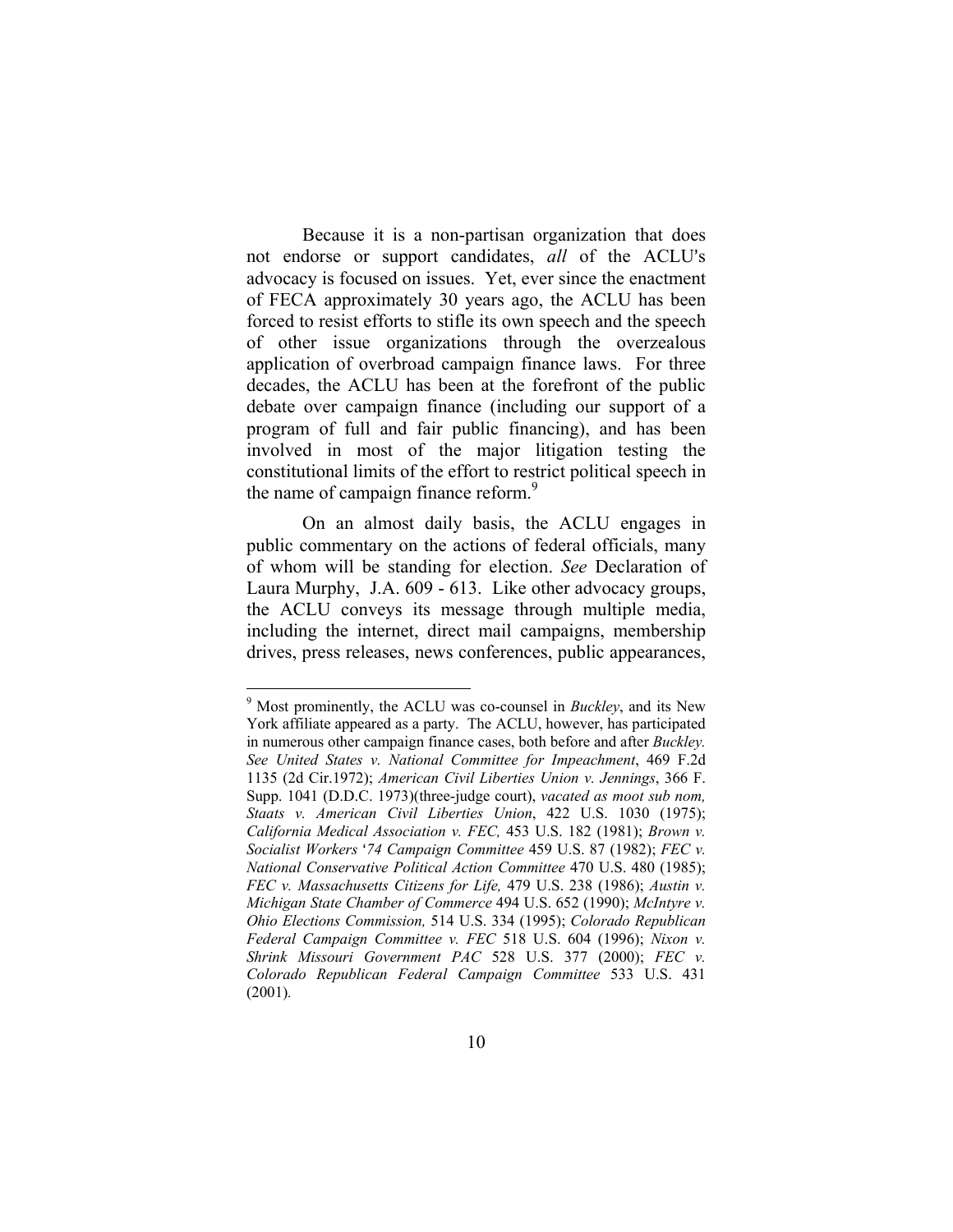pamphlets and other publications that refer to, praise, criticize, describe or rate the conduct or actions of clearly identified public officials. ACLU communications referring to a candidate for elective office are not made for the purpose of influencing the election or defeat of that candidate. The timing of those communications is a function of the timing of debate over the legislation or issue under consideration. *See* Romero Declaration, J.A. 719.

 The success of the ACLU is also dependent on broadcast media that report on the organization's activities on an almost streaming basis. The organization is at the front line of many controversial issues, and its views are often sought. But the ACLU cannot always rely on the news media to report its activities or to present its views accurately or completely. Because exclusive reliance on such "earned" media" is not sufficient, the ACLU has turned to the use of paid media in an effort to ensure that the organization's views are heard in an accurate and balanced way. For example, the ACLU paid for a series of radio and newspaper ads directed at Speaker of the House Dennis Hastert during his March 2002 primary election. The ads had two purposes. First, they criticized the Speaker for failing to bring the Employment Non-Discrimination Act (ENDA) to the floor of the House of Representatives. At that point, ENDA was actively being considered in the Senate after the legislation had been stalled in the House for some time. The ACLU hoped the ad would be a catalyst to help bring the legislation up for a vote. In addition, the BCRA was then being debated in Congress. The radio and print ad campaign was intended to highlight the impact of Title II on groups like the ACLU, and to dramatize that the ACLU's radio spots would become criminal once Title II was enacted. As the ACLU pointed out at the time, the Hastert broadcast ads would have been illegal had the BCRA been in effect because they referred to Speaker Hastert and were aired in his district within 30 days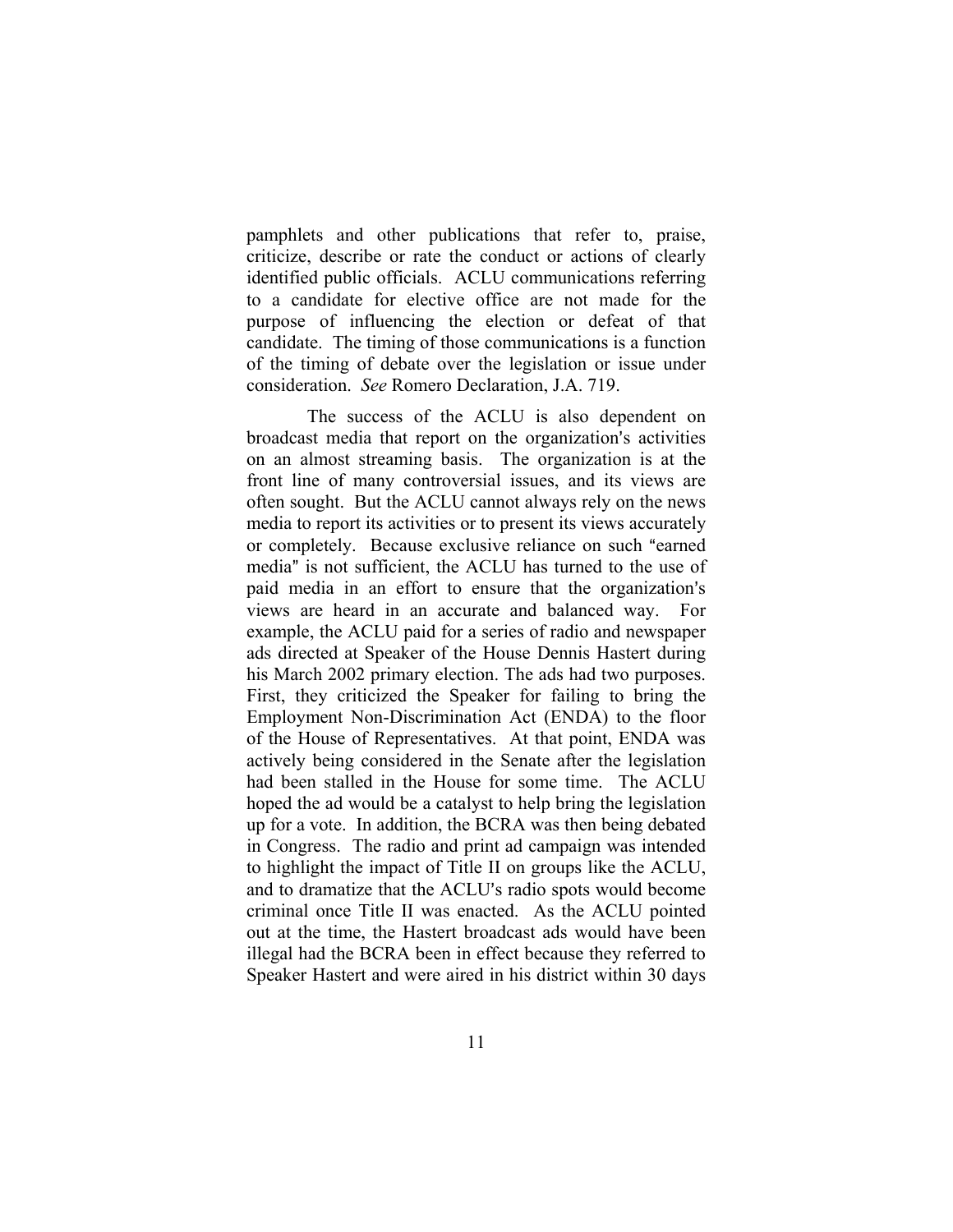of his primary election, even though he was running unopposed. *See* Murphy Declaration, J.A. 612*.* [10](#page-20-0)

Since passage of the BCRA, the ACLU has launched a media campaign to address the many civil liberties issues that have arisen in the past twenty months as the country struggles to maintain our tradition of freedom while responding effectively to the threats posed by international terrorism. *See* Murphy Declaration, J.A. 612. As part of this campaign, the ACLU is prepared to take out additional broadcast ads consistent with a broader media strategy. Romero Declaration, J.A. 721-722.Such media efforts paid and earned, broadcast and print - are essential to creating a climate of opinion favorable to civil liberties. And because such communications typically concern legislative or executive policies, they frequently refer by name to current officeholders and candidates, including the President. *See* Murphy Declaration, J.A. 611. Title II's ban on "electioneering communications" would effectively mute much of this speech by the ACLU.

It is important to emphasize that whether measured by the 30/60-day rule struck down by the district court or the broader rule it upheld, election years are often periods of intense legislative activity, as the district court recognized. During the 2002 election cycle, for instance, legislation creating a new federal Department of Homeland Security was under consideration in the midst of the pre-election period. The ACLU took out full-page advertisements in *Congress Daily* and *CQ Monitor* on September 30, 2002, urging Congress to safeguard civil liberties in connection with its consideration of the "Gramm-Miller" and

<span id="page-20-0"></span><sup>&</sup>lt;sup>10</sup> The text of the Hastert radio ad, which would be illegal under the BCRA, is attached as Exhibit A to this brief and was part of the record below, J.A. 615-617. The nearly identical text of the Hastert newspaper ad, which would be allowed under the BCRA, is attached to the Murphy Declaration. J.A. 619.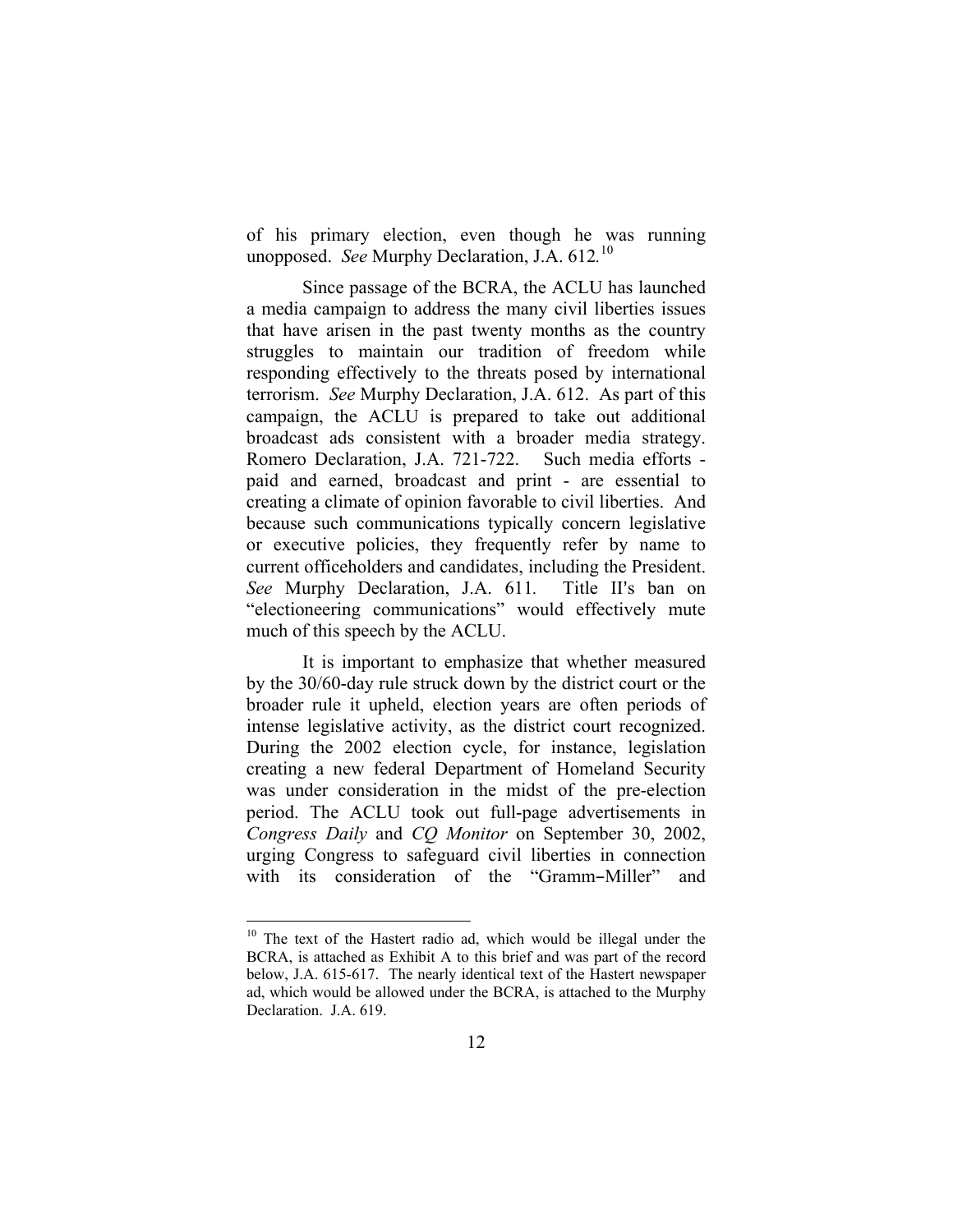"Lieberman" versions of the Homeland Security legislation. A copy of the ad is attached to the Declaration of Laura Murphy. *See* J.A. 621. During the fall 2000 elections, dozens of critical legislative issues were pending in Congress during the 60 day general election blackout period. *See* Chart summarizing "Bills of Interest to the ACLU in the 106<sup>th</sup> Congress During the 60 Days Prior to the November General Election." J.A.  $622-626$ .<sup>11</sup> Thus, it is not unusual for the ACLU 's legislative and issue advocacy to be most intense during an election year, especially in the days leading up to the election. Yet this is precisely when Title II most severely restricts the ACLU's use of broadcast ads.

The impact of Title II on the ACLU goes beyond the harm caused by the direct ban on broadcast communications. Even if the ban on "electioneering communications" violates the First Amendment, facially or as applied to the ACLU, § 201 of the BCRA still requires organizations like the ACLU to disclose the identity of their \$1,000 donors as the price for taking out broadcast ads. Any such disclosure requirement not linked to candidate contributions or express advocacy would violate longstanding First Amendment rules designed to protect anonymous political speech and the right to associate with controversial political groups. Many ACLU members and donors request explicit assurances that their membership and contributions will remain confidential, and the ACLU has consistently defended their First Amendment right to anonymity. *See* Romero Declaration J.A. 720. While the lower court did not credit this evidence as sufficient to strike down the disclosure provision as applied, we submit that the very fact that the statute can be applied to the ACLU highlights its substantial overbreadth and the danger it poses to the organization's associational interests.

Finally, Title II will negatively affect the ACLU's legislative advocacy in other ways, as well. The

<span id="page-21-0"></span><sup>&</sup>lt;sup>11</sup> Attached as Exhibit B to this brief.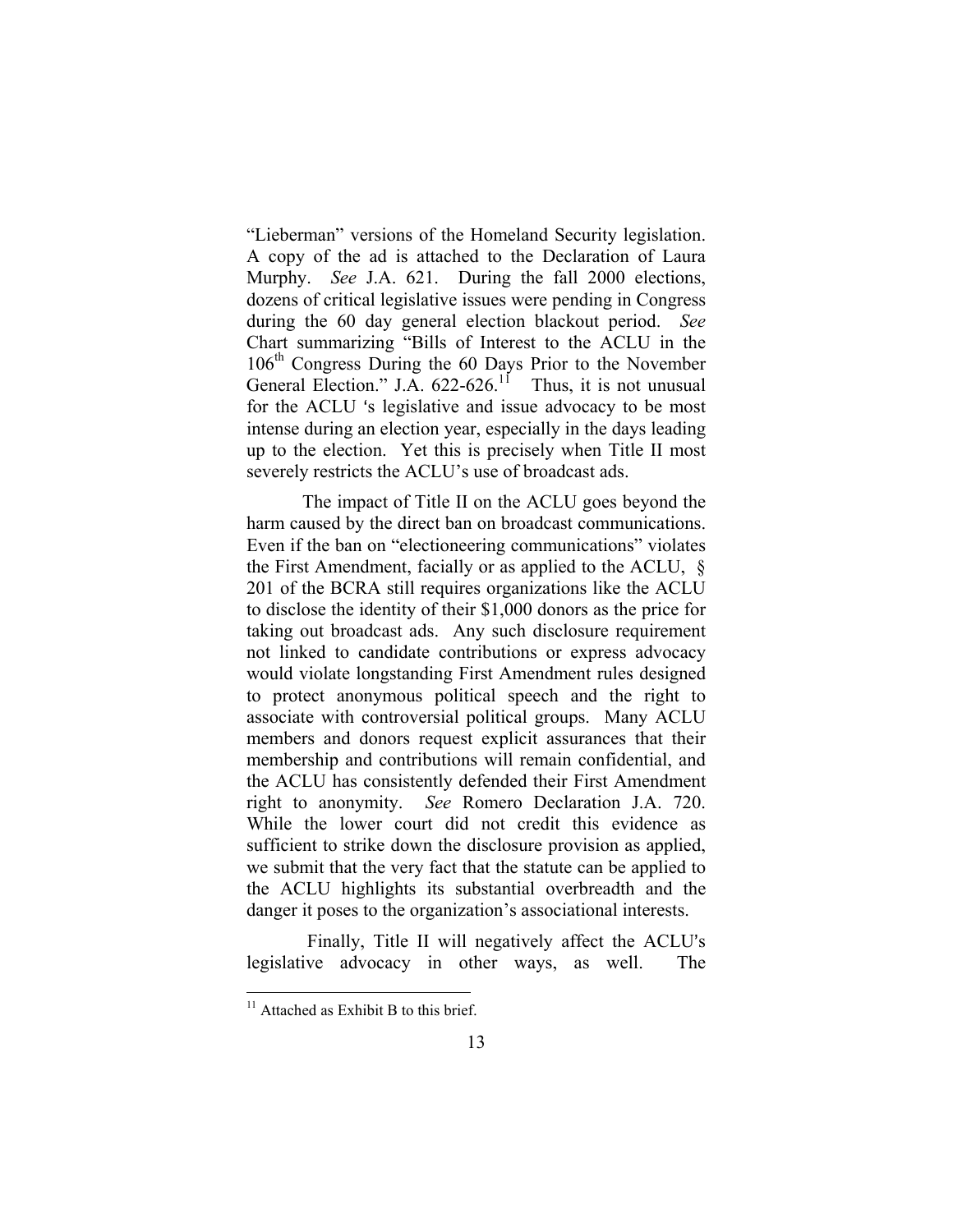organization's legislative efforts include many activities directly associated with lobbying. The ACLU regularly meets, speaks or corresponds with members of Congress and Executive Branch officials concerning proposed or pending legislation or executive action that may affect civil liberties. For instance, following September 11, 2001, the ACLU has had numerous direct contacts with members of both the House of Representatives and the Senate urging restraint in the rush to adopt legislation giving the Department of Justice and other federal agencies sweeping law enforcement powers curbing important civil liberties. The ACLU also routinely testifies before Congress, conducts staff briefings for Congress, and provides members with ACLU position papers. *See* Murphy Declaration, J.A. 608-609. By eliminating the link between express advocacy and coordination, §§ 202 and 214 of the BCRA have a chilling effect on these legislative activities even though the ACLU does not, and never has, coordinated its activities with elected officials for the purpose of influencing elections. *See*  Murphy Declaration J.A. 610-611.

#### **SUMMARY OF ARGUMENT**

1. Under any conception of the First Amendment, the ability of organizations like the ACLU to engage in public debate on critical issues of the day through any medium the organization deems appropriate, including broadcast ads, lies at the very core of constitutionally protected speech. In its zeal to close what they perceived to be loopholes in the current system of campaign financing, advocates of the BCRA attempted to address the problem of so-called "sham" issue ads by adopting a prophylactic rule that bars all broadcast ads by even nonprofit organizations in the period preceding an election if the ads simply mention the name of a federal candidate. The district court, to its credit, recognized that such prophylactic rules have no place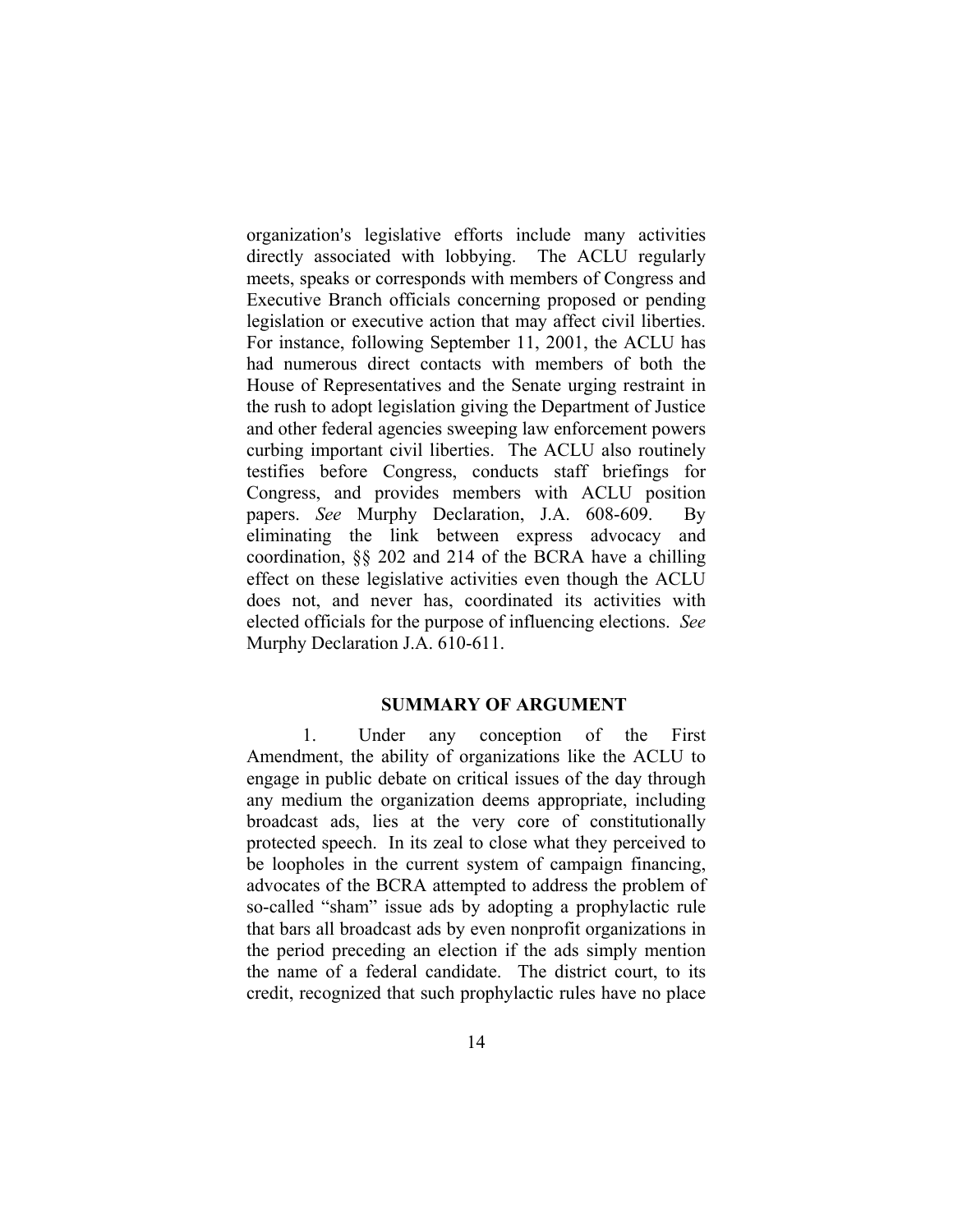in our First Amendment jurisprudence. Unfortunately, the solution crafted by the district court is equally flawed because it rests on a definition of "electioneering communications" that is hopelessly vague, except insofar as it clearly prohibits advocacy groups like the ACLU from using broadcast ads to question the policy positions of public officials who also happen to be running for office. And, in an era of nearly perpetual campaigns, that means most public officials most of the time.

2. This Court has often stressed that campaign finance laws must be narrowly tailored to avoid "unnecessary" abridgement of [First Amendment] freedoms." *Buckley v. Valeo*, 424 U.S. 1, 25, 64 (1976). The precision required by *Buckley* is entirely missing from the restrictions on issue advocacy contained in Title II of the BCRA, and upheld by the district court. *Buckley* draws a First Amendment distinction between the permissible regulation of contributions and the impermissible regulation of expenditures. As a further safeguard against the stifling of political dissent, the Court also held that the government's regulation of expenditures must be limited to "communications that in express terms advocate the election or defeat of a clearly identified candidate. . . ." *Id.* at 45. This "express advocacy" doctrine, which *Buckley* adopted to "distinguish discussion of issues and candidates from more pointed exhortations to vote for particular persons. . . . " *FEC v. Massachusetts Citizens for Life, Inc.*, 479 U.S. 238, 249 (1986), has played a critical role for more than two decades in protecting issue-oriented speech by providing a bright line between permissible and impermissible government regulation.

Under both the primary and fallback definition of "electioneering communications" contained in the BCRA, an ad by the ACLU criticizing a proposal put forward by President Bush or any of the announced Democratic candidates on civil liberties grounds is treated no differently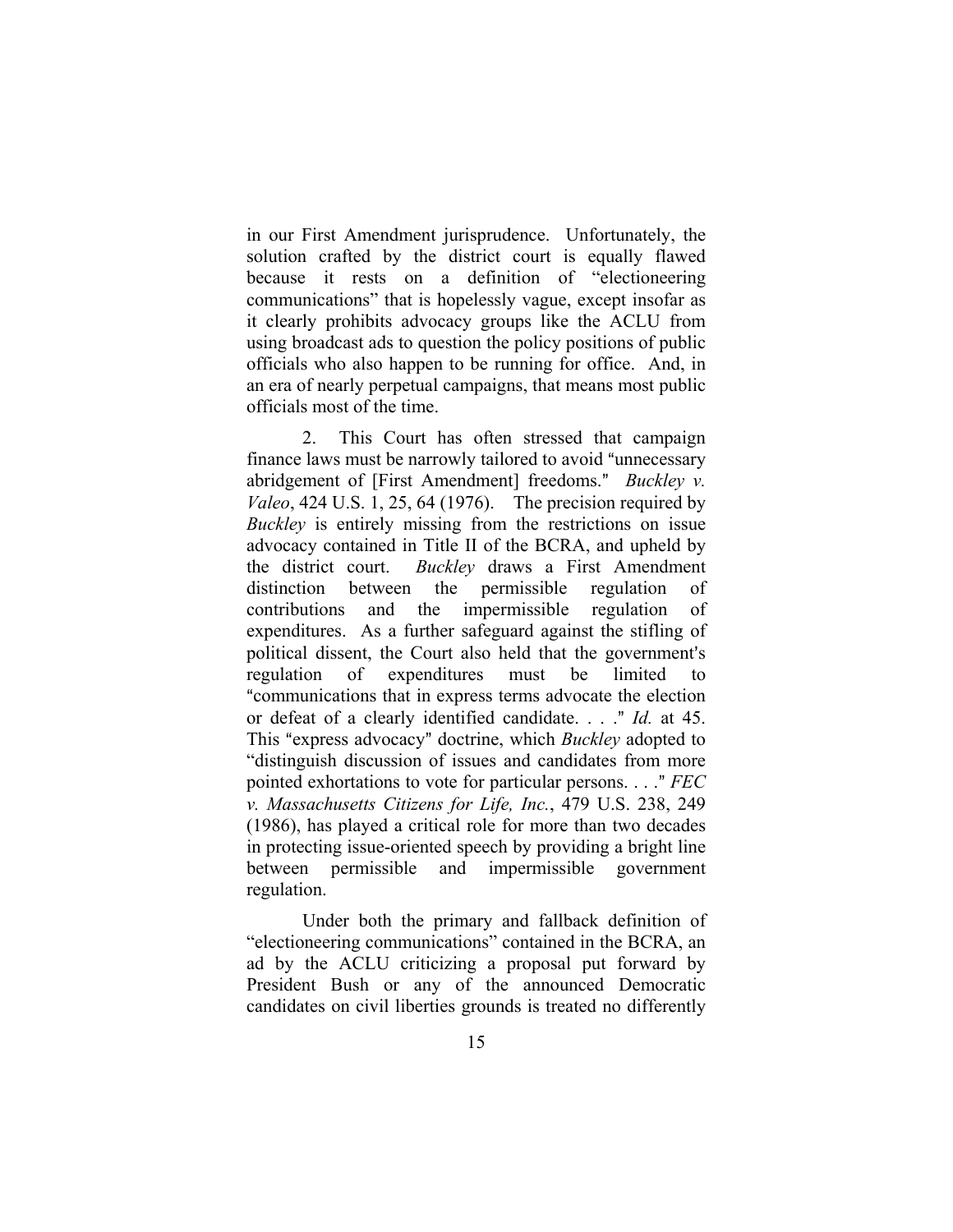than an ad by General Motors expressly advocating the election or defeat of a specific candidate. Both are equally prohibited despite the fact that the ACLU's funds are derived entirely from members and contributors rather than shareholders and customers, and we have never taken a partisan position in our eight-decade history.

Moreover, under the fallback definition of "electioneering communications" crafted by the district court, this prohibition applies throughout the entire election cycle once an individual files his or her candidacy papers. President Bush, for instance, has already filed his papers, as have several candidates for the Democratic nomination. Under the primary definition of "electioneering communications" adopted by Congress, the blackout period would perhaps be shorter but it would cover the period preceding a primary or general election when almost everyone agrees the public is most attentive. Neither prospect is consistent with "our profound national commitment to the principle that debate on public issues should be uninhibited, robust, and wide-open, and that it may well include vehement, caustic, and sometimes unpleasantly sharp attacks on government and public officials." *New York Times Co. v. Sullivan*, 376 U.S. 254, 270 (1964).

The BCRA also discriminates between broadcast and other media in an awkward attempt to shape the debate over the qualifications of our elected officials. More specifically, § 203 directly restrains the free flow of information through the single most effective medium for reaching the widest possible audience. This type of line drawing cannot be justified by Congress's efforts to "level the playing field" or because of the power of broadcast advertising to influence the public. The fact that the ACLU remains free to speak through other media that Congress has deigned to permit highlights rather than resolves the constitutional problem. The distinction drawn by Congress between the print and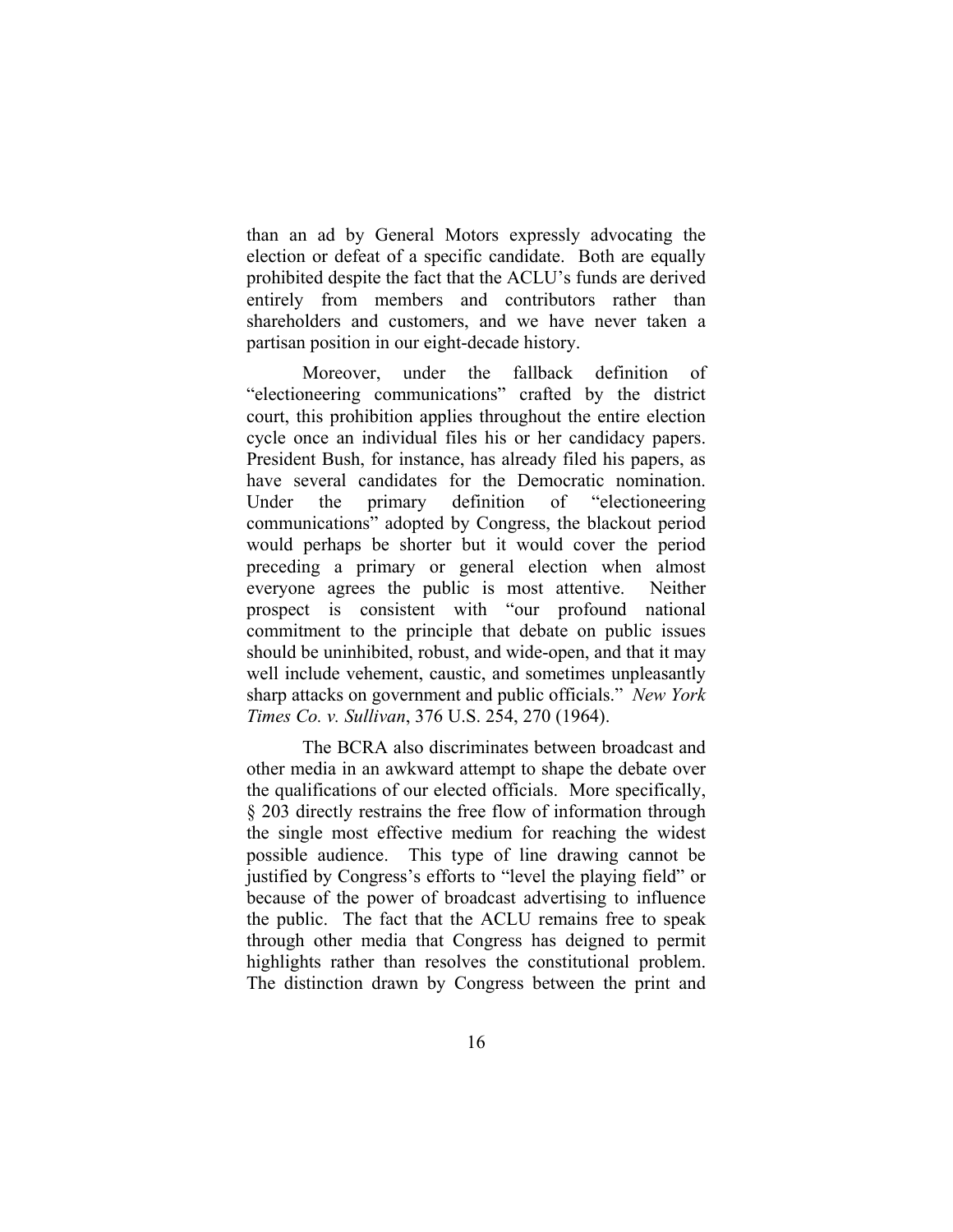broadcast media has the purpose and effect of stifling core political speech.

The fact that the ACLU can continue to engage in whatever speech it wants by forming a PAC is part of the constitutional problem, not the solution. Unlike many other issue organizations, the ACLU does not have an affiliated PAC. There is a reason for that: the ACLU is not a partisan organization and does not choose to present itself as one. The ACLU cannot and should not be forced to restructure its organization or re-characterize its basic mission in order to engage in constitutionally protected speech. *See, e.g. Hurley v. Irish-American Gay, Lesbian and Bisexual Group of Boston*, 515 U.S. 557 (1995). Nor is it a sufficient answer to say that the ACLU may qualify as a "MCFL" organization and thus be entitled, at least in the district court's view, to an exemption from the general ban against corporate "electioneering communications." It is not clear that the ACLU will in fact qualify as a "MCFL" corporation so long as we continue to receive even a *de minimis* amount of contributions from sources other than individuals. $^{12}$ Moreover, the "MCFL" exception was crafted to permit ideological organizations to engage in express advocacy, not to impose a regime of disclosure and reporting requirements when such organizations engage in issue advocacy.

The decision below cannot fairly be described as an application of *Buckley* or even an extension of its core principles. To the contrary, it represents a return to the initial, imprecise efforts at regulating campaign speech and

<span id="page-25-0"></span><sup>&</sup>lt;sup>12</sup> Under recently adopted FEC regulations, a  $\frac{12}{10}$  Corporation that receives no funds whatsoever from corporate or union sources may be removed from the ban on broadcast communications. 11 CFR § 114.10 (2003). The ACLU does not appear to qualify for the exception, s*ee FEC v. National Rifle Association*, 254 F3d 173 (D.C. Cir. 2001) (denying MCFL status because of \$7,000 in corporate contributions), because it accepts contributions from businesses and unions - although in *de minimis* amounts. *See* n.8, *supra*.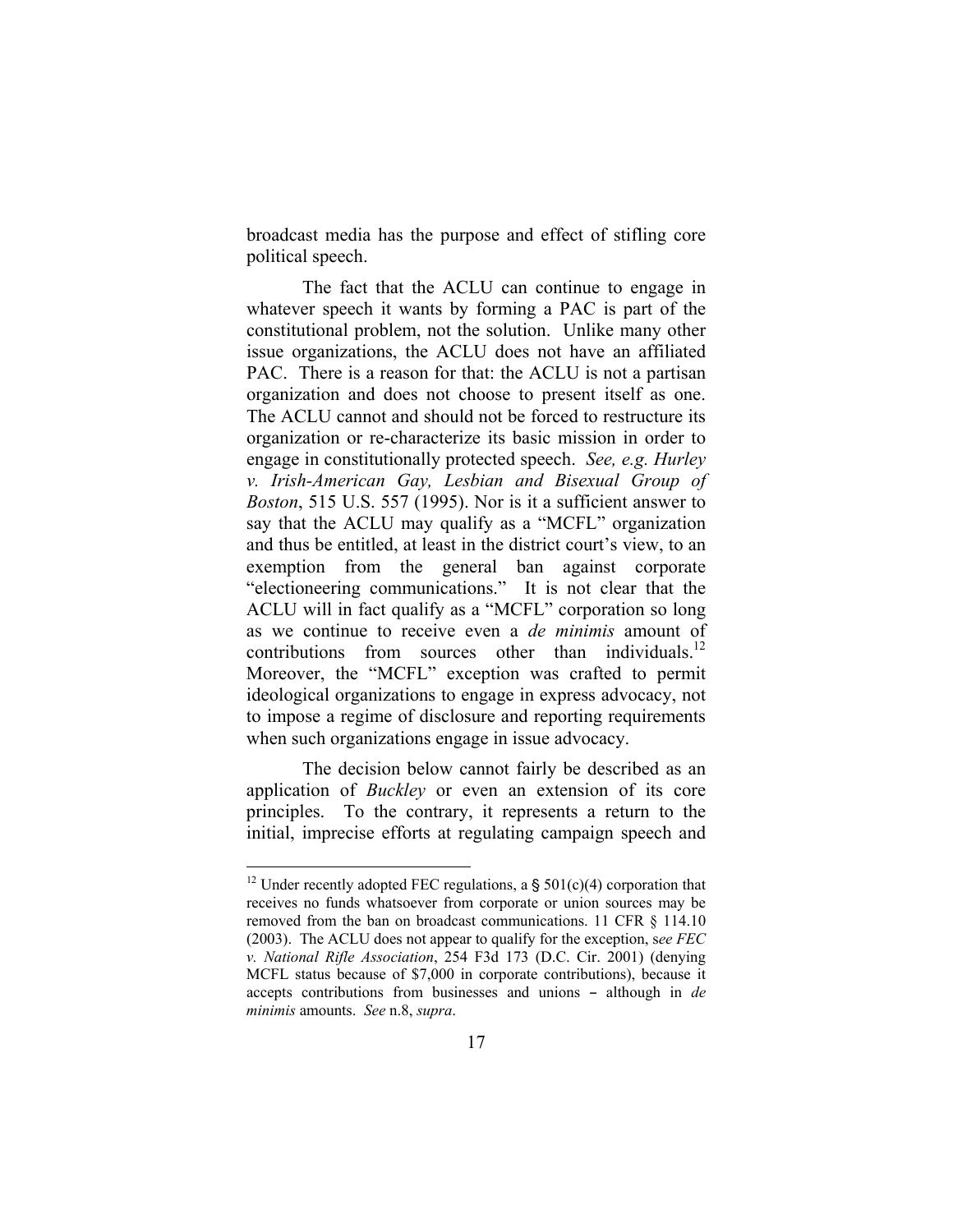advocacy organizations that this Court emphatically rejected in *Buckley* and reaffirmed in *MCFL*. Both the BCRA and the decision below are fundamentally at odds with a central tenet of the Court's campaign finance jurisprudence: the imperative of protecting issue advocacy from campaign finance controls.

3. For similar reasons, the disclosure requirements of § 201 violate *Buckley* and the broader First Amendment principles it embodies. Those principles are designed to preserve associational privacy by limiting mandatory disclosure to circumstances where it truly serves an overriding need, at least in the expenditure context. As first articulated in *Buckley* and later reaffirmed in *MCFL*, the express advocacy test is a constitutionally compelled limit on the otherwise fatal reach of FECA's disclosure provisions. It marks the boundary where permissible campaign finance regulation ends and unregulated speech and association begin. Title II ignores this and other limitations and thereby undermines the First Amendment safeguards that this Court has so carefully erected.

4. Finally, §§ 202 and 214 of Title II significantly and unconstitutionally expand the rules prohibiting the "coordination" of campaign activity with candidates. First, § 202 extends the coordination rules beyond express advocacy to "electioneering communications." Second, § 214 eliminates any requirement of "agreement or formal collaboration." In tandem, these provisions create a significant chilling effect on the ACLU's traditional expressive activities because of FECA's ban on corporate campaign contributions, 2 U.S.C. § 441(b), which applies even to nonprofit advocacy organizations *See FEC v. Beaumont,* 123 S.Ct. 2200 (2003), and which encompasses coordinated expenditures.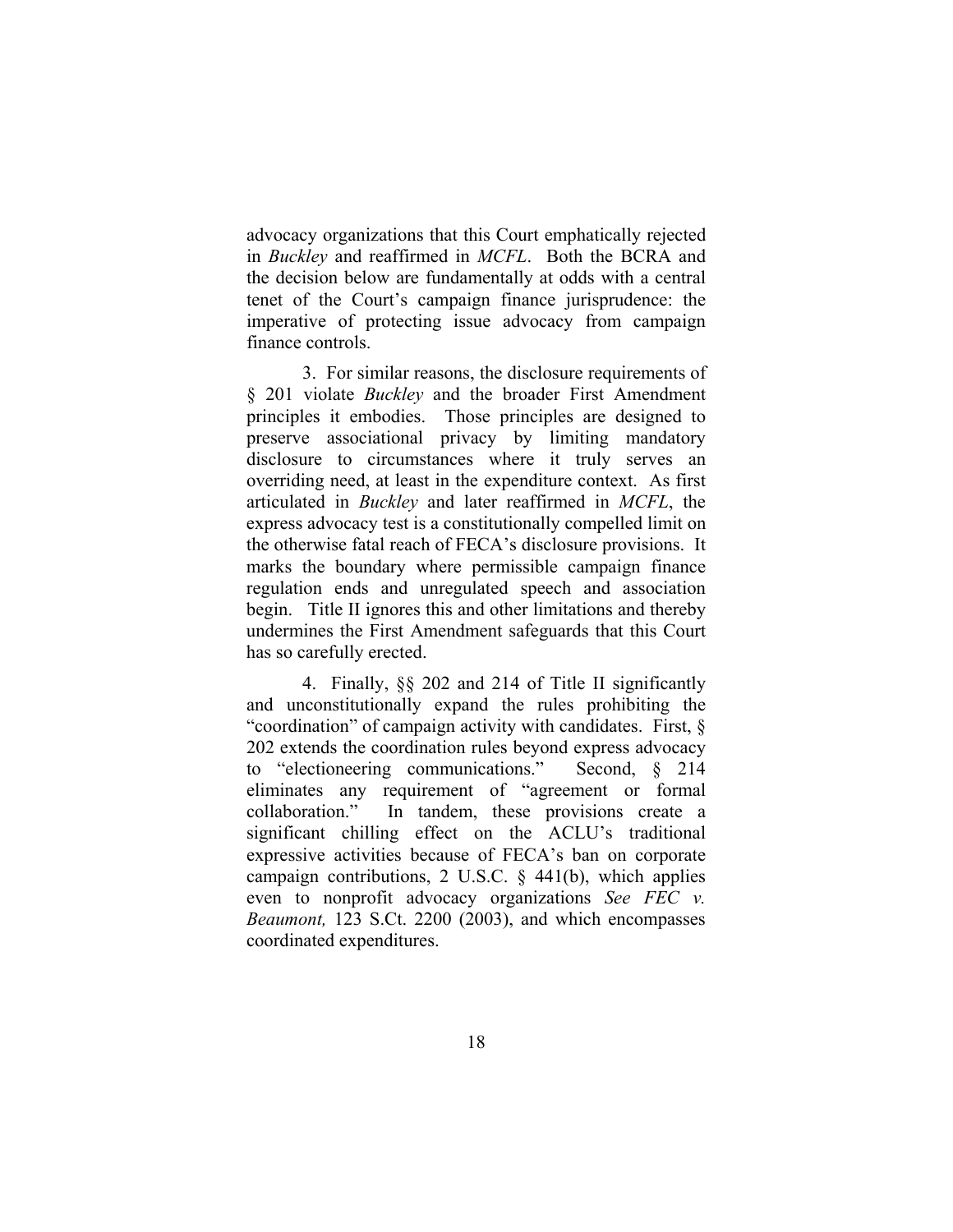#### **ARGUMENT**

### **I. SECTION 203 OF THE BCRA, WHICH PROHIBITS THE ACLU FROM BROADCASTING "ELECTIONEERING COMMUNICATIONS," VIOLATES THE FIRST AMENDMENT.**

## **A. The BCRA's Definition Of "Electioneering Communications" Is Substantially Overbroad And Violates First Amendment Principles That Long Predate** *Buckley*

Both the primary and the fallback definitions of "electioneering communication" set forth in the BCRA are irreconcilable with *Buckley.* But before discussing *Buckley*, it is important to note certain fundamental principles of First Amendment law that would require this Court to strike down the BCRA's overbroad ban on "electioneering communications" even if *Buckley* had never been decided.

First, "speech concerning public affairs is more than self-expression, it is the essence of self-government." *Connick v. Meyers,* 461 U.S. 138, 145 (1983)(quoting *Garrison v. Louisiana,* 379 U.S. 64, 74-75 (1964)). Second, speech cannot be curtailed because of its proximity to an election. *Mills v. Alabama,* 384 U.S. 214 (1966). To the contrary, that is often the moment when political speech is most valuable. Third, freedom of speech necessarily "embrace[s] all issues about which information is needed or appropriate to enable the members of society to cope with the exigencies of their period." *Thornhill v. Alabama*, 310 U.S. 88, 101-102 (1940). Fourth, neither the fact that the speech or criticism appears in a paid advertisement, *New York Times v. Sullivan*, 376 U.S. 254 (1964)*,* nor the corporate status of the speaker, provides a justification for suppressing speech on matters of public concern. *First National Bank of Boston v. Bellotti*, 435 U.S. 765 (1978)*; Consolidated Edison Co. v. New York Public Service Commission,* 447 U.S. 530 (1980). Fifth, the Constitution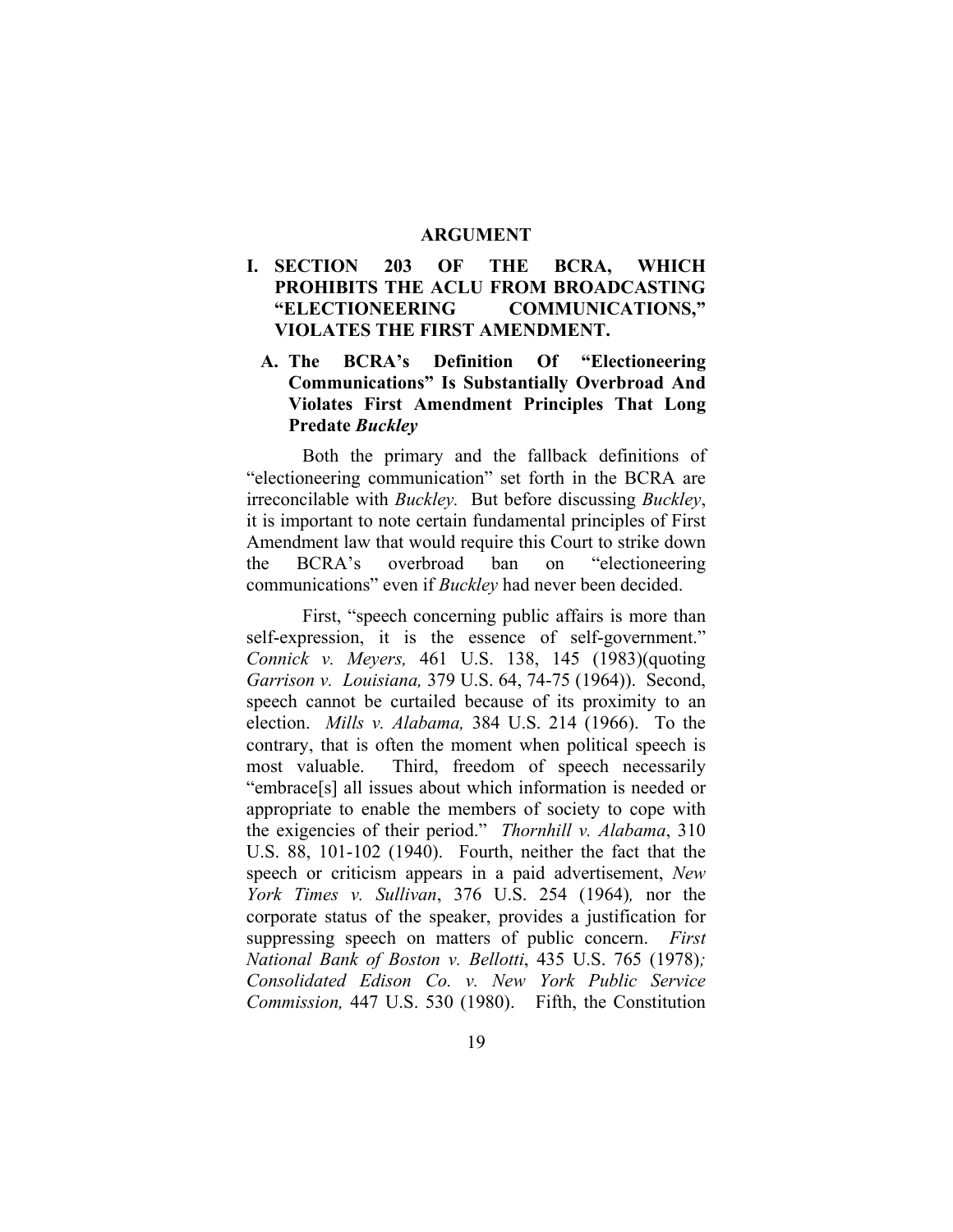protects the right of individuals to amplify their voice through group association. *DeJonge v. Oregon,* 299 U.S. 353 (1937). Accordingly, the government must utilize "sensitive tools," *Speiser v. Randall,* 357 U.S. 513, 525 (1958), when it seeks to limit such associational activity, even if the association ultimately chooses to incorporate (like the ACLU) as a nonprofit entity.

The "sensitive tools" required by the First Amendment are missing from the BCRA. Instead, by broadly prohibiting all corporate entities from engaging in any "electioneering communications," without regard to whether the speech of the ACLU and other groups like it poses any genuine threat to the electoral process, Congress has chosen to legislate by labels. This Court can and should reject that approach. Contrary to the premise of the BCRA, the essential purpose of the First Amendment is "to assure [the] unfettered interchange of ideas for the bringing about of political and social changes desired by the people." *New York Times v. Sullivan,* 376 U.S. at 269.

As part of that constitutionally protected "interchange of ideas," comments by the ACLU and other groups "may well include vehement, caustic, and sometimes unpleasantly sharp attacks on public officials." *Id.* at 270. That is not a reason for suppressing the speech. To the contrary, it is evidence of "our profound national commitment to the principle that debate on public issues should be uninhibited, robust, and wide open." *Id.* In a participatory democracy, the First Amendment does not allow the government to substitute its judgment for the judgment of the people in evaluating conflicting arguments on matters of public concern by suppressing the flow of information essential to informed decisionmaking. *Bellotti,* 435 U.S. at 777. It is "'[t]he very purpose of the First Amendment. . . to foreclose public authority from assuming a guardianship of the public mind. . . ."' *Riley v. National Federation of the Blind,* 487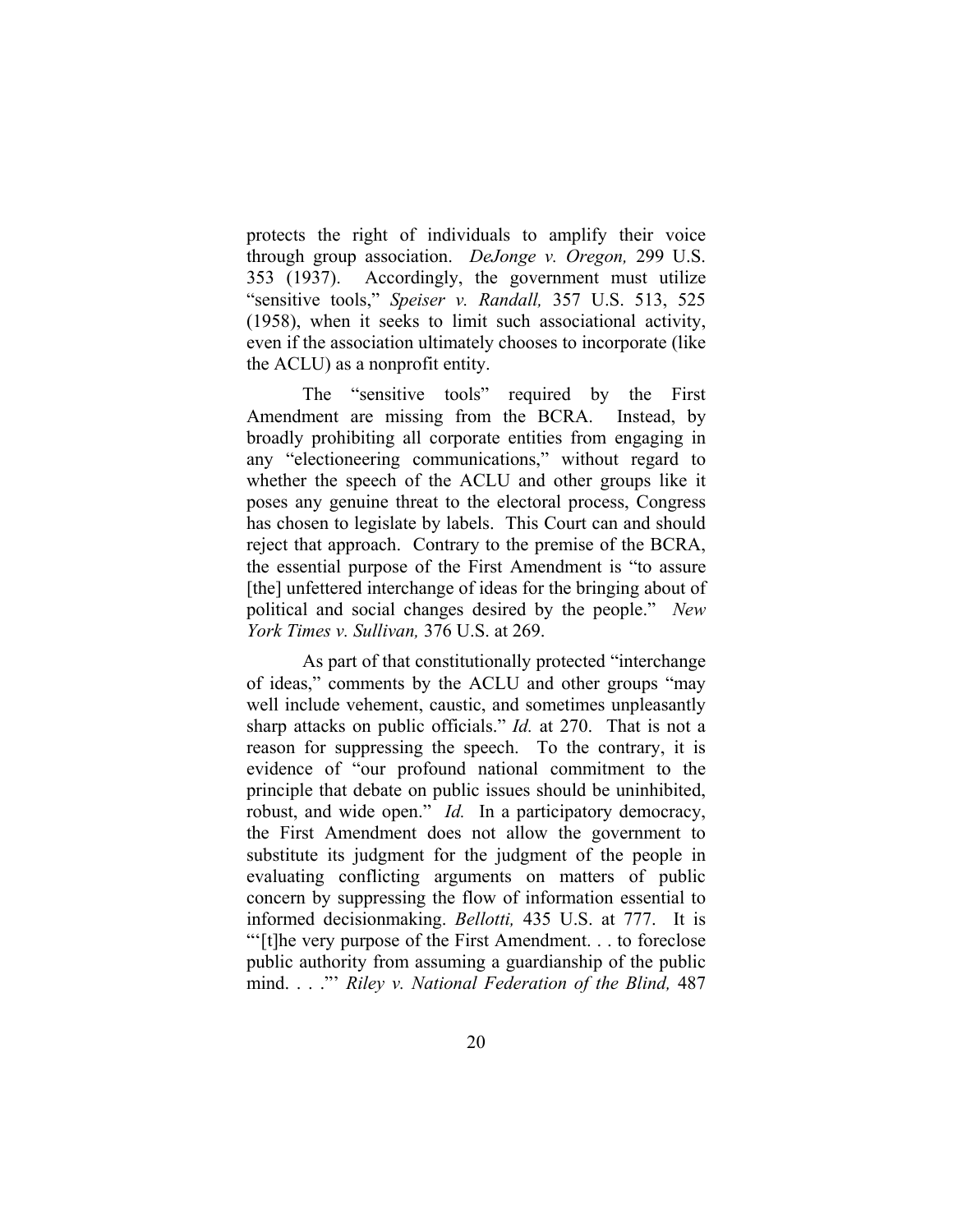U.S. 781, 791 (1988) (quoting *Thomas v. Collins*, 323 U.S. 516, 545 (1945)(Jackson, J. concurring)).

The Hastert ad broadcast by the ACLU just prior to the BCRA's enactment into law dramatically illustrates the statute's constitutional shortcomings. As previously described, the ad called on Speaker Hastert to bring stalled legislation up for a floor vote on an issue important to the organization. Under the primary definition of an "electioneering communication," that ad would now be a crime because it was broadcast shortly before a primary election in which Speaker Hastert was running -- even though he faced no opposition, and even though the same ad could be (and was) printed in the newspapers. Under the fallback definition of an "electioneering communication," the blackout period would begin as soon as the Speaker qualified as a candidate under FECA. Once the blackout period began, the ACLU would face possible prosecution if the text of the ad were construed as a criticism of how the Speaker performed his official duties. This Court's cases simply do not allow the government to regulate speech that comments on the conduct of our elected officials.

Even before this Court decided *Buckley*, the ACLU successfully defended itself and others against the unconstitutional application of campaign finance laws to core political speech that was designed to address issues rather than influence elections. *See American Civil Liberties Union v. Jennings*, 366 F. Supp. 1041 (D.D.C. 1973) (threejudge court), *vacated as moot sub nom. Staats v. American Civil Liberties Union*, 422 U.S. 1030 (1975); *Buckley v. Valeo*, 519 F.2d 821, 871 (D.C. Cir. 1975) (*en banc*); *In Re ACLU,* Dkt. MUR 1802 (Federal Election Commission*,*  1984). Indeed, the ACLU represented the defendants in the very first enforcement suit brought under the new Federal Election Campaign Act. The case involved a handful of dissenters who had published a two-page advertisement in The New York Times in May 1972 urging the impeachment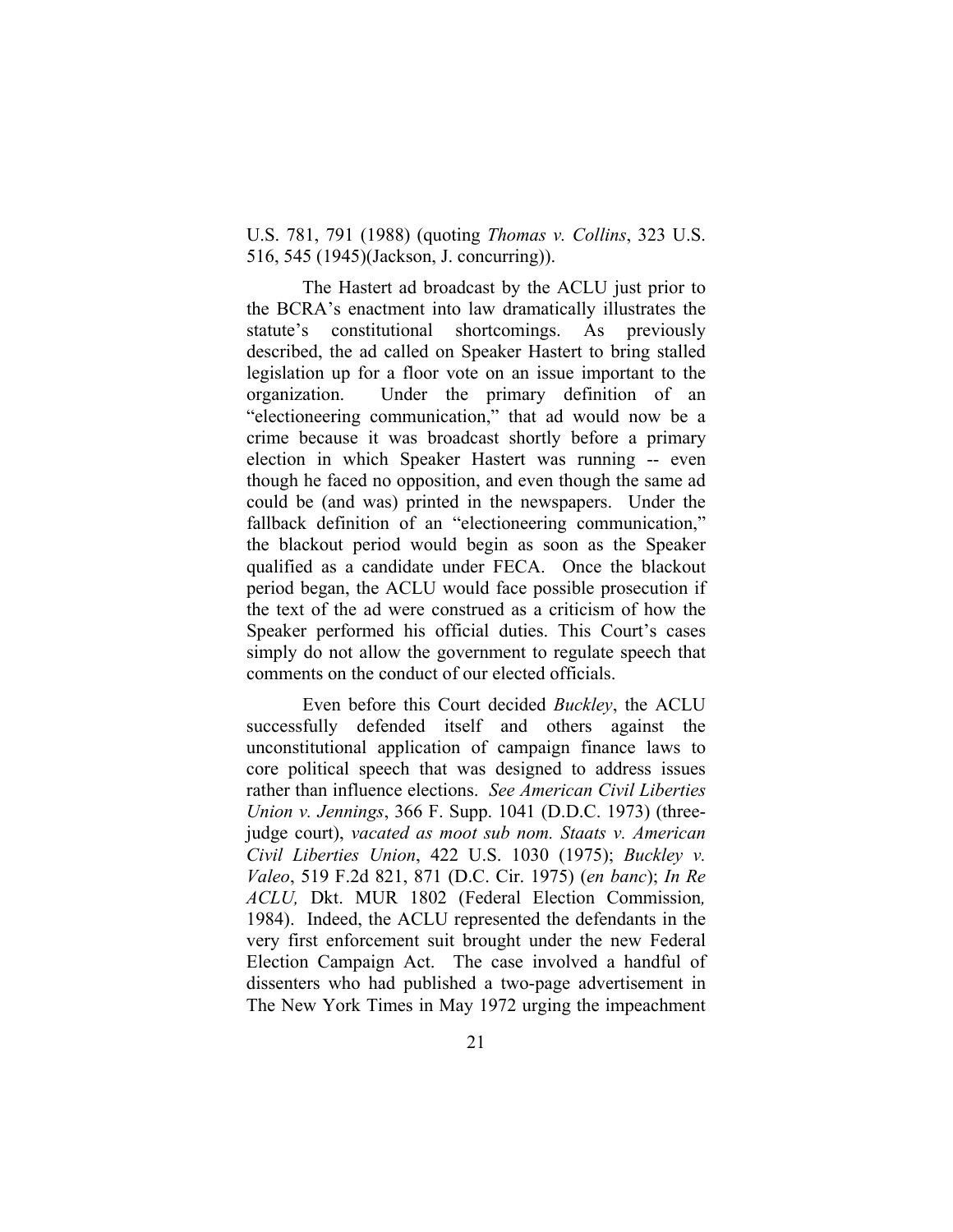of President Richard Nixon and praising the few members of Congress who had supported impeachment. *United States v. National Committee for Impeachment*, 469 F. 2d 1135 (2<sup>nd</sup>) Cir. 1972). The United States filed suit claiming the advertisement was "for the purpose of influencing" the elections that year, thereby requiring the approval of all candidates that the ad might be construed as "on behalf of," and rendering the *ad hoc* group of ad sponsors a "political committee" subject to all of the law's new regulations and controls.

The government's position was soundly rejected by the courts. Drawing the now-settled distinction between issue advocacy and candidate advocacy, the Second Circuit ruled that it would be an "abhorrent" and "intolerable" consequence if FECA allowed the government to "regulate the expression of opinion on fundamental issues of the day." *Id.* At 1142. Additionally, the court held that the Act could only be applied to groups under the control of candidates or those making contributions or expenditures "the major purpose of which is the nomination or election of candidates." *Id.* At 1141. Thus were the seeds of both the express advocacy and major purpose tests planted.

 The *Committee for Impeachment* suit was followed by *American Civil Liberties Union v. Jennings*, 366 F. Supp. 1041 (D.D.C. 1973). That case arose when the ACLU sponsored an advertisement shortly before the 1972 elections criticizing the Nixon Aministration's anti-busing policies and praising members of Congress who had disagreed with the President's position on busing. The court ruled that the portion of the Act which treated the ACLU advertisements as "on behalf of" the campaigns of members of Congress and "in derogation of" President Nixon's candidacy, "establishe[d] impermissible prior restraints, discourage[d] free and open discussion of matters of public concern and as such must be declared an unconstitutional means of effectuating legislative goals." *Id.* At 1051. Turning to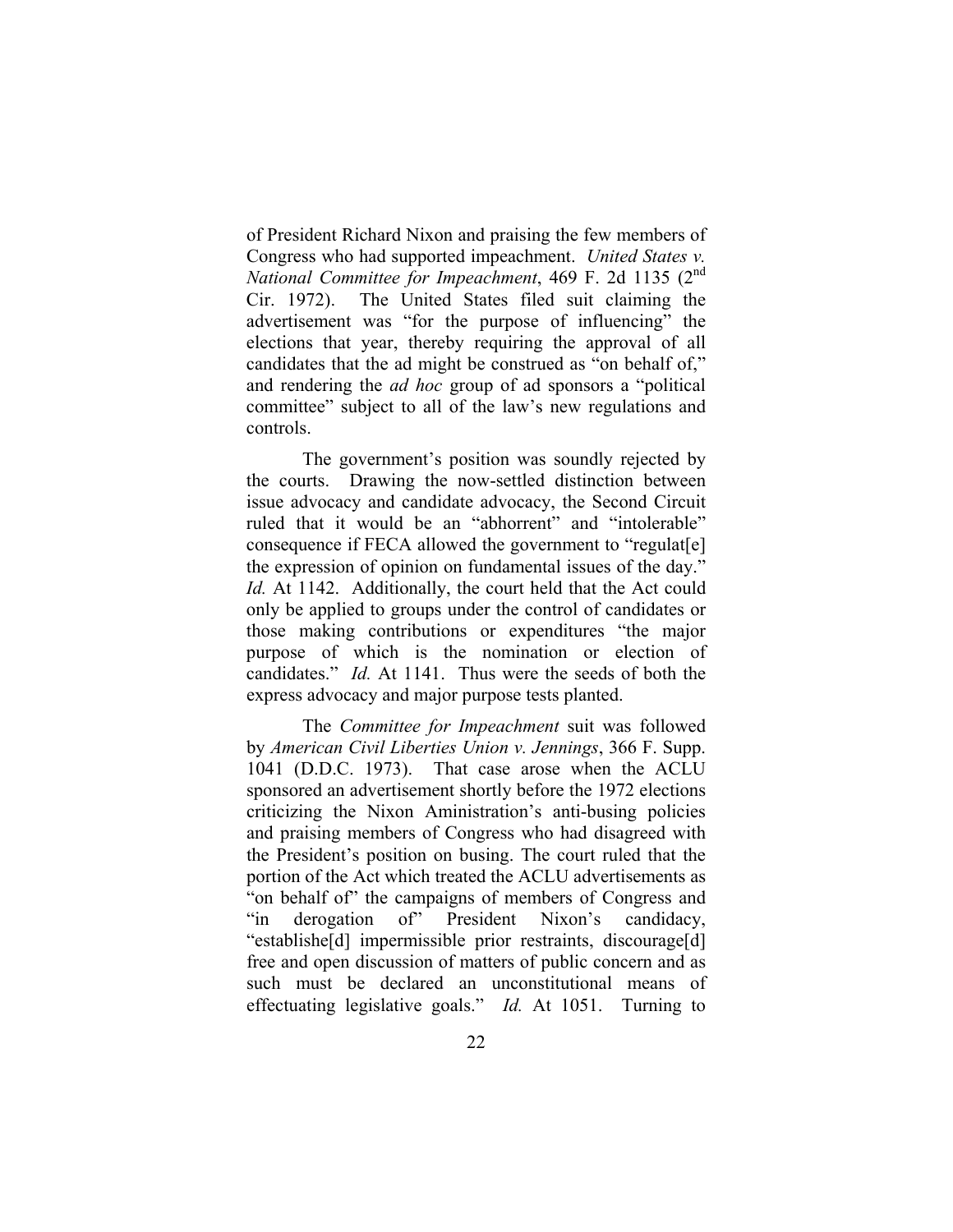those portions of FECA that would have treated the ACLU as a "political committee," the *Jennings* court followed the lead of the Second Circuit and ruled that issue-oriented groups whose major purpose is not the election of candidates could not be covered by the Act:

> We are satisfied that by so constricting the reaches of Title III, the fears of constitutional infringements expressed by plaintiffs will be eliminated. They and other groups concerned with the open discourse of views on prominent national issues may, under both this ruling and that of the Second Circuit, comfortably continue to exercise these rights and feel secure that by so doing so their associational rights will not be encroached upon.

*Id.* at 1057.

 $\overline{a}$ 

These assurances, unfortunately, were short-lived. Only one year later, the 1974 amendments to FECA included a provision, 2 U.S.C. § 437a, requiring disclosure by issueoriented groups in ways that *Jennings* and *Committee for Impeachment* had ruled impermissible.<sup>13</sup> That provision was challenged as part of the *Buckley* litigation. The District of Columbia Circuit, which upheld every other provision of the

<span id="page-31-0"></span><sup>&</sup>lt;sup>13</sup> 2 U.S.C. §437a provided, in pertinent part:

Any person (other than an individual) who expends any funds or commits any act directed to the public for the purpose of influencing the outcome of an election, or who publishes or broadcasts to the public any material referring to a candidate (by name, description or other reference) advocating the election or defeat of such candidate, setting forth the candidate's position on any public issue, his voting record, or other official acts ( in the case of a candidate who holds or had held Federal office), or otherwise designed to influence individuals to cast their votes for or against such candidates or to withhold votes from such candidate shall file reports with the Commission as if such person were a political committee.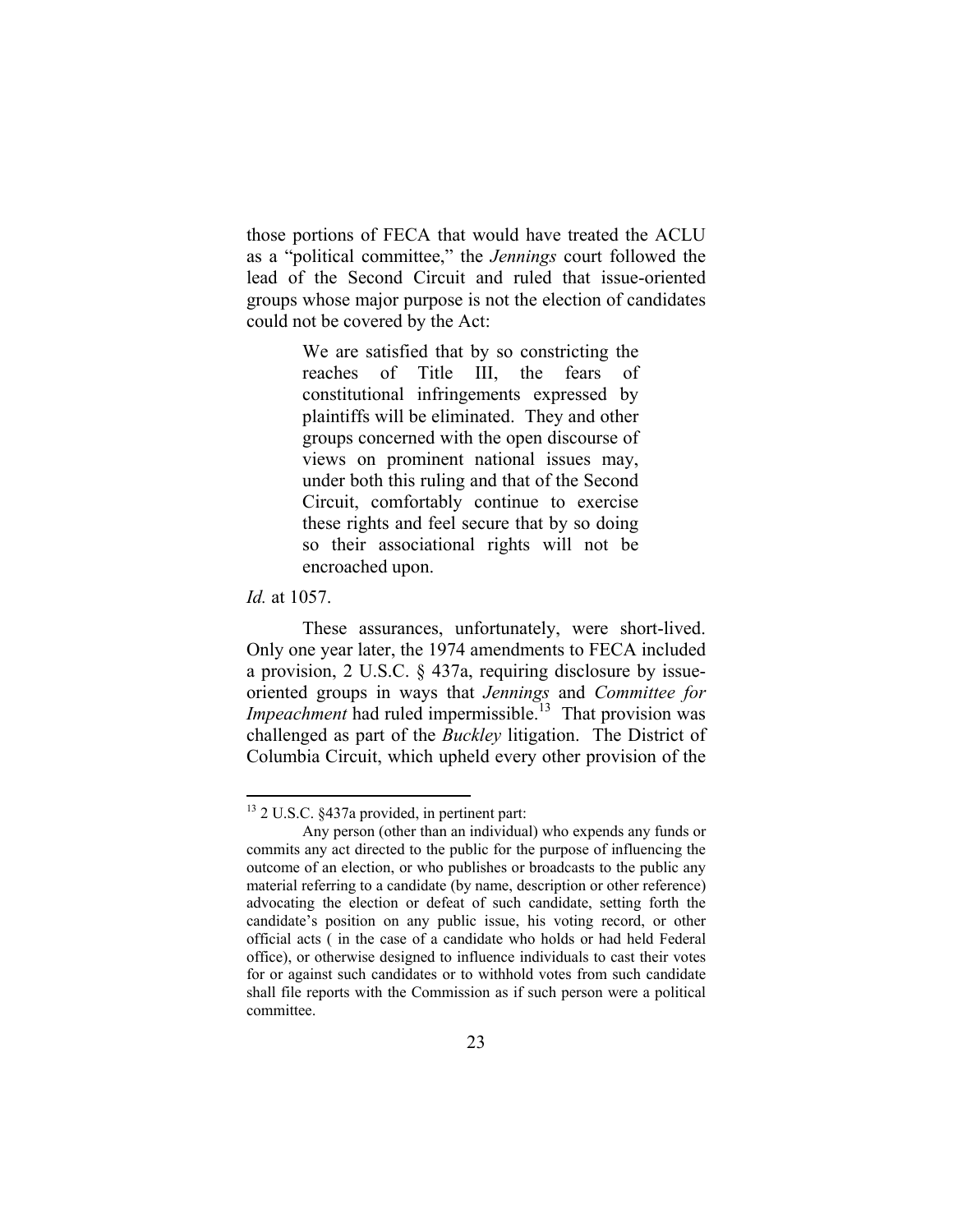new law, unanimously struck down § 437a as an unconstitutional regulation of nonpartisan political speech. As the circuit court recognized, the broad statutory language of §437a prohibited even the discussion of campaign issues and candidate voting records, which are "vital and indispensable to a free society and an informed electorate." 519 F.2d. 821, 873 (D.C. Cir. 1975).<sup>14</sup> BCRA's disclosure provisions, discussed in Part II, *infra*, violate the same First Amendment principles identified in these lower court cases and later affirmed in *Buckley*, 424 U.S. 79-80, n. 106.

This history is important both as context for the current dispute and to demonstrate how campaign finance laws have been applied against issue advocacy organizations in the past to stifle political speech that should never have aroused the government's concern. To be sure, there is some comfort in the fact that these prior efforts have been rebuffed by the courts, but "the value of a sword of Damocles is not that it drops, but that it hangs." *Arnett v. Kennedy*, 416 U.S. 134, 231 (1974) (Marshall, J., dissenting).

The notion that the special context of an election justifies an abridgement of the right to speak out on disputed issues sets First Amendment jurisprudence on its head. *Republican Party of Minnesota v. White*, 536 U.S. 765, 781 (2002). The free exchange of ideas does not present a threat to our constitutional democracy, it is vital to preserving it. *Brown v. Hartlage*, 456 U.S. 45, 53 (1982). "'[D]ebate on the qualifications of candidates' is 'at the core of our electoral process and of the First Amendment freedoms,' not at the edges." *White*, 536 U.S. at 781 (quoting *Eu v. San Francisco County Democratic Central Comm.*, 489 U.S. 214, 222-23 (1989)).

As the Court observed in *Mills v. Alabama*, 384 U.S. 214, 218-19 (1966):

<span id="page-32-0"></span><sup>&</sup>lt;sup>14</sup> Section 437a was repealed a year later. Pub.L.No. 94-283, Title I § 105, 90 Stat. 481 (1976).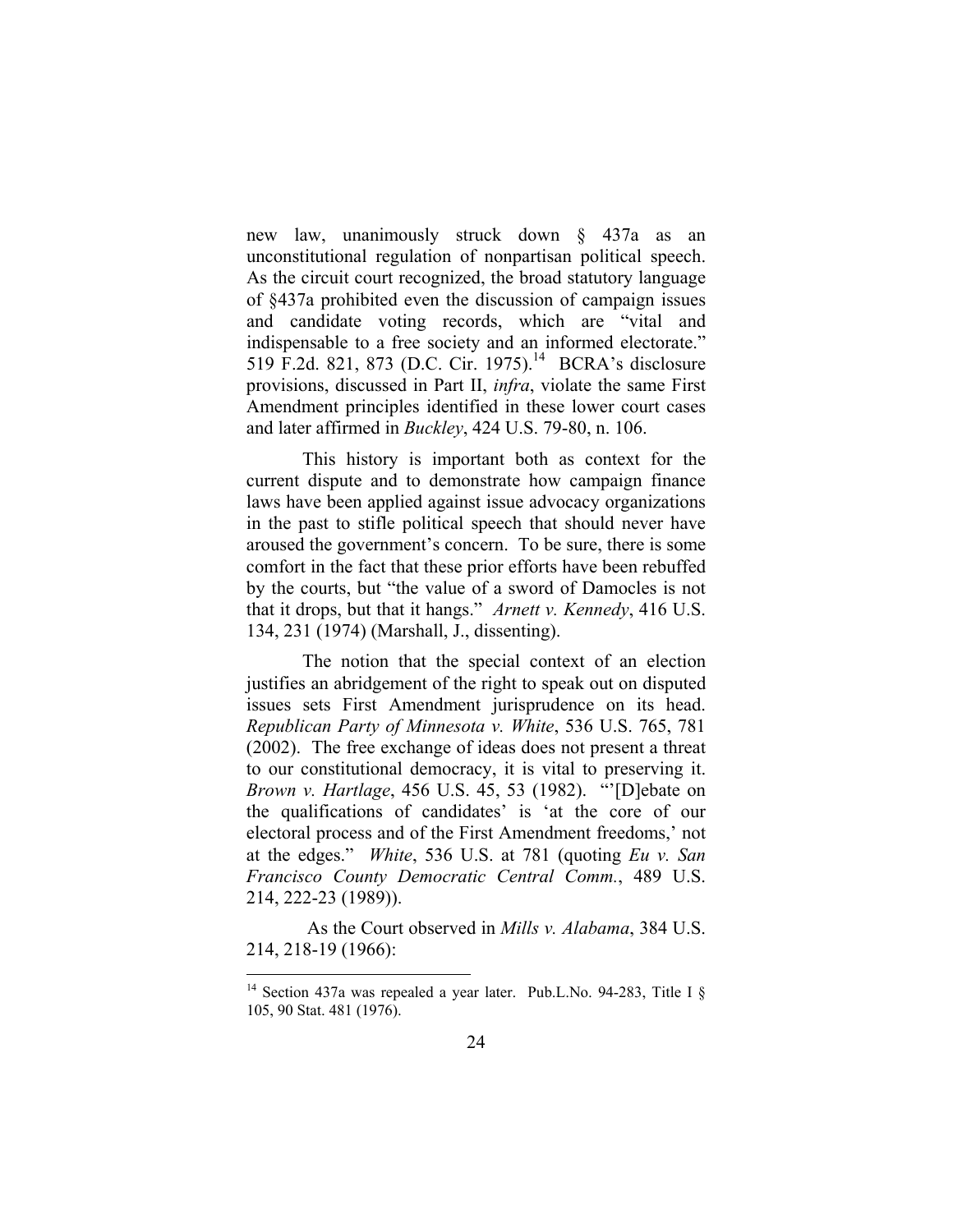Wherever differences may exist about interpretations of the First Amendment, there is practically universal agreement that a major purpose of that Amendment was to protect the free discussion of governmental affairs. This of course includes discussions of candidates, structures and forms of government, the manner in which government is operated or should be operated, and all such matters relating to political process.

Applying that principle in *Mills*, the Court reversed the conviction of a newspaper editor who wrote an Election Day editorial criticizing the incumbent mayor in violation of state law, which prohibited any electioneering on Election Day. The Court found it "difficult to conceive of a more obvious and flagrant abridgement of the constitutionally guaranteed freedom of the press. . . ." than a criminal statute that "silences the press at a time when it can be most effective." *Id.* at 219.

That observation is equally relevant here. Under the First Amendment, it is simply not the function of government to determine which issues should be discussed in a political campaign, when they should be discussed, and who should discuss them. *See Brown* 456 U.S. at 60. Nor is it the role of government to structure that debate by prohibiting broadcast ads because of their ability to reach the widest audience. *See* Point I C, *infra.*

### **B. The BCRA's Definition Of "Electioneering Communications" Is Directly At Odds With** *Buckley* **And It's Progeny**

Title II of the BCRA is inconsistent with the fundamental First Amendment values discussed above and, for that reason, it is also inconsistent with *Buckley.*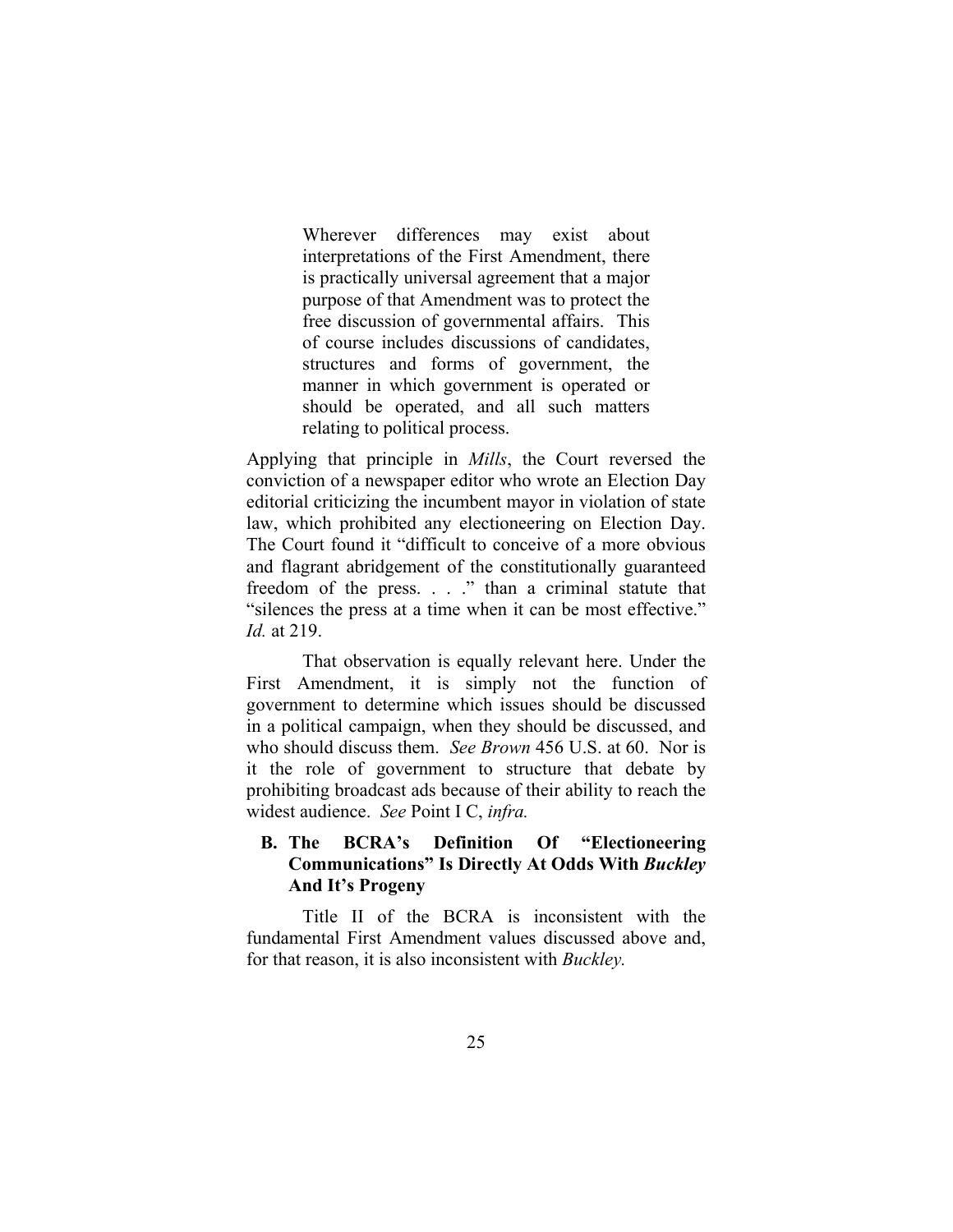Discussion of public issues and debate on the qualifications of candidates are integral to the operation of the system of government established by our Constitution. . . . In a republic where the people are sovereign, the ability of the citizenry to make informed choices among candidates for office is essential for the identities of those who are elected will inevitably shape the course that we follow as a nation. . . . [I]t can hardly be doubted that the constitutional guarantee has its fullest and most urgent application precisely to the conduct of campaigns for political office.

#### 424 U.S. at 14-15.

By holding that expenditure limits must be subject to strict scrutiny and that the government's ability to regulate political speech is limited to express advocacy, *Buckley* did not make new law. What *Buckley* held is that campaign finance legislation must be measured against traditional First Amendment standards precisely because it so directly affects vital questions of democratic self-governance. Measured against those standards, the BCRA's definition of "electioneering communications" cannot stand.

## 1. *Any Effort To Regulate Or Prohibit Independent Speech or Expenditures Must Be Subject To Strict Scrutiny*

 Ever since *Buckley,* this Court's campaign finance jurisprudence has rested on a fundamental distinction between expenditure limits and contribution limits. 424 U.S. at 44-58. Expenditure limits are subject to strict scrutiny, contribution limits are not. Because the ban on "electioneering communications" contained in Title II of the BCRA is an expenditure limit, it cannot be upheld unless it is narrowly tailored to further a compelling state interest. In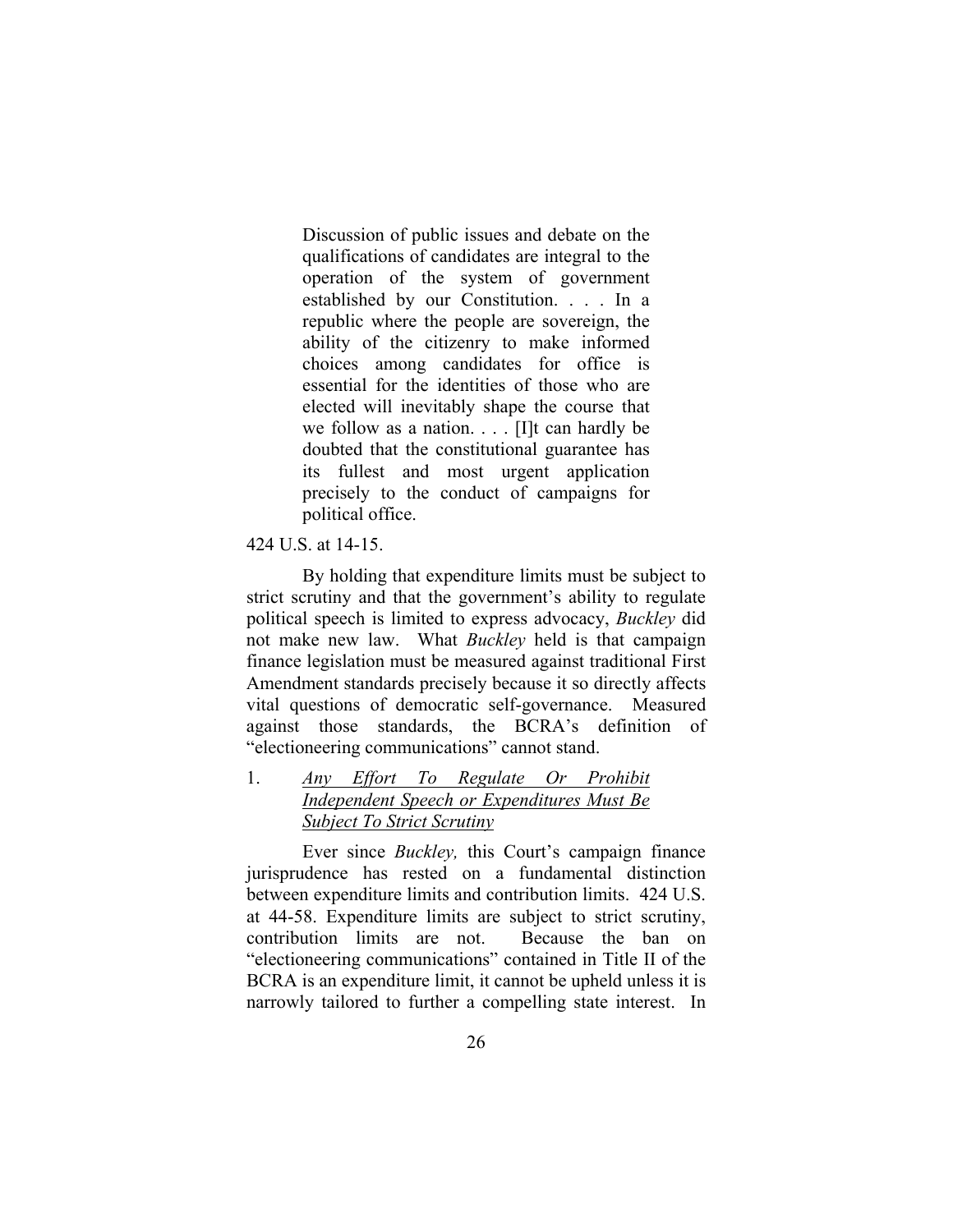fact, the BCRA's overbroad definition of prohibited speech and prohibited speakers satisfies neither prong of the strict scrutiny test.

The distinction between contribution limits and expenditure limits articulated in *Buckley* is directly tied to this Court's perception of their impact on speech. On the one hand, "a limitation on the amount that any one person or group may contribute to a candidate or political committee entails only a marginal restriction on the contributor's ability to engage in free communication." 424 U.S. at 20. On the other hand, "a restriction on the amount of money a person or a group can spend on political communication during a campaign necessarily reduces the quantity of expression by restricting the number of issues discussed, the depth of their explanation, and the size of the audience realized." *Id.* at 19.

By telling the ACLU what it can say in a broadcast ad and when it can say it, the ban on "electioneering communications" in Title II of the BCRA raises all of the concerns that this Court has identified with expenditure limits. The public is precluded from hearing the ACLU's message in the format that the ACLU seeks to deliver it, and the ACLU is precluded from pursuing a communications strategy that, in its view, will "effectively amplify[] the voice of [its] adherents." *Id.* at 22. As the facts of this case demonstrate, expenditure limits "represent substantial rather than merely theoretical restraints on the quantity and diversity of political speech." *Id.* at 19. It is not surprising, therefore, that expenditure limits have been regarded by the Court as presumptively unconstitutional.

 In *Buckley* itself, the Court ruled that a \$1,000 cap on expenditures "relative to a clearly identified candidate" could not be sustained because it "heavily burdens core First Amendment expression." In *First National Bank of Boston v. Bellotti,* 435 U.S. 765, 777 (1978), the Court invalidated a state law that barred corporations from making expenditures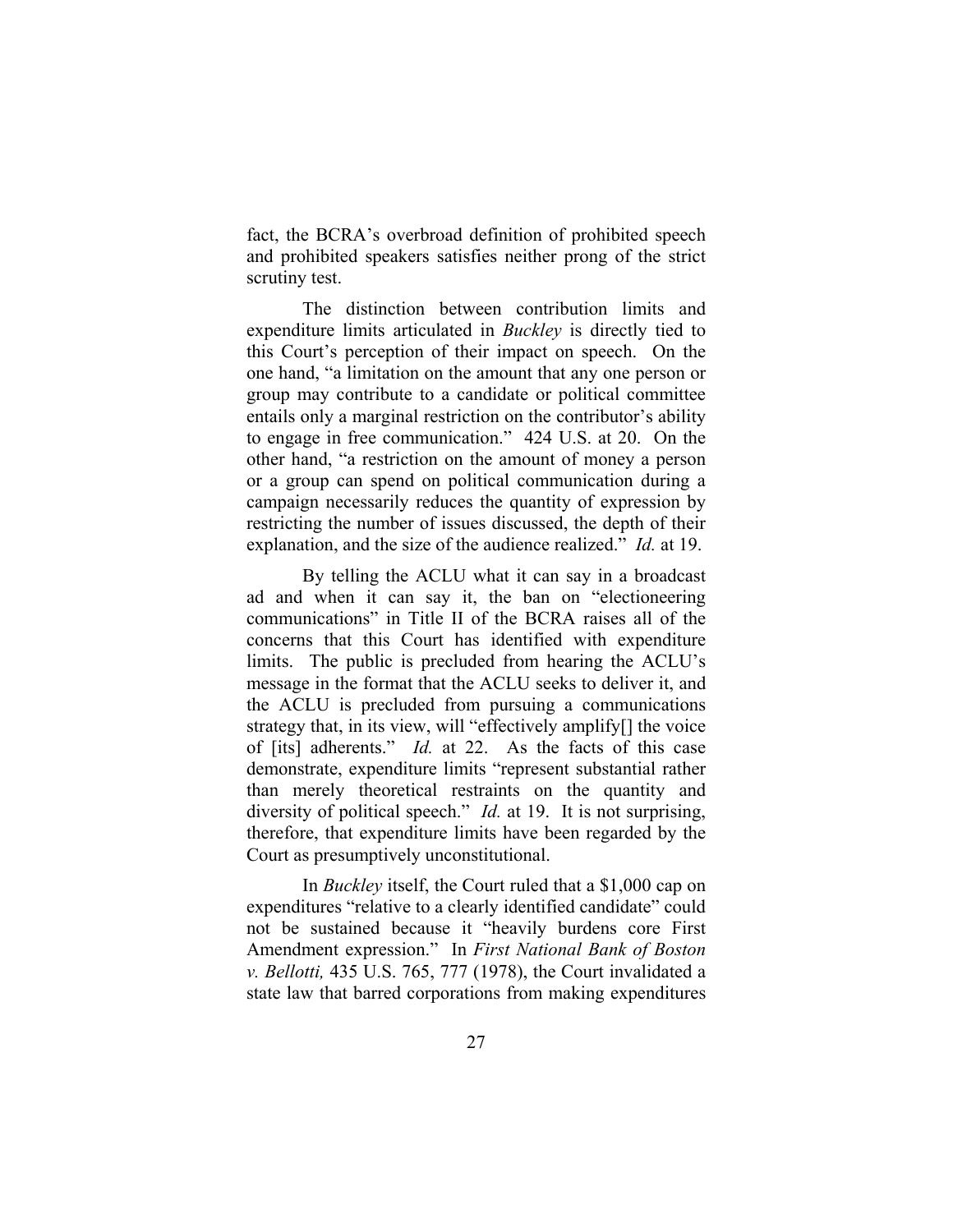for the purpose of "influencing or affecting" a referendum after describing the prohibited speech as "indispensable to decisionmaking in a democracy." In *FEC v. National Conservative Political Action Committee*, 470 U.S. 480 (1985)(*NCPAC*), the Court ruled that a political action committee could not be barred from spending more than \$1,000 to "further the election" of a publicly financed presidential candidate. Characterizing PACs as "mechanisms by which large numbers of individuals of modest means can join together in an organization," *id.* at 494, the Court noted that "the expenditures at issue in this case produce speech at the core of the First Amendment." *Id.* at 493. And, in *Colorado Republican Federal Campaign Committee v. FEC,*  518 U.S. 604 (1996)(*Colorado I*), the Court struck down an expenditure limit on the independent spending of political parties. Justice Breyer's plurality opinion in *Colorado I* reiterated the Court's well-established distinction between expenditure limits and contribution limits. He then observed: "The independent expression of a political party's views is 'core" First Amendment activity no less than is the independent expression of individuals, candidates, or other political committees." *Id*. at 616.

The Court's recent opinion in *FEC v. Beaumont,* \_\_\_ U.S.  $\qquad$ , 123 S.Ct. 2200 (2003), is entirely consistent with this approach. In ruling that a federal ban on corporate campaign contributions could be applied even to nonprofit entities (including *MCFL* groups), the Court stressed the distinction between contribution limits and expenditure limits. Indeed, the Court described it as "the basic premise we have followed in setting First Amendment standards for reviewing political financial restrictions . . . ." *Id*. at 2210. In upholding the ban, the Court reiterated its concern that certain non-profit groups, like political parties and other organizations, could act as a conduit for large corporate contributions *Id.* at 2207.*See also Federal Election Commission v. Colorado Republican Campaign Committee*,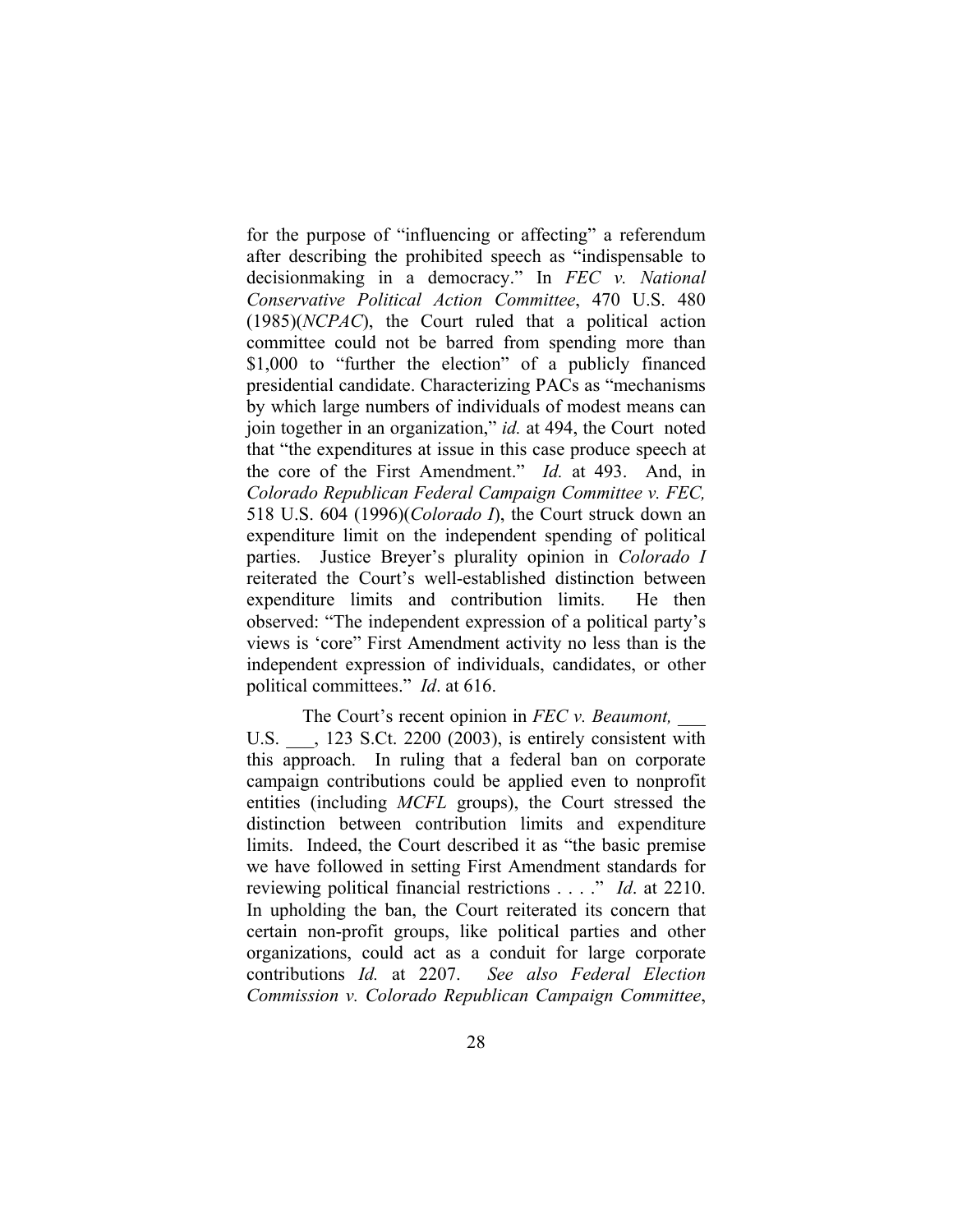533 U.S. 431, 456 & n.5 (2001). In the context of a contribution limit, the perceived danger of corporate contributions to the political process was sufficient to justify the statute's prophylactic approach. Under the heightened scrutiny applicable to expenditure limits, however, Congress is not free to regulate so broadly. *See MCFL*, 479 U.S. at 260. *Beaumont* thus reaffirmed the holding in *MCFL* by adhearing to the constitutional distinction between permissible regulation of contributions and impermissible regulation of expenditures by non-profit corporations.

The BCRA not only ignores this distinction, which is sufficient to invalidate Title II restriction on "electioneering communications," but it also assumes without any basis that even nonprofit advocacy groups should be treated as a source of corruption in the electoral process unless every penny of their budget comes from individual contributions. For the ACLU and many other organizations like it, that assumption is entirely unfounded and highlights yet another facet of the statute's unconstitutional overbreadth. [15](#page-37-0) 

<span id="page-37-0"></span><sup>&</sup>lt;sup>15</sup> The lower court did not find, nor is there any basis to believe, that the ACLU is a shill or conduit for large corporate contributions. No single business entity gave the ACLU more than \$500 in 2001. *See n. 8, supra.* Our records do not allow us to determine if a \$250 contribution from "Bennington Pottery" or "Kathleen's Bake Shop" is a corporate contribution or not. In any event, that question has little relationship to any compelling state interest. The government claimed below that the ban on "electioneering communications" "carefully limits BCRA's reach to those ads sponsored by unions and corporations that present the greatest potential for distortion or corruption of the political process." Gov't Resp. Br. at 67. Where the ACLU is concerned there could not be a less apt description or a regulation wider of the mark. The ACLU simply does not present the type of problems that Congress purportedly sought to remedy by adoption of the BCRA. Conversely, the effort to apply the BCRA to the ACLU and similar groups is ample proof of the statute's constitutional overbreadth.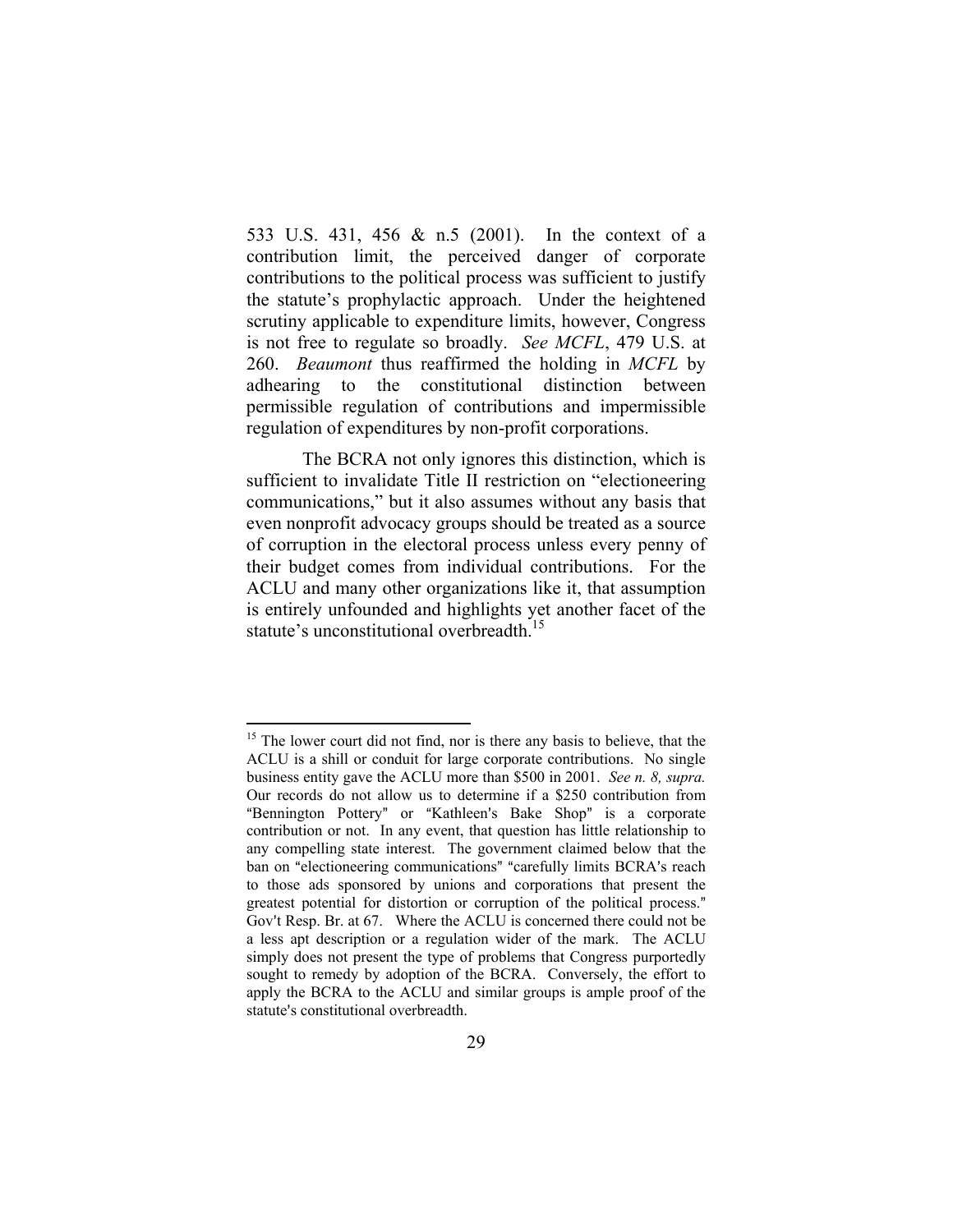## 2. *The Express Advocacy Rule Announced In Buckley Is A Necessary Safeguard To Prevent The Suppression Of Constitutionally Protected Speech*

In addition to holding that expenditure limits are subject to strict scrutiny, the *Buckley* Court also ruled that any restrictions on political speech must be limited to express advocacy. The two doctrines are closely related. Put another way, an expenditure limit is not narrowly tailored if it does not include the express advocacy rule.

Title II of the BCRA clearly fails that test. Indeed, Congress made no effort to hide the fact that its definition of "electioneering communications" was designed to correct what it considered the flaws in the express advocacy rule announced by this Court in *Buckley.* Under the express advocacy rule, of course, only speech that expressly advocates the election or defeat of a particular candidate is subject to regulation through the campaign finance laws. Congress apparently viewed this as a loophole that needed to be closed. *Cf. City of Boerne v. Flores,* 521 U.S. 507 (1997)(Congress cannot rewrite constitutional rules through legislation).

During the course of this litigation, defendants and intervenors have additionally argued that the express advocacy rule was never intended to state a substantive rule of First Amendment law. They portray it instead as merely a response by the *Buckley* Court to the vagueness of FECA's original expenditure limits, which applied to any speech "relative to a clearly identified candidate." In their view, the BCRA has solved that problem in a different way by unambiguously banning any broadcast ad by a corporate sponsor (including the ACLU) that "refers to a clearly identified candidate" in the period preceding either a primary or general election.

Neither claim is persuasive. The express advocacy rule plays a far more central role in this Court's campaign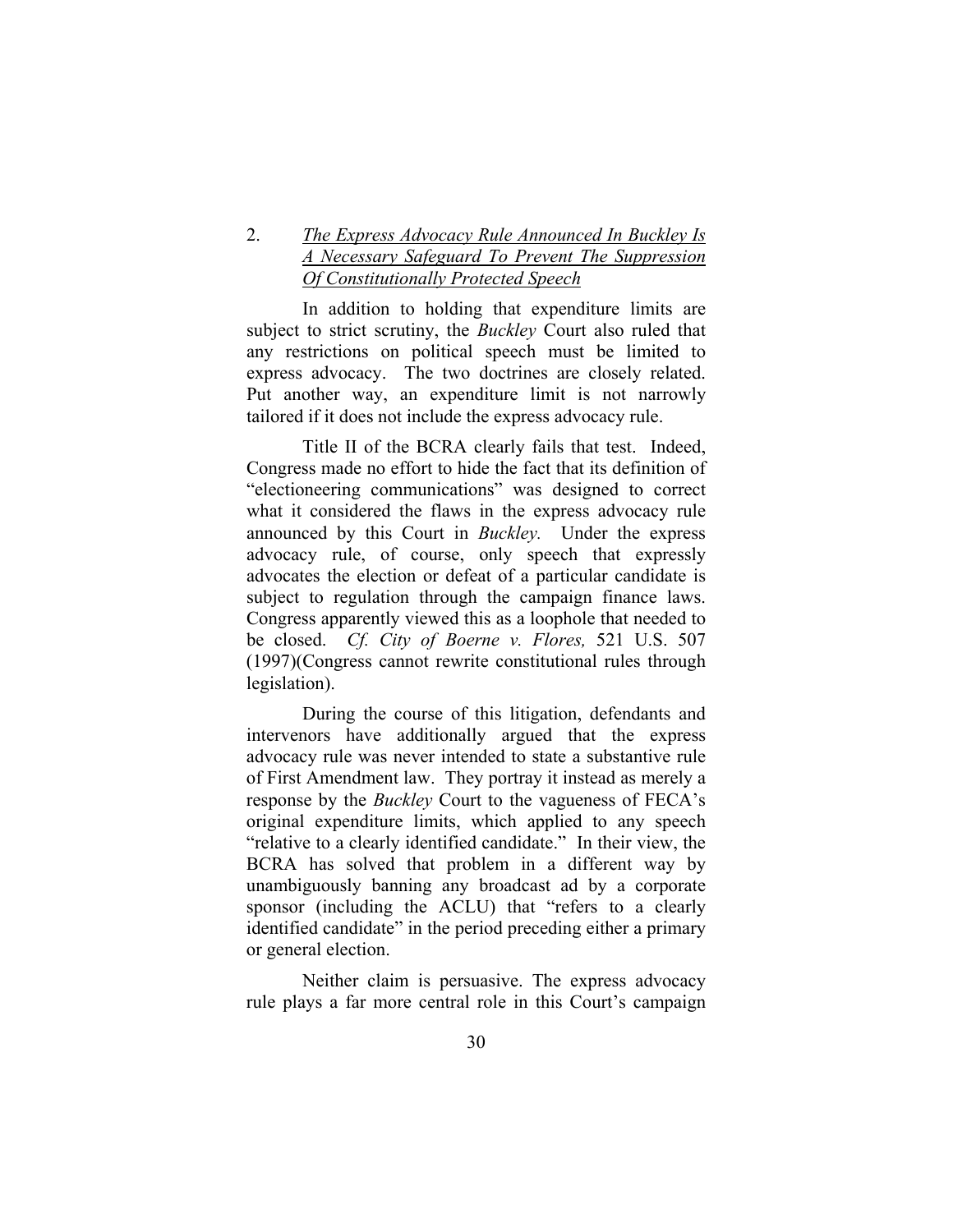finance jurisprudence than proponents of the BCRA have acknowledged. It defines the line between speech that can be regulated and speech that cannot. In drawing that line in *Buckley,* the Court understood that groups would always be able to devise "expenditures that skirted the restriction on express advocacy. . . . but nevertheless benefited the candidate's campaign." 424 U.S. at 46. Significantly, however, the *Buckley* Court also understood the converse proposition: that without a bright line between issue advocacy and express advocacy, speakers would inevitably "hedge and trim" their political message in an effort to avoid unreasonable government scrutiny. *Id.* at 23 (quoting *Thomas v. Collins,* 323 U.S. 516, 535 (1945)).

Accordingly, all speech which does not "in express terms advocate the election or defeat of a clearly identified candidate" is outside the scope of permissible regulation. "So long as persons and groups eschew expenditures that in express terms advocate the election or defeat of a clearly identified candidate, they are free to spend as much as they want to promote the candidate and his views," *Buckley,* 424 U.S. at 45, and they are also free from reporting and disclosure requirements. *Id.* at 79-80. *See also FEC v. Massachusetts Citizens for Life*, 479 U.S. at 238. As the Court recognized in *Buckley,* the First Amendment demands a bright line because political campaigns in the real world so rarely provide one. "Not only do candidates campaign on the basis of their positions on various public issues, but campaigns themselves generate issues of public interest." *Id.* at 42.

The primary definition of "electioneering communication" set forth in the BCRA is plainly inconsistent with the express advocacy rule. The fallback definition is equally flawed, even as written by Congress. Without the limiting language that Congress inserted and that the district court severed, the fallback definition has not only become less precise, it is functionally indistinguishable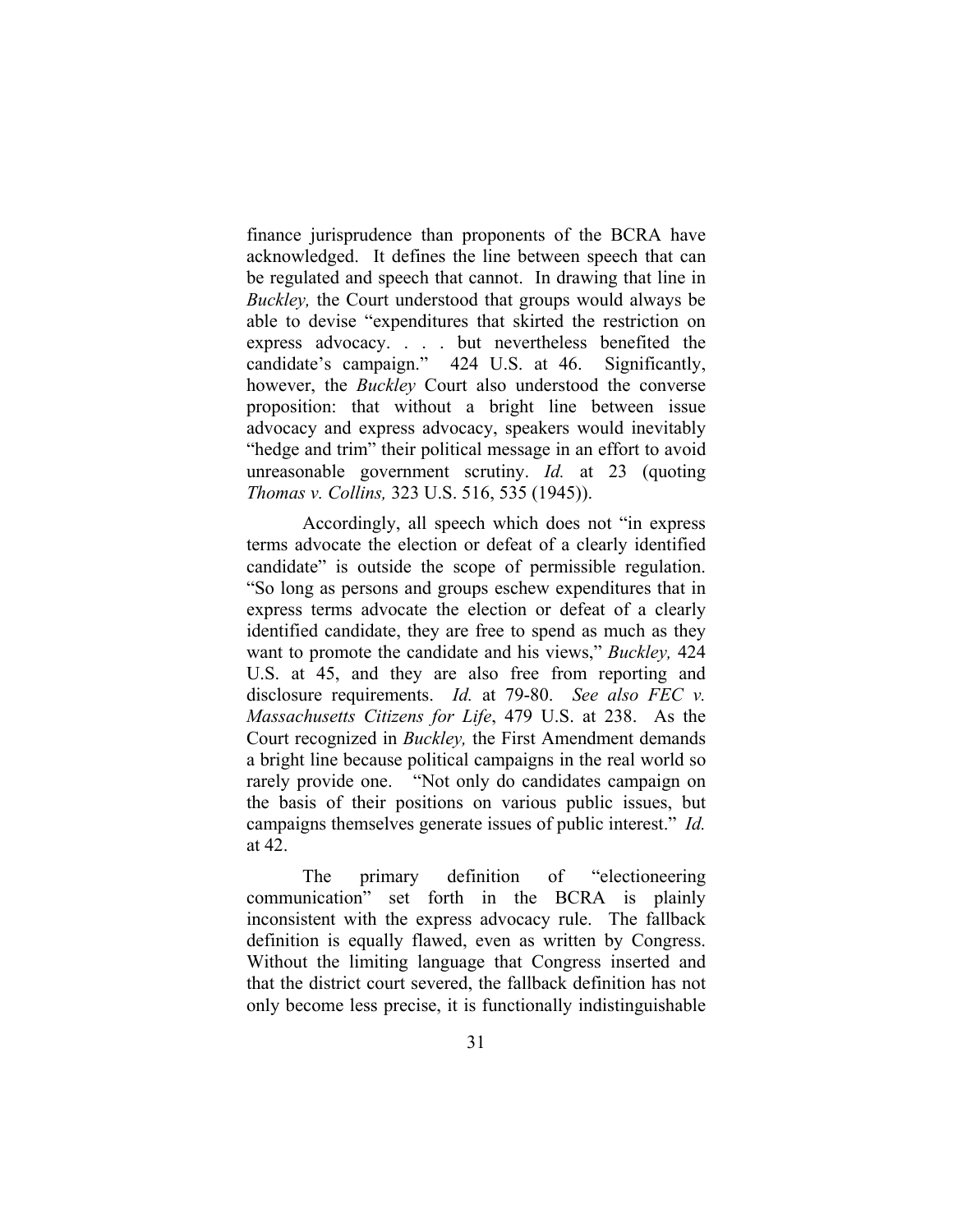from FECA's original reference to speech "relative to a clearly identified candidate," which is what led the *Buckley*  Court to develop the express advocacy rule in the first place. *Id.* at 39-59.

To be sure, the express advocacy rule was announced in *Buckley* in the context of a vagueness discussion. Vagueness, however, was never its only concern. When the Court reaffirmed the express advocacy rule in *MCFL,* it specifically noted that the rule had been crafted "in order to avoid problems of overbreadth." 479 U.S. at 248. The BCRA does not "avoid problems of overbreadth," it embraces them as essential to addressing the proliferation of so-called "sham" issue ads.<sup>16</sup> Unfortunately, in its eagerness to ban such ads, the BCRA also prohibits the ACLU from broadcasting a message urging the President to respect civil liberties in the war against terrorism. That is not a trade-off that the government gets to make, nor has this Court ever upheld such a far-reaching proscription of core political speech.

In the years since *Buckley*, the express advocacy doctrine has been an indispensable bulwark against overzealous efforts to regulate core political speech. From *FEC v. Central Long Island Tax Reform Immediately Committee*, 616 F.2d 45 (2d Cir. 1980) (*en banc)*(finding that Commission's enforcement suit against a tax protest group to be "totally meritless"), to *Clifton v. FEC*, 114 F.3d. 1309  $(1^{st}$  Cir. 1997) (invalidating FEC regulations on limiting voter guides), the government has suffered "a string of losses in cases between the FEC and issue advocacy groups over the meaning of the phrase 'issue advocacy' and the permissible scope of the FEC's regulatory authority over

<span id="page-40-0"></span><sup>&</sup>lt;sup>16</sup> Defendants and intervenors heavily rely on a Brennan Center study to document the proliferation of so-called "sham" issue ads. The flaws in the Brennan Center study are discussed at length in other briefs and will not be repeated here.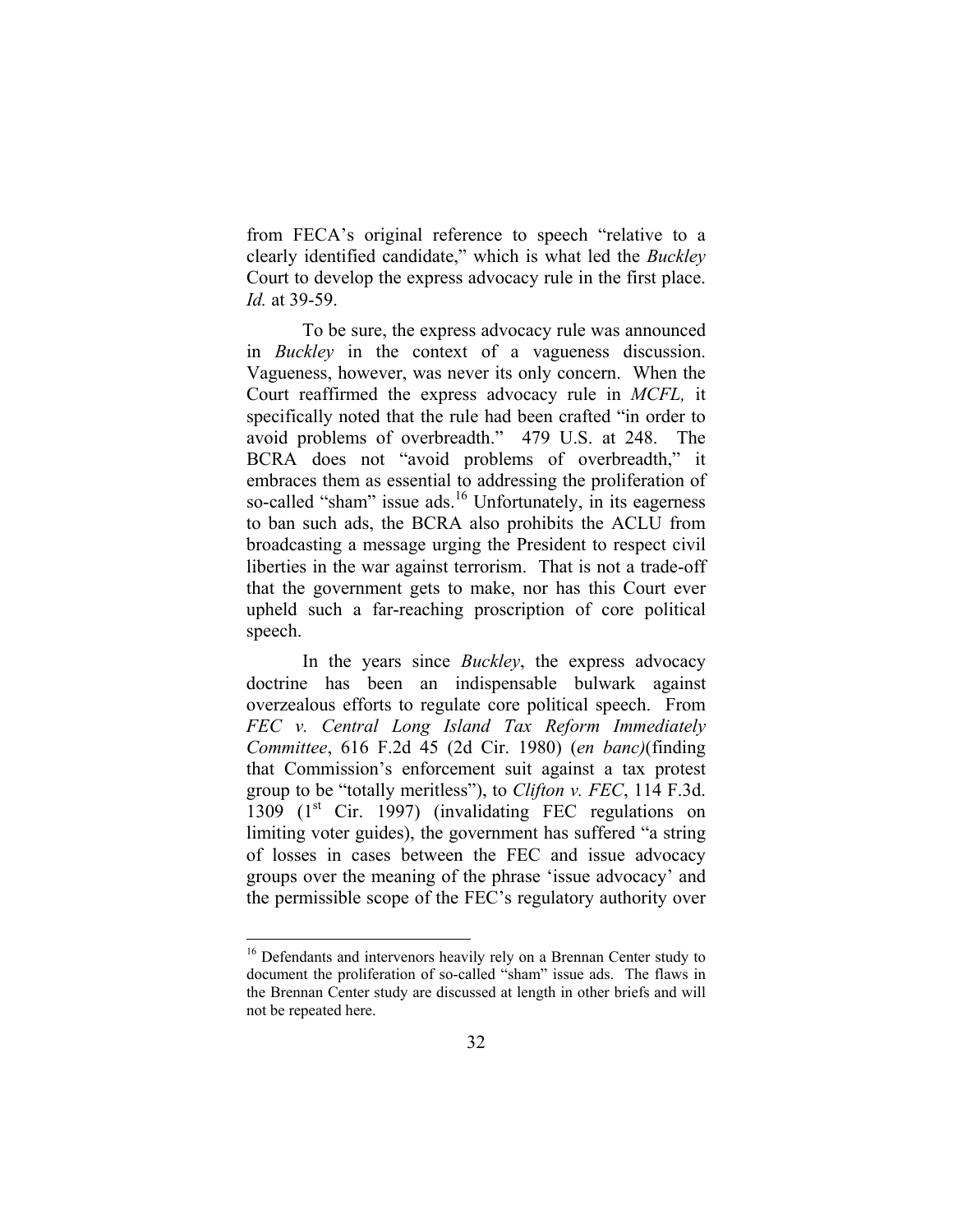. . . political speech." *Federal Election Commission v. Christian Action Network, Inc.,* 110 F.3d 1049, 1064 (4<sup>th</sup> Cir. 1997)(authorizing an award of fees and costs against the Commission for bringing enforcement proceedings against an issue group in clear violation of this Court's "express advocacy" doctrine). *See also Chamber of Commerce v. Moore*, 288 F.3d 187, 193 (5<sup>th</sup> Cir. 2002); *Citizens for Responsible Government State PAC v. Davidson*, 236 F. 3d 1174, 1187 (10<sup>th</sup> Cir. 2000); *Iowa Right to Life Comm. Inc. v. Williams,* 187 F.3d. 963, 969 (8<sup>th</sup> Cir. 1999).

Those cases can and should stand as a cautionary tale. The purpose and effect of the express advocacy rule is to provide political speech with the "breathing space" required by the First Amendment. *NAACP v. Button,* 371 U.S. 415, 433 (1963). In that way, it functions much like the "actual malice" rule of *New York Times v. Sullivan,* 376 U.S. 254 (1964), or the "incitement" rule of *Brandenberg v. Ohio,*  395 U.S. 444 (1969). The Court recognized in *Sullivan* that "neither factual error nor defamatory content suffices to remove the constitutional shield from criticism of official conduct. . . ." *Id.* at 273. The express advocacy rules creates an equivalent constitutional shield that is similarly designed to safeguard uninhibited public debate on issues of obvious public concern. By attempting to override the express advocacy rule, Title II eliminates that necessary constitutional safeguard.

3. *The BCRA's Overbroad Definition Of "Electioneering Communications" Undermines Any Asserted Compelling State Interest* 

Beyond their disagreement with the express advocacy rule, proponents of the BCRA defend its restriction on "electioneering communications" on two principal grounds. First, they argue that the broadcast ban should be upheld because it only applies to unions and corporations that have traditionally been subject to greater regulation under the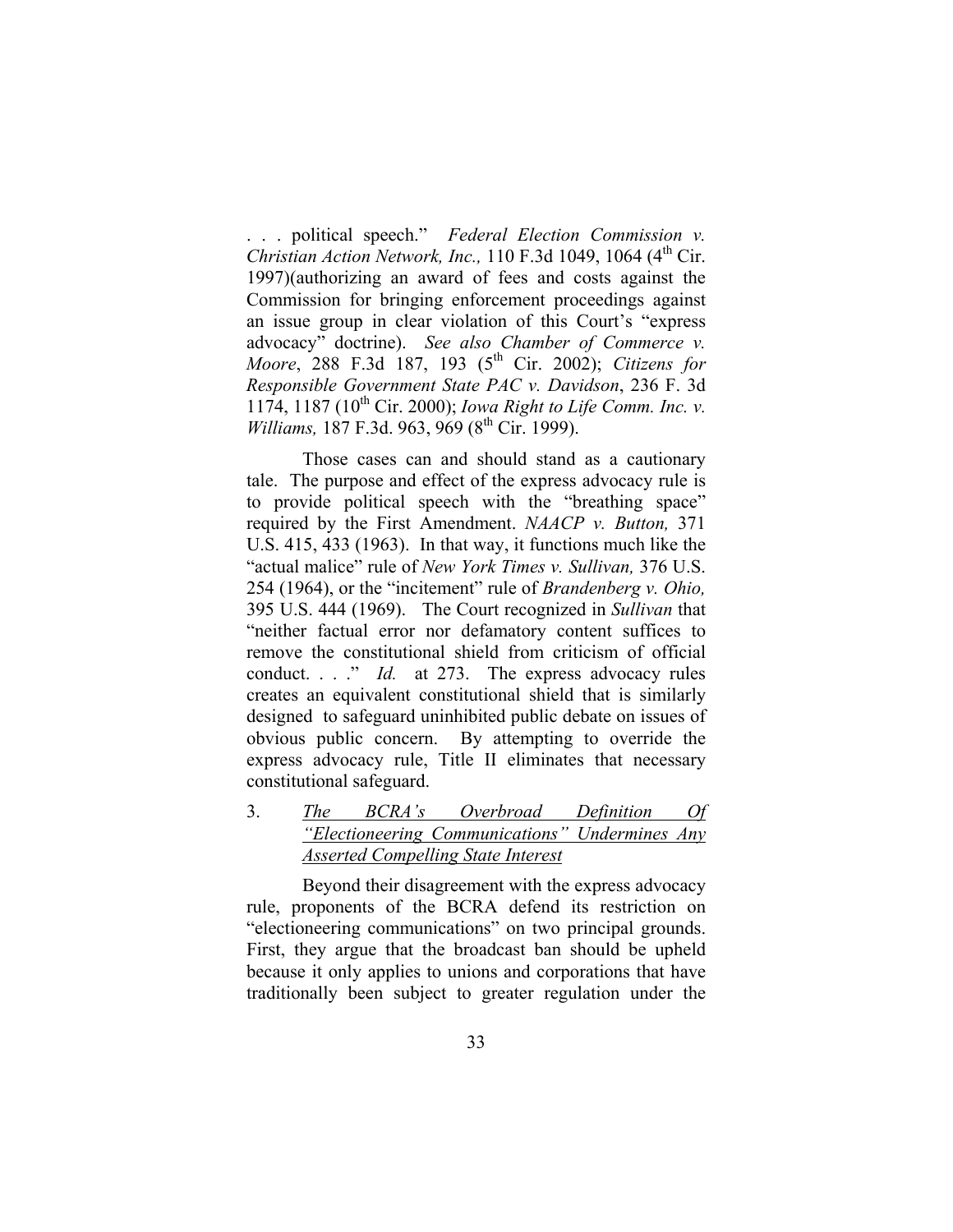campaign finance laws. Second, they contend that objections to the broadcast ban are overblown because any group covered by the ban can avoid its proscription by creating a political action committee. Both arguments suffer from fatal oversimplification.

This Court has applied the same framework for analyzing campaign finance restrictions on corporations and unions that it has applied to individuals and unincorporated entities. That is to say, the Court has differentiated between expenditure and contribution limits and then considered whether the challenged regulation can survive the appropriate standard of review. *MCFL* is the critical case on this issue. In *MCFL,* the Court held that nonprofit, ideological corporations could not be barred from engaging in express advocacy or required to establish a "separate segregated fund" and comply with burdensome reporting requirements. The government had argued there, as it has argued here, that all corporations could be held to a single standard. The Court disagreed. "The desirability of a broad prophylactic rule cannot justify treating alike business corporations and [nonprofit corporations] in the regulation of independent spending." *Id.* at 260. Instead, the Court carefully examined whether the general ban on corporate political spending made sense in the context of a nonprofit advocacy group like Massachusetts Citizens for Life.

The Court began that examination by noting that the traditional rationale for regulating corporate political activity is that a corporation's ability to amass wealth, and thus influence the political process, has little to do with popular support for its political positions. It then noted that the opposite is true for organizations like MCFL, which rely on the contributions of ideological supporters to fund their activities. Indeed, the Court explained, "individuals contribute to a political organization in part because they regard such a contribution as a more effective means of advocacy than spending the money under their own personal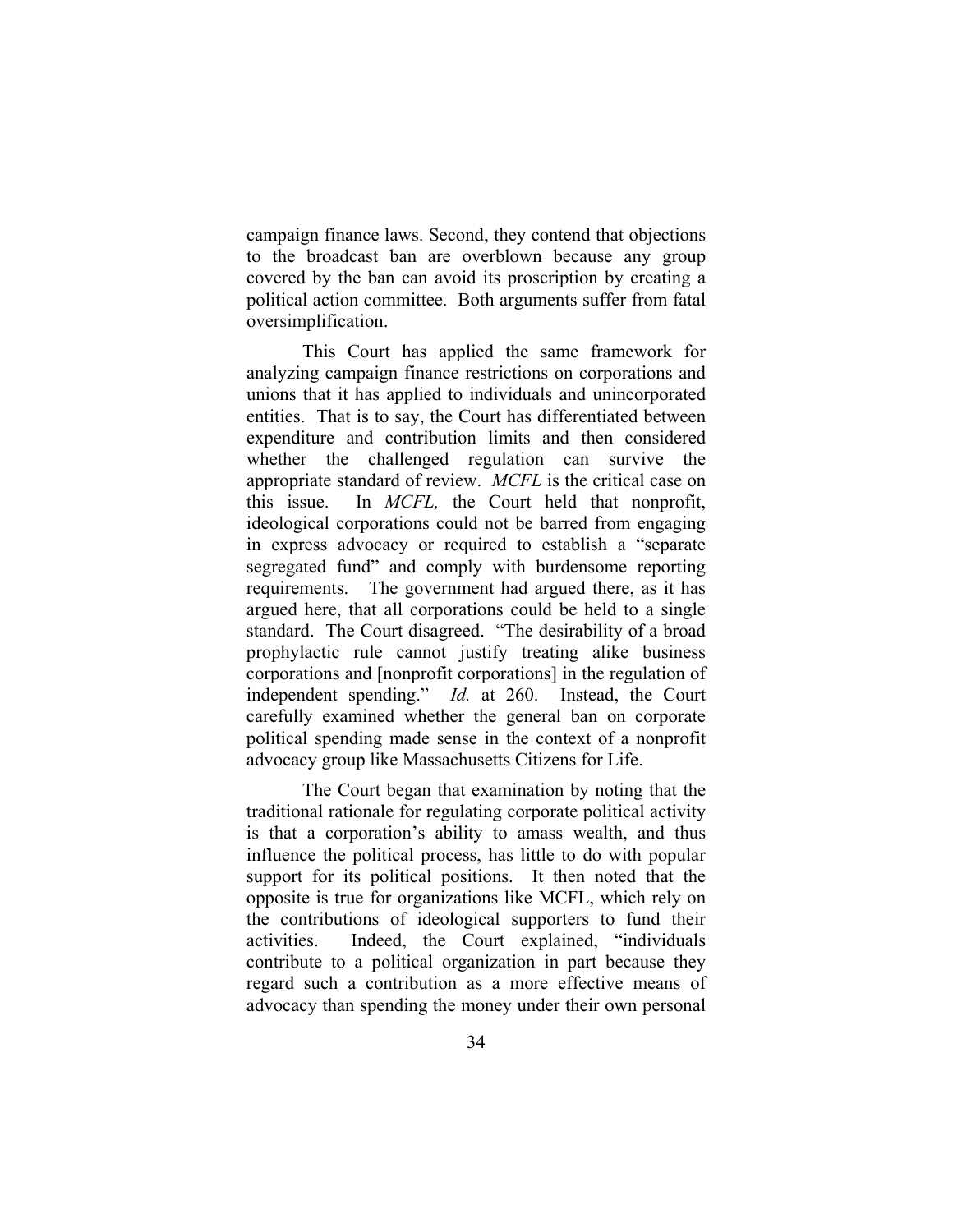direction." *Id.* at 261. Thus, the Court concluded, "the concerns underlying the regulation of corporate political activity are simply absent with regard to MCFL." *Id.* at 263.

The Court reached a different conclusion in *Austin v. Michigan Chamber of Commerce,* 494 U.S. 652 (1990), but only because the Court confronted a very different set of facts. The state law in *Austin,* like the federal law in *MCFL,* prohibited corporations from engaging in independent campaign expenditures. However, unlike Massachusetts Citizens for Life, the Michigan Chamber of Commerce lacked many of the characteristics that the Court found dispositive in *MCFL.* Although organized as a non-profit corporation, more than three-quarters of its contributors were business corporations. *Id.* at 664. And because the Chamber engaged in many non-ideological activities of tangible benefit to its members, the Court found that even members who disagreed with its ideological positions would be reluctant to terminate their membership. For purposes of campaign finance regulation, it therefore resembled a business corporation, at least insofar as its financial resources did not necessarily reflect its political support.<sup>17</sup>

On the spectrum of incorporated entities, there is no doubt that the ACLU lies much closer to Massachusetts Citizens for Life than to the Michigan Chamber of Commerce, let alone General Motors. In contrast to the latter two corporations, the ACLU's financial resources directly reflect the ideological support of its members and contributors. In contrast to Massachusetts Citizens for Life, the ACLU has never advocated the election or defeat of a candidate for office. To quote the intervenors, "the ACLU

<span id="page-43-0"></span><sup>&</sup>lt;sup>17</sup> The Court took an equally pragmatic approach in *FEC v. Beaumont*, 123 S.Ct. 2200. Rather than focus on the difference between nonprofit corporations and business corporations, which had been so pivotal in *MCFL,* the Court focused instead on the difference between contribution limits and expenditure limits. *See* p. 28, *supra.* In this case, of course, the ACLU is challenging an expenditure limit.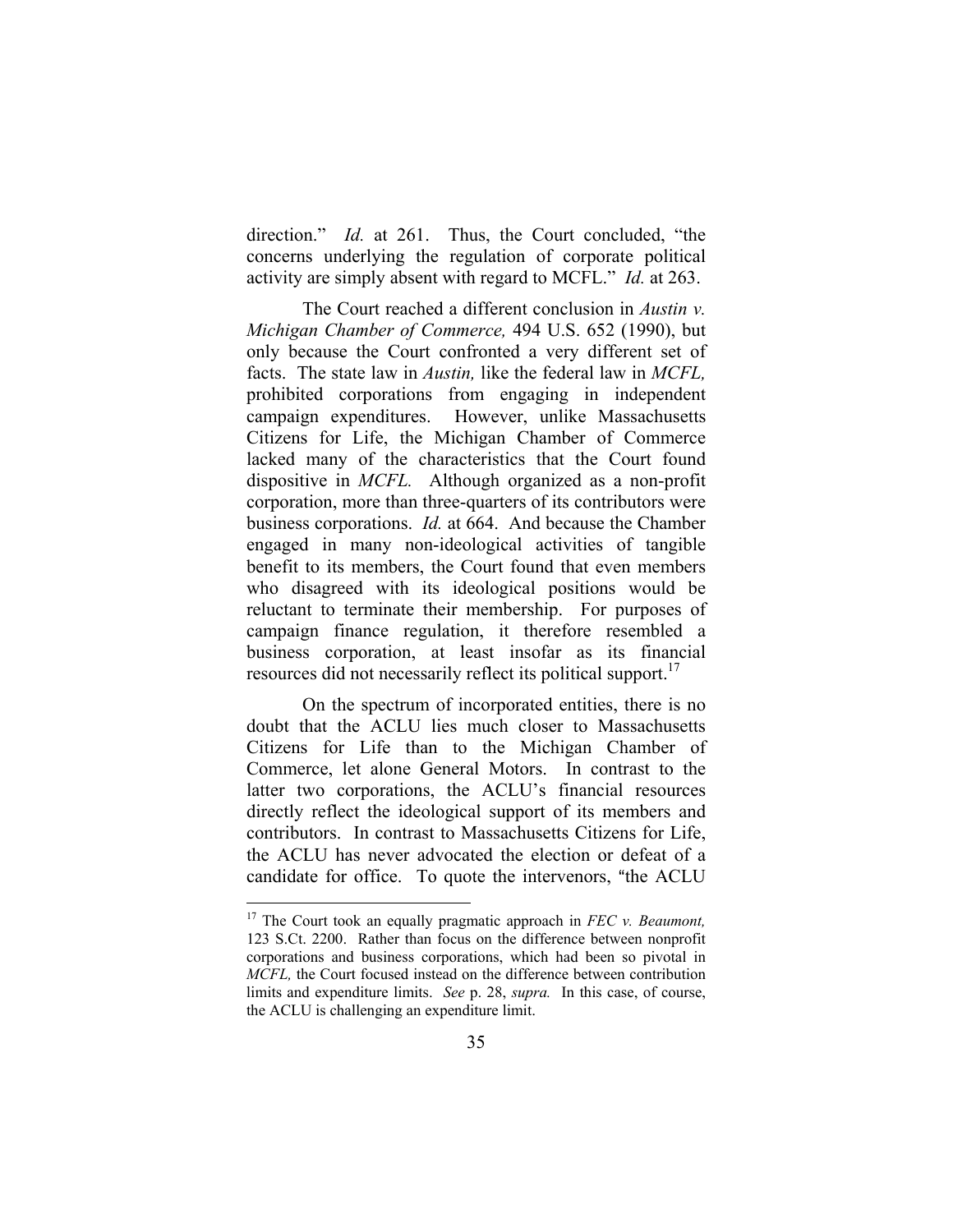can credibly claim that 'all of [its] advocacy is focused on issues." Intervenors' Response at I-75. Even more so than in *MCFL,* therefore, "the concerns underlying the regulation of corporate political activity are simply absent with regard to" the ACLU. 494 U.S. at 263. Yet, Title II of the BCRA treats all corporations alike, including the ACLU, based on precisely the sort of "broad prophylactic rule" that this Court rejected in *MCFL.*

The district court was obviously constrained by *MCFL* and construed Title II to exclude qualified *MCFL* corporations. At the very least, this Court should affirm that holding. Outside the realm of express advocacy, however, even *MCFL* does not provide adequate protection for the constitutionally protected speech of groups like the ACLU. First, *MCFL* was intended to place a limit on the government's ability to regulate express advocacy and not to open the door for government regulation of issue advocacy. Second, the district court decision leaves it unclear, at best, whether the ACLU qualifies for an *MCFL* exemption.<sup>[18](#page-44-0)</sup>

The lower Court's answer to this objection is that the ACLU can establish a PAC if it wants to speak. But, Congress cannot circumvent *Buckley* by requiring the ACLU to finance constitutionally protected speech through a segregated fund or PAC. While this requirement may be understandable in the context of contributions made by nonprofit corporations to candidates, *see Beaumont,* it cannot be justified in the context of independent expenditures, *see* 

<span id="page-44-0"></span><sup>18</sup> Under prevailing law in the District of Columbia Circuit, *see FEC v. National Rifle Association,* 254 F.3d. 173 (D.C. Circuit 2001), and recently promulgated FEC regulations, *see* 11 CFR § 114.10**,** the ACLU does not qualify for an *MCFL* exemption because it has not returned the exceedingly modest amount of money that has been contributed to the organization in recent years from sources other than individuals. *See*  n.12, *supra.*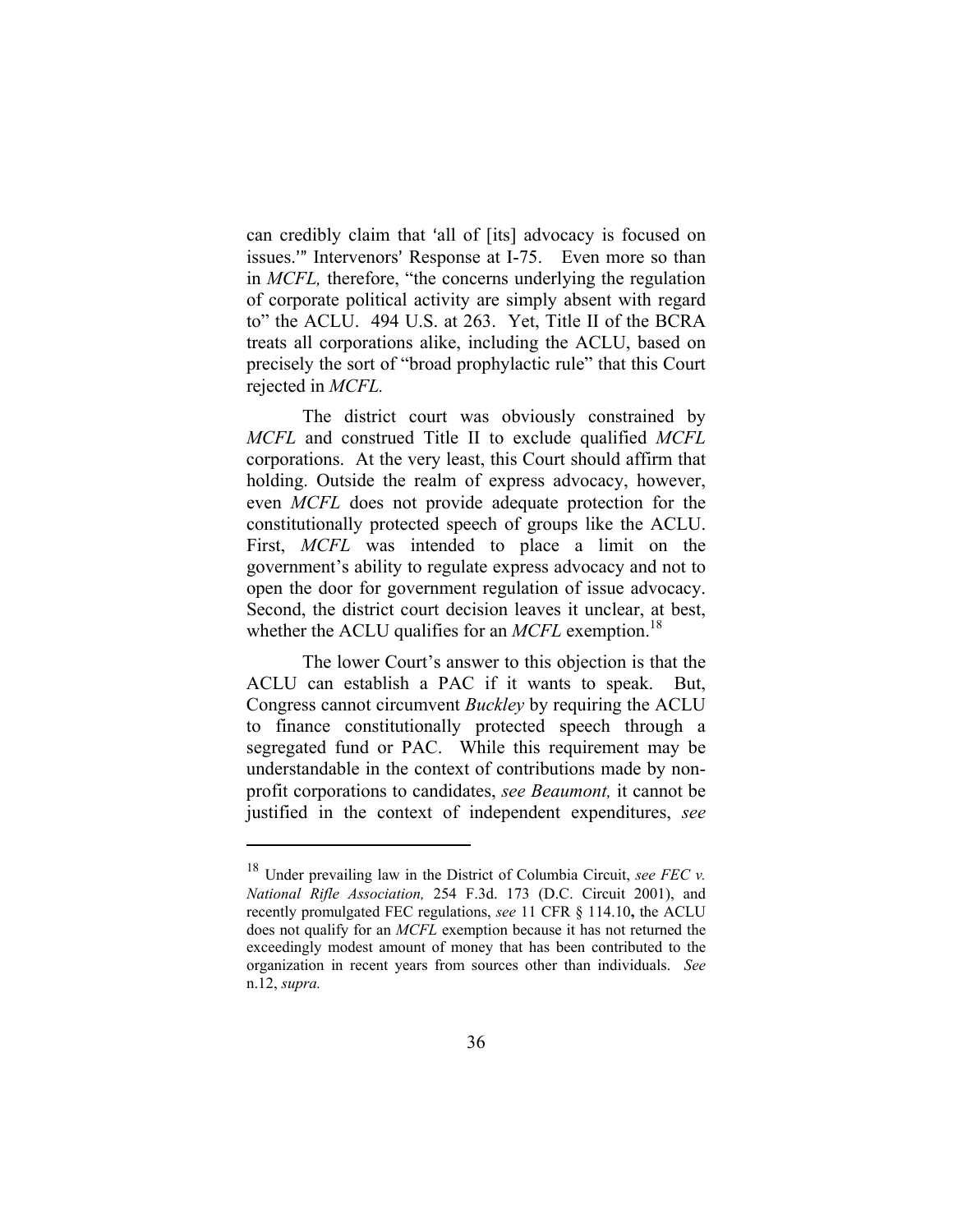*MCFL,* much less those expenditures that do not purport to seek to influence elections. Political committees are regulated as such because their primary purpose is to influence federal elections. The ACLU and thousands of other organizations like it are not created for this purpose and should not be required to operate as if they were. If at some time it is determined that the ACLU has crossed the line and become an organization whose primary purpose is to influence federal elections, it would automatically be subject to the obligations and restrictions applicable to political committees. See *MCFL,* 479 U.S. at 262. That time has not come and there is no justification for extending FECA's coverage to the organization's speech.

The concept of a PAC is at odds with the ACLU's 83-year tradition of non-partisan advocacy of civil liberties; if imposed on the ACLU, it would convey a misleading image of political partisanship that does not accurately reflect the organization or how it operates. The government may not require that the ACLU recharacterize its mission or falsely represent it as a condition of exercising its First Amendment rights. *See, e.g. Hurley v. Irish-American Gay, Lesbian and Bisexual Group of Boston*, 515 U.S. 557 (1995).

 **C. The Government Is Foreclosed From Limiting Radio And Television Access In An Effort To Level The Playing Field Or To Otherwise Influence The Debate Over The Qualifications Of Elected Officials** 

Under the BCRA, the same ad that can be printed in the newspaper cannot be read on the radio or broadcast on television without subjecting its sponsor to possible criminal prosecution. The only justification offered for this distinction is that Congress believed that radio and television are more powerful than print ads and can reach a wider audience. It is far from clear that this is always the case. For example, some newspapers reach a larger audience than some radio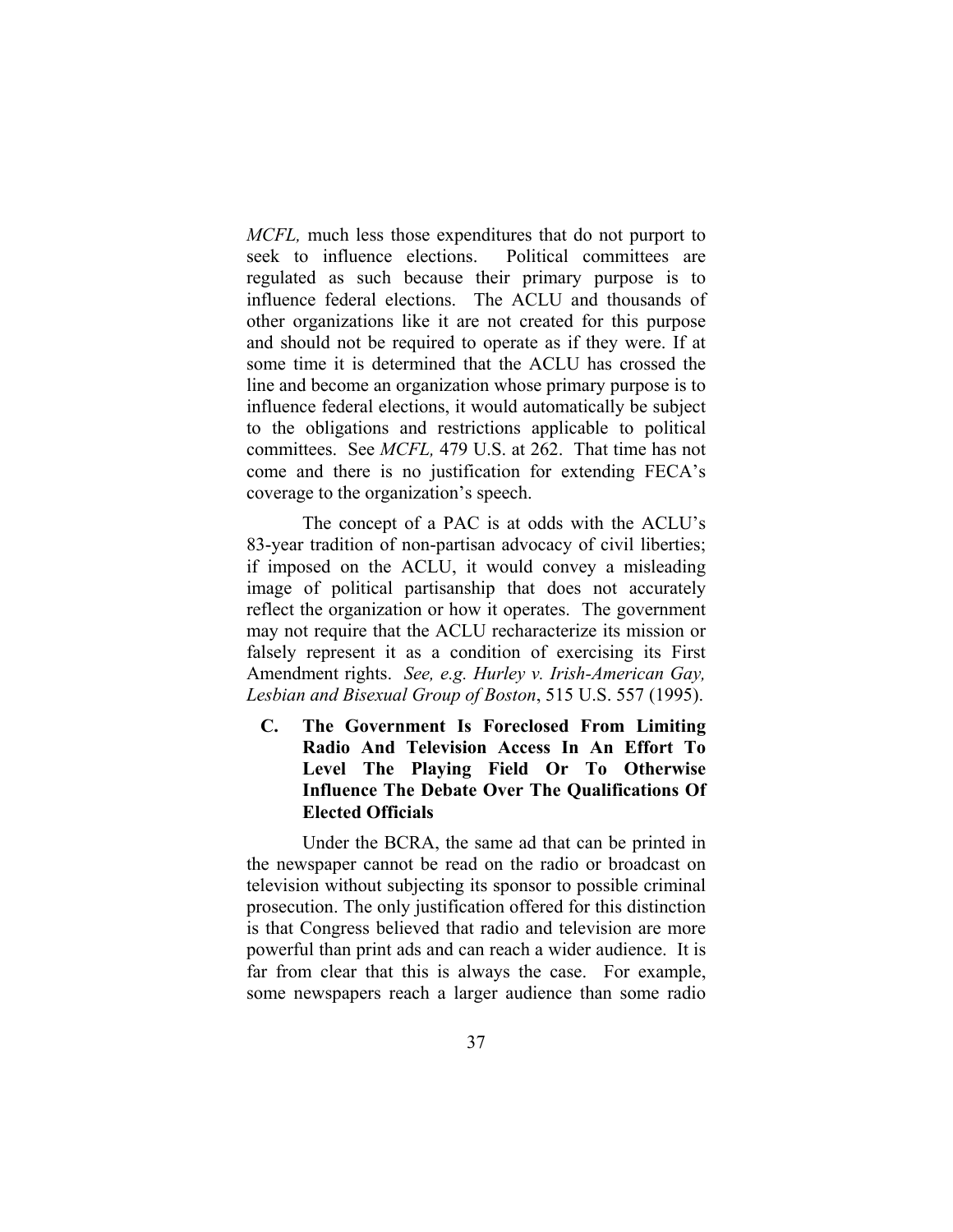stations. In any event, the approach that Congress has taken is wrong on several grounds even if its factual assumptions are right.

First, when dealing with political speech, Congress cannot attempt to level the playing field by deciding that some speakers can no longer speak through the medium of their choice. *Buckley*, 424 U.S. at 48-49. Second, the exercise of constitutional rights cannot be "abridged on the plea that they may be exercised some other place." *Schad v. Mt. Ephraim*, 452 U.S. 61, 76-77 (1981). Third, Congress cannot discriminate among or between media in a way that "threatens to suppress the expression of particular ideas or viewpoints," *Leathers v. Medlock*, 499 U.S. 439, 447 (1990), or that operates "as effectively as a censor to check critical comment." *Minneapolis Star & Tribune Co. v. Minnesota Commissioner of Revenue*, 460 U.S. 575, 585 (1983). All three principles reflect the First Amendment interest in neutrality, and all three principles are violated by the broadcast ban in Title II of the BCRA.

 In *Buckley*, this Court squarely rejected the argument that expenditure limits could be justified by the government's interest in equalizing the relative ability of individuals and groups to influence the outcome of elections. The Court stated:

> [T]he concept that government may restrict the speech of some elements of our society in order to enhance the relative voice of others is wholly foreign to the First Amendment, which was designed "to secure the widest possible dissemination of information from diverse and antagonistic sources," and "assure unfettered interchange of ideas for the bringing about of political and social changes desired by the people."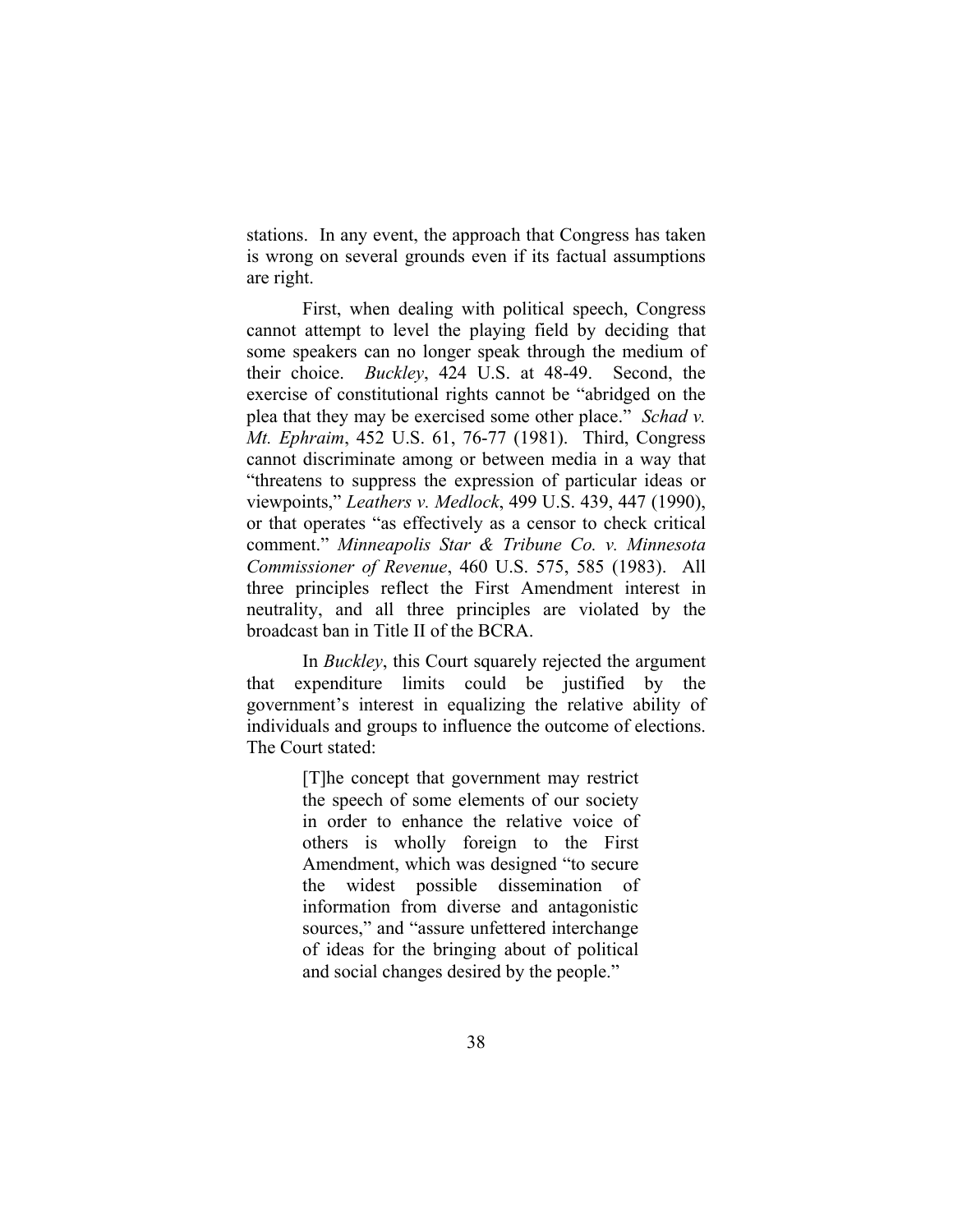*Id.* at 48-49 (internal citations omitted). *Mills v. Alabama,*  384 U.S. 214, and *Miami Herald Publishing Co. v. Tornillo,* 418 U.S. 241 (1974), are to the same effect in rejecting the idea that it is the government's role to introduce balance into the debate over the qualifications of our elected officials. Although the Court in *Red Lion Broadcasting Co. v. FCC*, 395 U.S. 367 (1969), upheld the Fairness Doctrine because of issues of scarcity unique to the broadcast industry, that justification has not been advanced in this case in support of the broadcast ban. In fact, just the opposite consideration is in play: Congress is seeking to constrict the flow of ideas, rather than enlarge it.

In addition, this Court's cases reject the idea that the BCRA's ban on broadcast ads passes constitutional muster because it allows for the ACLU to place the same ads in the print media. Rather, this Court has established that "one is not to have the exercise of his liberty of expression in appropriate places abridged on the plea that it may be exercised in some other place." *Schad v. Mount Ephraim*, 452 U.S. 61, 76-77 (1981) (citing *Schneider v. State*, 308 U.S. 147, 163 (1938)). Contrary to the arguments made in this case, the government cannot foreclose a "distinct and traditionally important medium of expression," just because another one exists. *See City of Ladue v. Gilleo*, 512 U.S. 43, 57 (1994)(the availability of other forms of advertising did not justify restrictions on lawn signs); *see also Schneider*, 308 U.S. at 163; *Schad*, 452 U.S. at 76-77. Like streets, the broadcast media are "natural and proper places for the dissemination of information and opinion," *Schneider*, 308 U.S. at 163, and it is no answer under this Court's jurisprudence for Congress to claim that the BCRA is constitutional merely because the ACLU can express its ideas and opinions elsewhere.

Finally, in a separate line of cases that we believe is applicable here the Court has said that, when regulating the media, the government cannot discriminate against those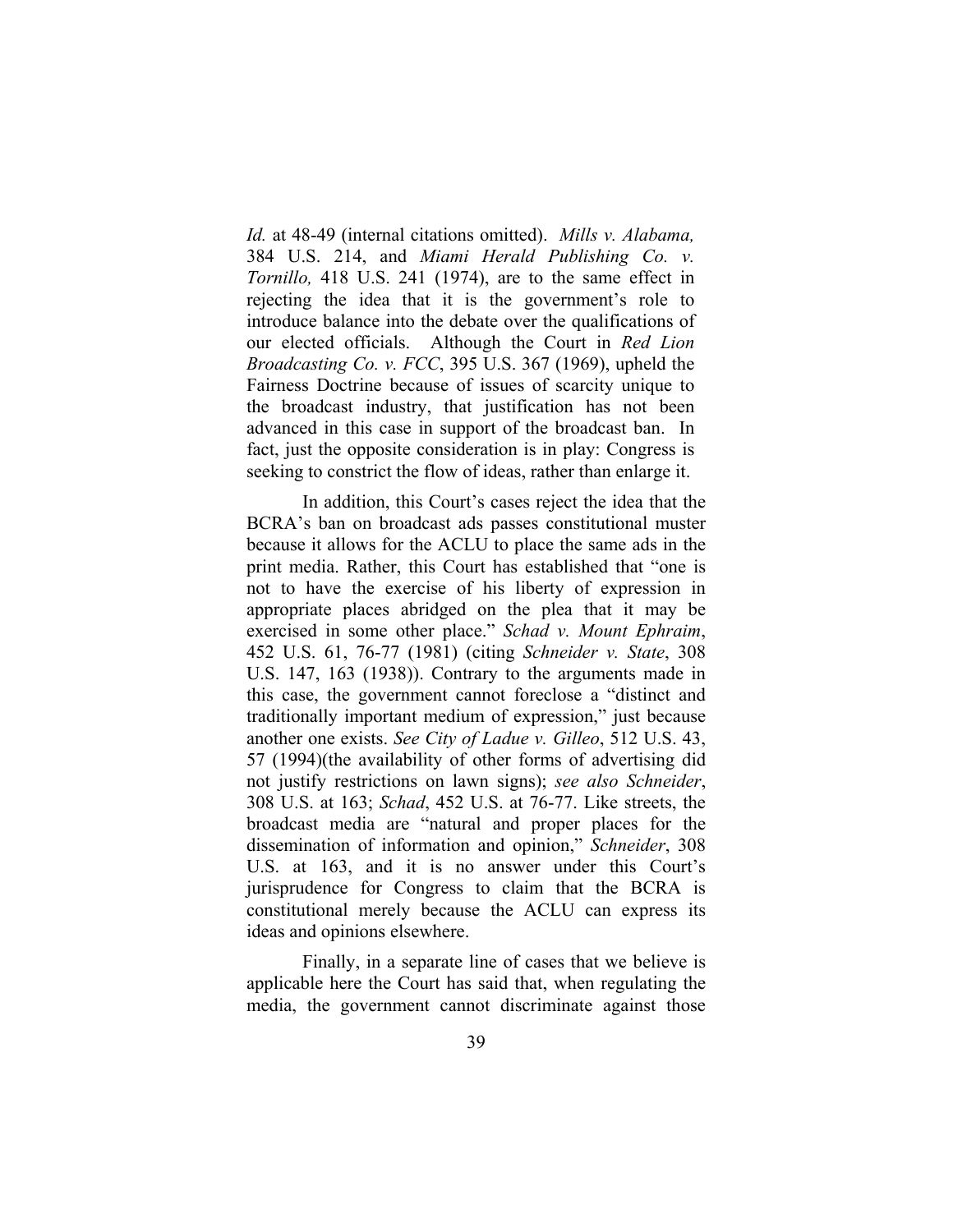speakers capable of reaching the largest audience for the purpose of suppressing speech. *See Grosjean v. American Press Co.*, 297 U.S. 233, 244-49 (1936) (invalidating a tax law that singled out large publications); *Minneapolis Star & Tribune Co. v. Minnesota Comm'r of Revenue*, 460 U.S. 575, 585 (1983) (striking down a tax scheme that penalized large publications); *Arkansas Writers' Project, Inc. v. Ragland*, 481 U.S. 221 (1987) (holding unconstitutional a tax exemption for certain magazines which resulted in a small number of large magazines paying the tax). We understand that these cases were brought by members of the media industry, but we believe that the overriding principle is the same when the effect of the line Congress has drawn is to "stifle the free exchange of ideas," *Leathers*, 499 U.S. at 453, by preventing speakers from having access to those media outlets. This principle resonates with the Court's long held belief that the First Amendment prevents "any action of the government by means of which it might prevent such free and general discussion of public matters as seems absolutely essential to prepare the people for an intelligent exercise of their rights as citizens," *Grosjean*, 297 U.S. at 249-50.

The distinction between broadcast and print media that Congress approved in the BCRA suffers the same constitutional defect as the distinctions struck down in *Minneapolis Star* and *Arkansas Writer's Project*. Congress has intentionally drawn its line in order to censor the expressive activities of particular speakers, like the ACLU, by prohibiting them from reaching the largest audience possible. By reducing the size of the audience, the BCRA necessarily diminishes the force and impact of the speaker's message. Such an effort on the part of the government to regulate political discussion can only be seen as "operating as a censor to check critical comment," *Minneapolis Star*, 460 U.S. at 585, which impermissibly "stifl[es] the free exchange of ideas." *Leathers*, 499 U.S. at 453. The consequences of Congress's decision to target the broadcast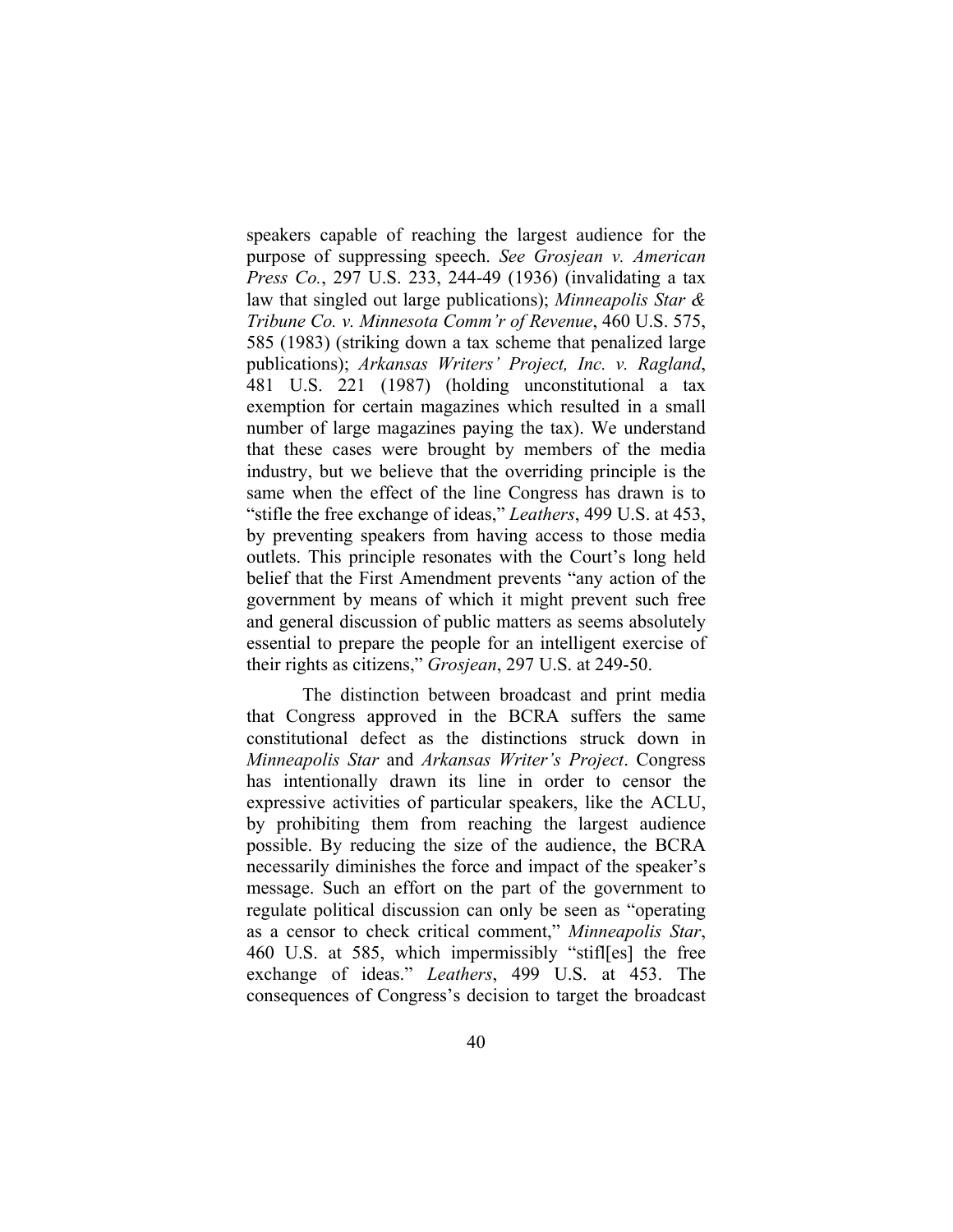medium as a whole are thus indistinguishable from those arising from the government's decision to target particular newspapers in *Grosjean*, *Minneapolis Star*, and *Arkansas Writers*, since each act embodies the dangers of censorship and threatens to distort the marketplace of ideas.

These First Amendment doctrines, whether viewed alone or together, highlight the unconstitutionality of the choice that Congress has made. The BCRA directly restrains the free flow of information by shutting down an entire medium. The uncontested evidence showing that the airwaves are the most effective and far-reaching medium of communication provides less, not more, justification for the restrictions. The fact that the ACLU can communicate its message in print ads cannot save the broadcast ban from its constitutional infirmity of stifling the free exchange of ideas.

## **II. THE DISCLOSURE AND REPORTING REQUIREMENTS OF SECTION 201 ARE UNCONSTITUTIONAL.**

Under  $\S$  201, the ACLU has to report to the government in order to criticize the elected officials who run the government, assuming the ACLU is even entitled to run such broadcast ads under § 203. The reporting and disclosure requirements contained in Title II cross the line between constitutionally permissible disclosure rules and disclosure rules that place an unconstitutional burden on First Amendment speech. They thus go far beyond anything this Court upheld in *Buckley.*

In assessing the BCRA's disclosure rules, it is important to understand their practical import. As soon as the ACLU has disbursed more than \$10,000 in a calendar year for any "electioneering communications," as defined by the BCRA, it must file a statement with the FEC. The statement must be filed within 24 hours and making further expenditures totaling more than \$10,000 triggers additional reporting obligations. The mandatory disclosure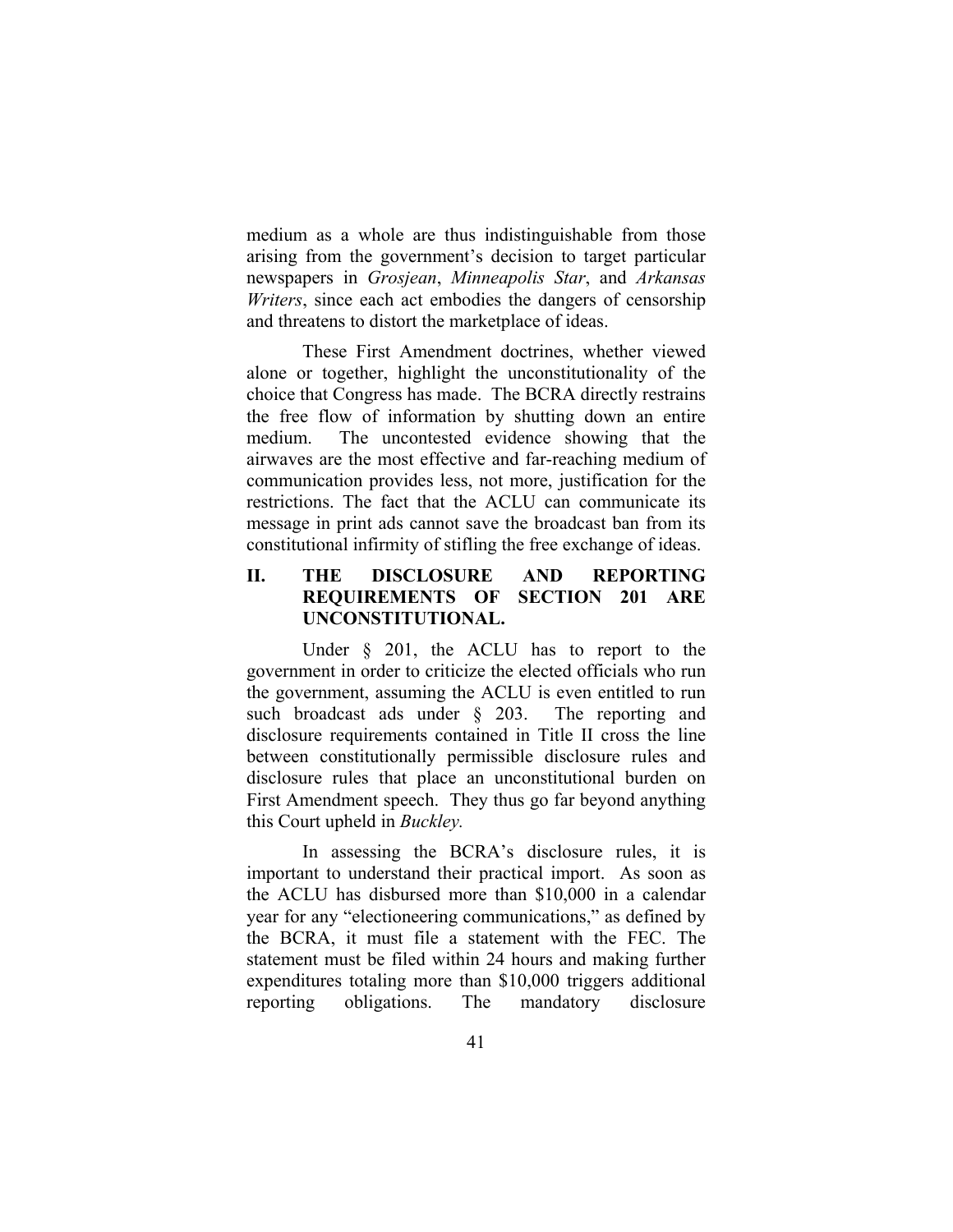requirements are simultaneously detailed and vague.<sup>19</sup> Of greatest concern, they require the ACLU to disclose the name and address of anyone who contributed more than \$1,000 to the organization over a period that could be as long as 22 months  $20$ 

Both before and after *Buckley,* this Court has powerfully reaffirmed the importance of preserving the right to anonymous political speech and association, especially for those advocating unpopular causes. *NAACP v. Alabama*, 357 U.S. 449 (1958); *Talley v. California,* 362 U.S. 60 (1960), *McIntyre v. Ohio Elections Commission, supra.* In *Buckley* itself, the Court observed that compelled disclosure "can seriously infringe on privacy of association and belief

<span id="page-50-0"></span><sup>&</sup>lt;sup>19</sup> The statement, filed under penalty of perjury, must contain the following information. First, it must state "(A) the identification of the person making the disbursement, of any person sharing or exercising control over the activities of such person, and of the custodian of the books and accounts of the person making the disbursement." The ACLU is governed by an 83 member Board of Directors. Do they all have to be identified every time the ACLU runs an ad criticizing the President or a member of Congress? The disclosure statement must also contain "(C) the amount of each disbursement of more than \$200 during the period covered by the statement and the identification of the person to whom the disbursement was made." Thus, the ACLU would be required to identify all vendors and others involved in the preparation and presentation of each advertisement. In addition, the statement must identify "(D) the elections to which the electioneering communications pertain and the names (if known) of the candidates identified or to be identified." If the ACLU criticizes President Bush, a declared federal election candidate, does that "pertain" to any of the presidential primaries, the general election, either, or both?<br><sup>20</sup> The ACLU must identify all of its \$1,000 contributors unless it creates

<span id="page-50-1"></span>a segregated account to pay for "electioneering communications," in which case only \$1,000 contributors to that fund need to be disclosed. In either event, the \$1,000 threshold is an aggregate amount that is measured from the first day of the preceding calendar year to the disclosure date. Thus, an ad criticizing one of the presidential candidates in the week before the November 2004 election would have to consider all individual contributions made after January 1, 2003.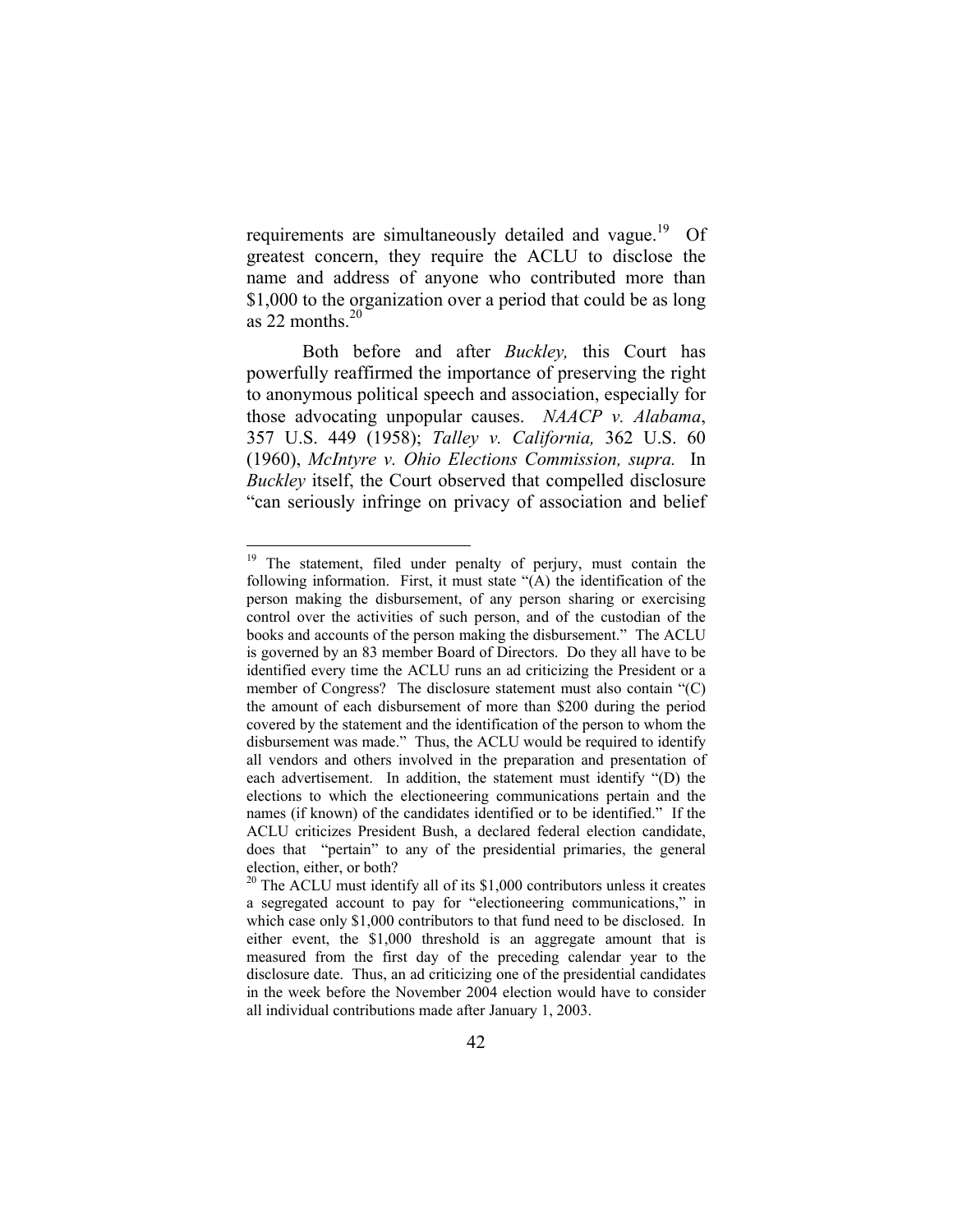guaranteed by the First Amendment," 424 U.S. at 64. This Court was therefore careful in *Buckley* to weigh the necessity of any disclosure rules against the state's overriding interest in preventing corruption or the appearance of corruption in the electoral process. Using that scale, the *Buckley* Court upheld disclosure for political contributions, and for the expenditures of political candidates and committees. At the same time, the Court ruled that other political speech could only be subject to the government's disclosure rules if it amounted to express advocacy.

The government argued in *Buckley,* as it argues here, that "total disclosure" of all political expenditures is necessary "to insure that the voters are fully informed and to achieve through publicity the maximum deterrence to corruption and undue influence possible." *Id.* at 76. The Court was not unsympathetic to that concern. Nonetheless, applying strict scrutiny, the Court was unwilling to accept the free speech costs of imposing a disclosure requirement on speech that did not meet the express advocacy test. Under those circumstances, the Court wrote, "the relation of the information sought to the purposes of the Act may be too remote." *Id.* at 79-80.

The BCRA abandons this careful approach by disregarding the express advocacy rule and ignoring the narrow tailoring that *Buckley* requires. Insofar as the broadcast ban violates the First Amendment because it directly restricts speech that does not constitute express advocacy, the burdensome reporting and disclosure provisions that are triggered by the same unconstitutional definition of "electioneering communications" cannot stand. *Buckley*, 424 U.S. at 79-80. Having upheld a revised definition of "electioneering communications," the district court did not consider whether the disclosure provisions would survive if the direct ban were struck down.. Nevertheless, *Buckley* forecloses that possibility for the same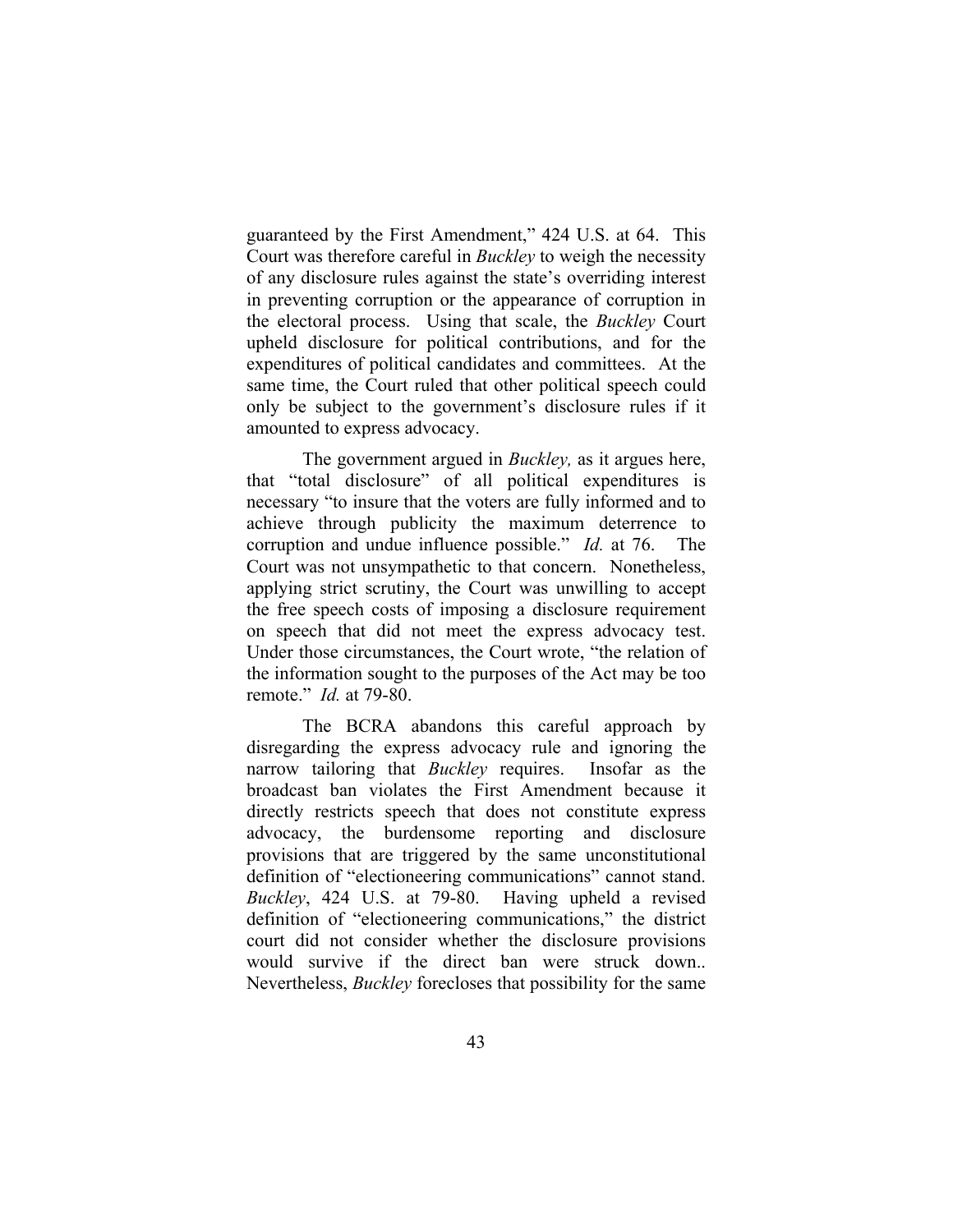reason that BCRA's direct restraint on speech is unconstitutional.

"When a statutory provision burdens First Amendment rights, it must be justified by a compelling state interest," even in the campaign finance context. *MCFL*, 479 U.S. at 256. The court below pointed to multi-million dollar election season advertising campaigns by certain organizations and individuals as justifying the BCRA's broad disclosure rules. But that concern fails as justification for a statute that can be triggered by running a few radio ads that mention federal elected officials during the course of an entire election calendar year, and that applies without regard for either the kinds of organizations involved or the need for public information about them.

Based on *Buckley* and *MCFL,* Congress could have drawn a more careful and narrow line. If the concern was the existence of groups or individuals whose "major purpose" is the funding and sponsoring of broadcast advertisements that might influence public opinion about specific federal candidates during the election season, the remedy could have been to require reporting and disclosure only of such groups. *See MCFL,* 479 U.S. at 262. Under such a targeted rule, the ACLU and countless other issue organizations across the political spectrum, for whom broadcasting advertising is collateral or incidental to their main advocacy activities, would have been spared the BCRA's intrusive regulatory regime. Congress chose not to do so.

Similarly, Congress could have focused its disclosure rules on business or capital corporations, which animated the first federal regulation in this area almost 100 years ago. Yet, even the effort to exempt nonprofit organizations from the broadcast ban was effectively repealed when the Snowe-Jeffords Amendment was supplanted by the Wellstone Amendment's insistence on universal coverage. By failing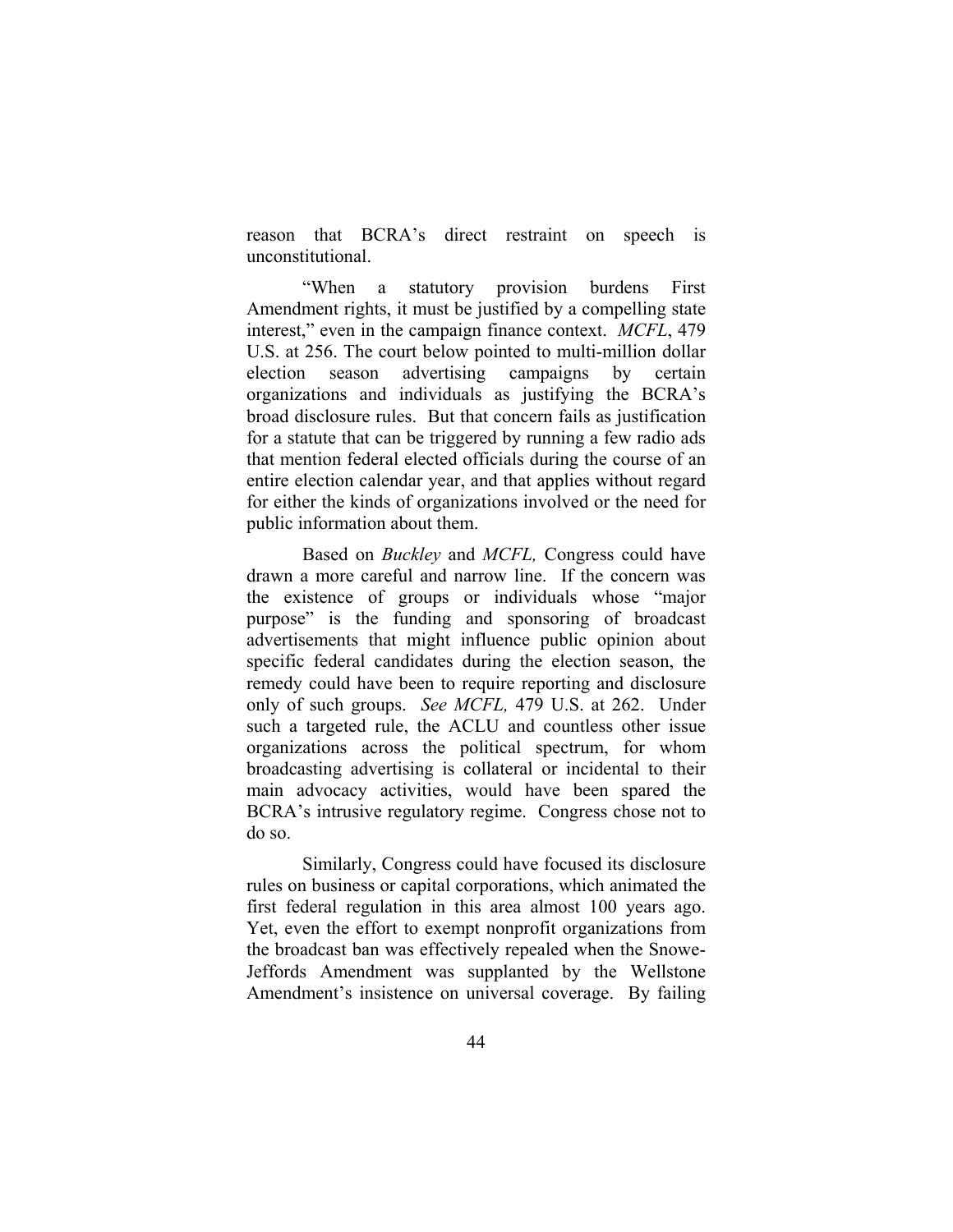<span id="page-53-0"></span>to act with the precision that the rights at stake require, Congress impermissibly imposed a "crudely crafted burden" on First Amendment rights. *United States v. National Treasury Employees Union*, 513 U.S. 454, 477 (1995).

Finally, even in the context of express advocacy, the *Buckley* Court recognized that there is a particularly grave risk of chilling political speech when the government insists on publicly disclosing an individual's association with controversial political organizations. 424 U.S. at 74. On that basis, the Court ruled in *Brown v. Socialist Workers '74 Campaign Committee*, 459 U.S. 87 (1982), that campaign finance disclosure laws cannot be applied to controversial political parties, even those that engage in core campaign and electoral activities. This necessary safeguard is missing from Title II, as well.

Though the Court below discounted the record of harm from disclosure presented by the ACLU and other groups as not showing a sufficiently intense pattern of harassment and threats to warrant relief from the disclosure rules, this primarily facial challenge to the BCRA was not the proper occasion for a full-blown trial on harassment, as the court below recognized. But the record clearly shows that the ACLU and other groups have a firm reason to resist disclosure and protect the identity of their members and supporters.<sup>21</sup> Congress was oblivious to that interest in

 $21$  The ACLU submitted an uncontroverted affidavit by its Executive Director, Anthony Romero, stating that many of its members and contributors seek an explicit assurance that their anonymity will be preserved, and the ACLU has fought strenuously to do so throughout its history. Romero Declaration, J.A. 720.The district court criticized this showing as inadequate because it did not specify why the ACLU's members and contributors would want to preserve their anonymity. With due respect, we respectfully submit that the ACLU's defense of unpopular causes is well known and does not require extensive elaboration. Moreover, the connection between the ACLU's advocacy on controversial issues and the desire to preserve the privacy of its members and contributors has been recognized by other courts in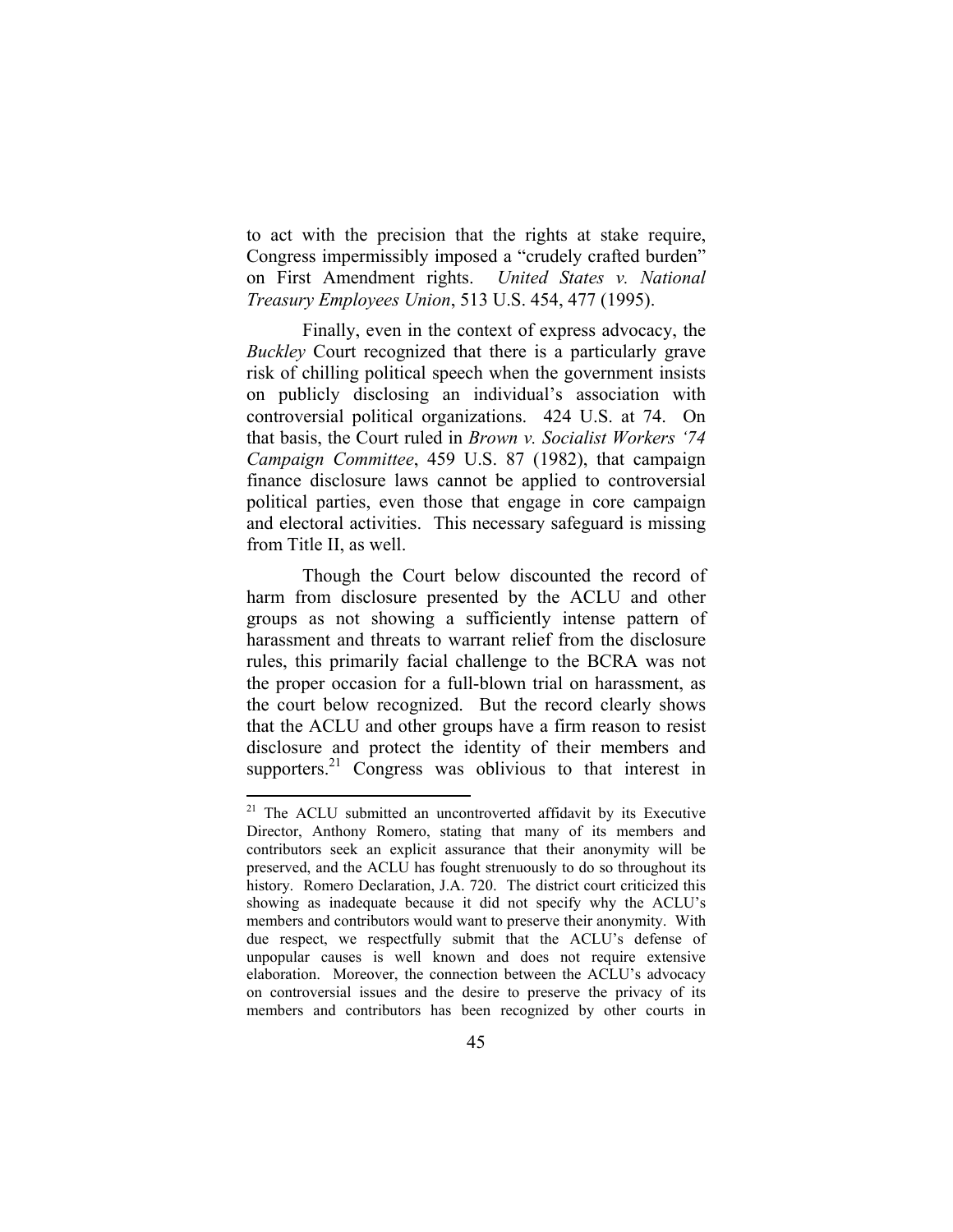enacting § 201. Not only did it require disclosure of relatively modest expenditures, especially considering the broad reach of the statute, but it failed to provide for any "SWP exemption," or even any administrative procedure for raising such claims.

## **III. SECTIONS 202 AND 214, WHICH SIGNIFICANTLY EXPAND THE FECA'S RESTRICTIONS ON "COORDINATION," VIOLATE THE FIRST AMENDMENT RIGHTS OF FREEDOM OF SPEECH, ASSOCIATION, AND PETITION.**

Sections 202 and 214 of Title II significantly expand the rules prohibiting "coordination" of campaign activity with candidates. First, § 202 extends the coordination rules beyond express advocacy to "electioneering communications." Second, § 214 eliminates any requirement of "agreement or formal collaboration." In tandem, these provisions create a significant chilling effect on the ACLU's traditional expressive activities. The consequences are not insignificant because as a corporation the organization is governed by a separate provision of FECA that prohibits corporate contributions. 2 U.S.C. 441 (b).  $^{22}$  $^{22}$  $^{22}$ 

analogous circumstances. *See, e.g., New York Civil Liberties Union v. Acito*, 459 F.Supp. 75 (S.D.N.Y. 1978); *ACLU v. Jennings,* 366 F.Supp. 1041 (D.D.C. 1975).<sup>22</sup> The district court upheld the coordination provisions of § 202 but ruled

<span id="page-54-0"></span>that plaintiffs' challenge to the coordination provisions of  $\S$  214 was largely nonjusticiable because the final implementation of § 214 was dependent on the promulgation of new coordination rules by the FEC. While that is true, it is also true that  $\S$  214 establishes a specific set of guidelines for the FEC to follow in implementing its new rules. Other parties, notably the Chamber of Commerce and the AFL-CIO, are addressing the coordination and related justiciability at greater length. This discussion has been kept brief to avoid repetition.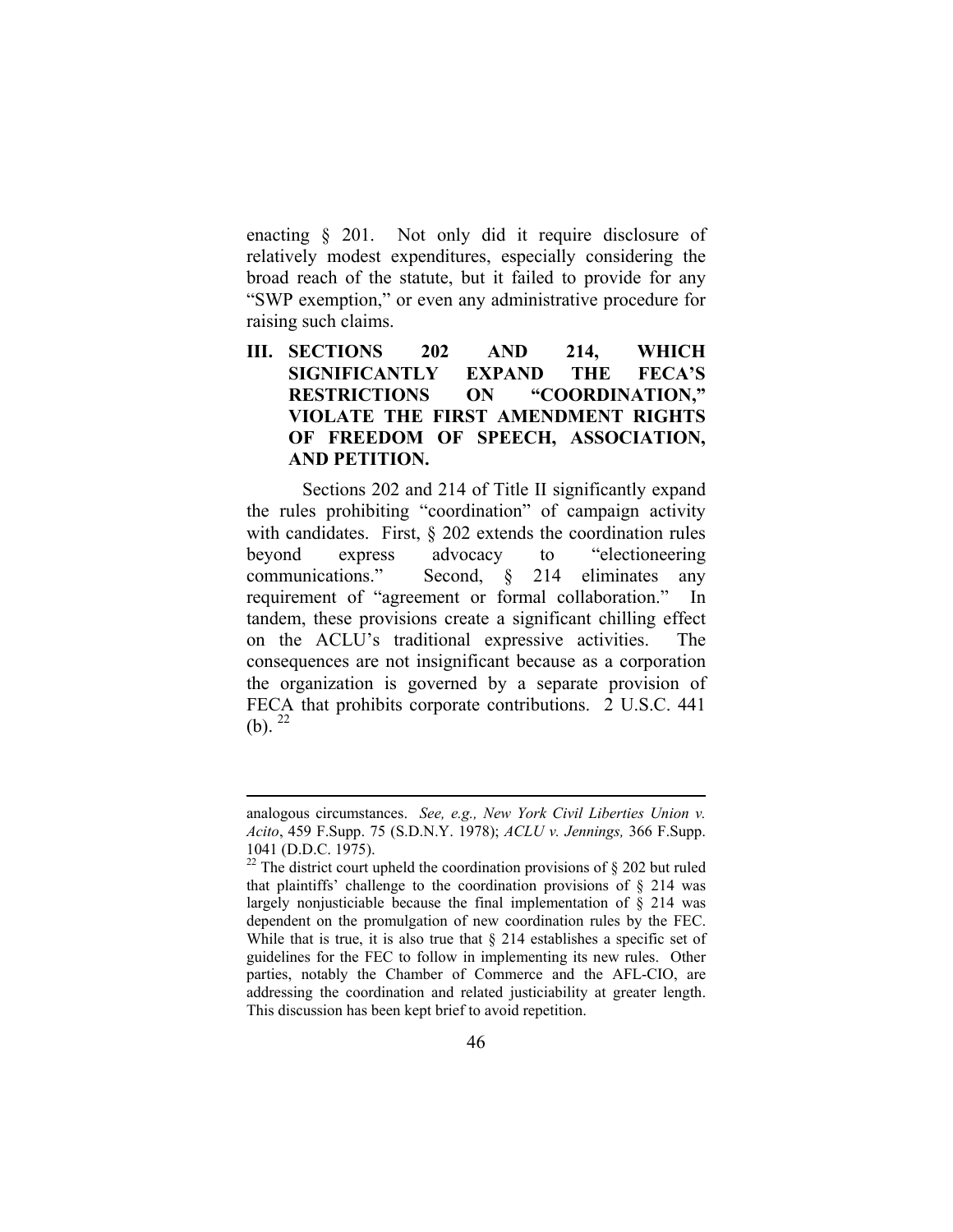Rather than treat coordination as the absence of independence and the functional equivalent of candidate control or instigation, see *Buckley v. Valeo*, 424 U.S. at 47 & n.53, the BCRA broadly deems any "substantial discussion" about public communication between a candidate and an issue group as a basis for a finding of "coordination." Such "coordination" then taints later commentary by the issue group on the subjects discussed by treating it as a prohibited corporate contribution. The repeal of current FEC rules requiring agreement or formal collaboration directed by Title II casts the net further by eliminating a common sense understanding of what is required to satisfy the definition of coordination in this context.

The record shows how these new rules can chill and disrupt legislative and policy discussions by ACLU officials with Members of the Executive or Legislative branches. *See*  Declaration of Laura Murphy, J.A. 609-611. Read literally, § 214 can effectively impose a year round prohibition on all communications made by a corporation like the ACLU where there has been "substantial discussion" about the communication with a candidate. This feature of the BCRA acts as a continuing prior restraint which bars the ACLU from engaging in core First Amendment speech for the lawmaker's entire term of office.

More generally, these coordination rules will impair the ability of the representatives of unions, corporations, non-profits and even citizen groups to interact in important ways with elected representatives for fear that the taint of coordination will silence the voices of those groups in the future. The First Amendment is designed to encourage and foster such face-to-face discussions of government and politics, *see Buckley v. American Constitutional Law Foundation*, 525 U.S. 182 (1999), not to drive a wedge between the people and their elected representatives.